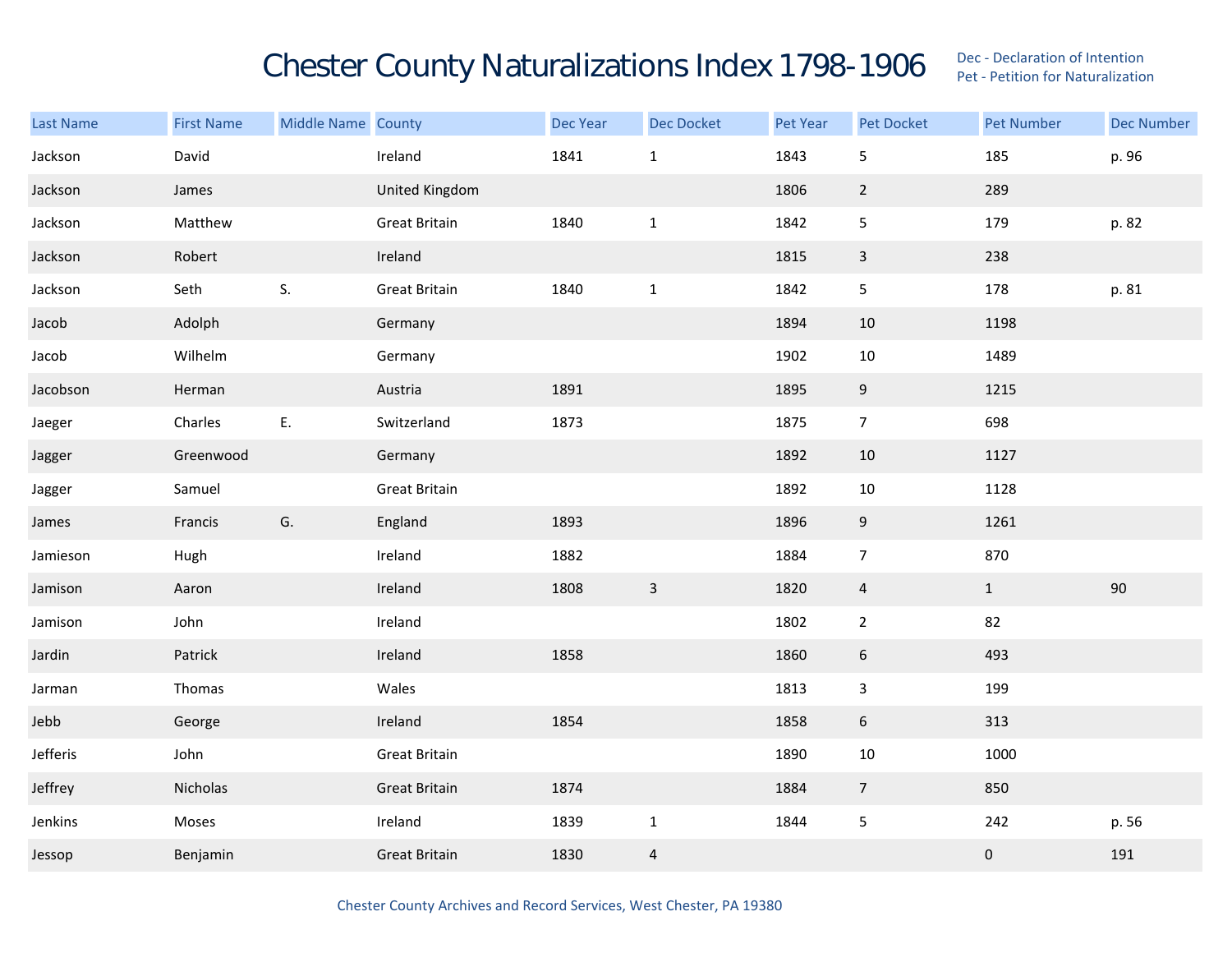| <b>Last Name</b>  | <b>First Name</b> | Middle Name County |                             | Dec Year | <b>Dec Docket</b>       | Pet Year | Pet Docket              | <b>Pet Number</b> | <b>Dec Number</b>       |
|-------------------|-------------------|--------------------|-----------------------------|----------|-------------------------|----------|-------------------------|-------------------|-------------------------|
| Jilek             | Charles           |                    | Germany                     | 1895     |                         | 1897     | 9                       | 1358              |                         |
| Job               | John              |                    | Germany                     | 1839     | $\mathbf{1}$            |          |                         | $\pmb{0}$         | p. 64                   |
| Job               | Lewis             |                    | Germany                     | 1839     | $\mathbf 1$             |          |                         | 0                 | p. 64                   |
| John              | Moore             |                    | Ireland                     |          |                         | 1811     | 3                       | 150               |                         |
| Johns             | John              |                    | <b>Great Britain</b>        | 1845     | $\overline{2}$          |          |                         | 0                 | August 4                |
| Johns             | John              |                    | England                     | 1845     | $\,$ 6 $\,$             | 1846     |                         | $\pmb{0}$         | 217                     |
| Johnson           | John              | Η.                 | Ireland                     |          |                         | 1880     | $\overline{7}$          | 800               |                         |
| Johnson           | Patrick           |                    | United Kingdom              |          |                         | 1810     | 3                       | 135               |                         |
| Johnson           | Sone              |                    | Sweden                      | 1883     |                         | 1885     | $\overline{7}$          | 874               |                         |
| Johnson           | Thomas            |                    | England                     | 1890     |                         | 1896     | $\boldsymbol{9}$        | 1284              |                         |
| Johnson           | William           |                    | Ireland                     | 1840     | $1\,$                   |          |                         | 0                 | p. 94                   |
| Johnston          | George            |                    | Ireland                     | 1840     | $\mathbf{1}$            | 1844     | 5                       | 232               | p. 89                   |
| Johnston          | Henry             |                    | Ireland                     | 1870     |                         |          |                         | $\pmb{0}$         |                         |
| Johnston          | Thomas            |                    | Ireland                     |          |                         | 1803     | $\overline{2}$          | 109               |                         |
| Johnston          | William           |                    | United Kingdom              |          |                         | 1808     | $\overline{\mathbf{3}}$ | 31                |                         |
| Johnston(Johnson) | Charles           |                    | Calcutta, Bengal, East Indi |          |                         | 1810     | $\mathbf{3}$            | 119               |                         |
| Jones             | Daniel            |                    | South Wales                 | 1842     | $\mathbf 1$             |          |                         | $\pmb{0}$         | p. 112                  |
| Jones             | David             |                    | Wales                       |          |                         | 1814     | 3                       | 215               |                         |
| Jones             | David             |                    | South Wales                 | 1828     | 4                       | 1831     | 5                       | 15                | 149                     |
| Jones             | Evan              |                    | South Wales                 | 1842     | $\mathbf 1$             |          |                         | $\pmb{0}$         | p. 116                  |
| Jones             | Evans             |                    | Wales                       | 1820     | $\overline{\mathbf{4}}$ |          |                         | 0                 | $\overline{\mathbf{4}}$ |
| Jones             | George            |                    | <b>Great Britain</b>        | 1838     | $\mathbf{1}$            | 1840     | $\overline{5}$          | 133               | p. 35                   |
| Jones             | Harry             |                    | England                     | 1897     |                         | 1899     | 9                       | 1404              |                         |
| Jones             | John              |                    | England                     | 1888     |                         | 1894     | $\boldsymbol{9}$        | 1175              |                         |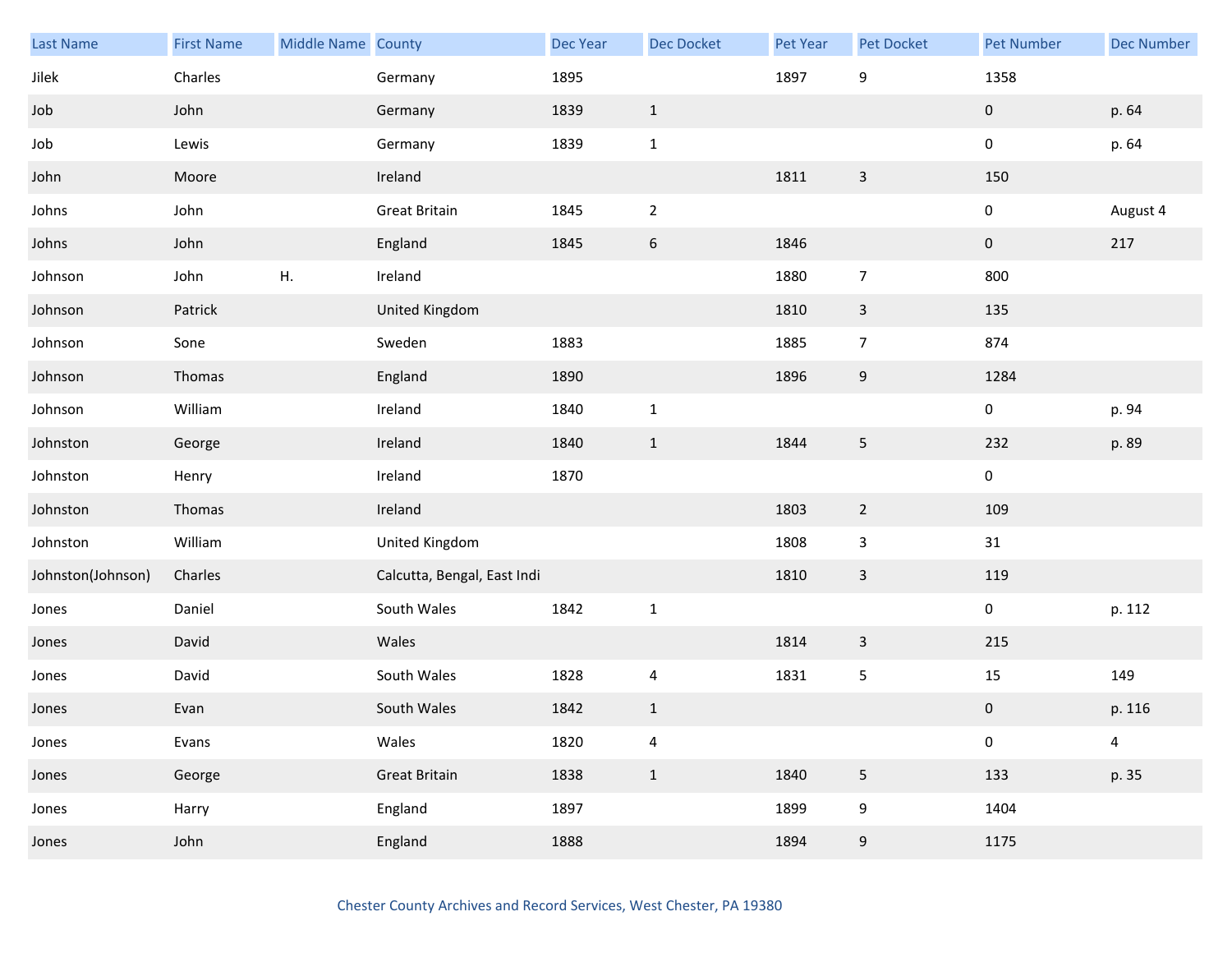| Last Name | <b>First Name</b> | Middle Name County |                      | Dec Year | <b>Dec Docket</b> | Pet Year | Pet Docket     | Pet Number     | <b>Dec Number</b> |
|-----------|-------------------|--------------------|----------------------|----------|-------------------|----------|----------------|----------------|-------------------|
| Jones     | Robert            |                    | Wales                |          |                   | 1834     | 5              | 66             |                   |
| Jones     | Robert            | J.                 | <b>Great Britain</b> |          |                   | 1896     | 10             | 1264           |                   |
| Jones     | Thomas            |                    | Wales                | 1859     |                   | 1863     | $\overline{7}$ | 530            |                   |
| Jones     | William           | Ρ.                 | <b>Great Britain</b> |          |                   | 1868     | $\overline{7}$ | 638            |                   |
| Joyce     | Patrick           |                    | Ireland              |          |                   | 1864     | $\overline{7}$ | 572            |                   |
| Kaaff     | Thomas            |                    | Ireland              | 1845     | $\overline{2}$    |          |                | $\mathbf 0$    | September 1       |
| Kain      | James             |                    | Ireland              |          |                   | 1807     | $\overline{2}$ | 309            |                   |
| Kain      | John              |                    | Ireland              | 1844     | $\mathbf{1}$      |          |                | $\overline{0}$ | p. 138            |
| Kain      | Michael           |                    | Ireland              | 1844     | $\mathbf{1}$      |          |                | 0              | p. 139            |
| Kaines    | Richard           |                    | England              | 1879     |                   | 1881     | $\overline{7}$ | 812            |                   |
| Kaiser    | John              | Peter              | Baden, Germany       | 1840     |                   | 1845     | 5              | 262            |                   |
| Kalaher   | Michael           |                    | Ireland              | 1882     |                   | 1887     | 8              | 914            |                   |
| Kane      | Daniel            |                    | Ireland              | 1856     |                   | 1860     | 6              | 397            |                   |
| Kane      | John              |                    | Ireland              | 1869     |                   | 1872     | $\overline{7}$ | 668            |                   |
| Kane      | Thomas            |                    | Ireland              | 1858     |                   | 1861     | $\overline{7}$ | 514            |                   |
| Kaniry    | Patrick           |                    | Ireland              | 1855     |                   | 1860     | 6              | 436            |                   |
| Kannum    | David             |                    | England              | 1860     |                   | 1863     | $\overline{7}$ | 533            |                   |
| Kaplan    | Moses             |                    | Russia               | 1892     |                   | 1894     | 9              | 1199           |                   |
| Karton    | Samuel            |                    | Austria              | 1892     |                   | 1894     | 9              | 1200           |                   |
| Kass      | Joseph            |                    | Germany              | 1889     |                   | 1893     | 9              | 1166           |                   |
| Kateles   | Stephen           |                    | Austria              |          |                   | 1892     | $10\,$         | 1154           |                   |
| Kateles   | Stephen Sr.       |                    | Austria-Hungary      | 1892     |                   | 1896     | $9\,$          | 1288           |                   |
| Kating    | John              |                    | Ireland              | 1866     |                   | 1868     | $\overline{7}$ | 622            |                   |
| Kauffman  | Jacob             |                    | Russia               |          |                   | 1897     | 10             | 1330           |                   |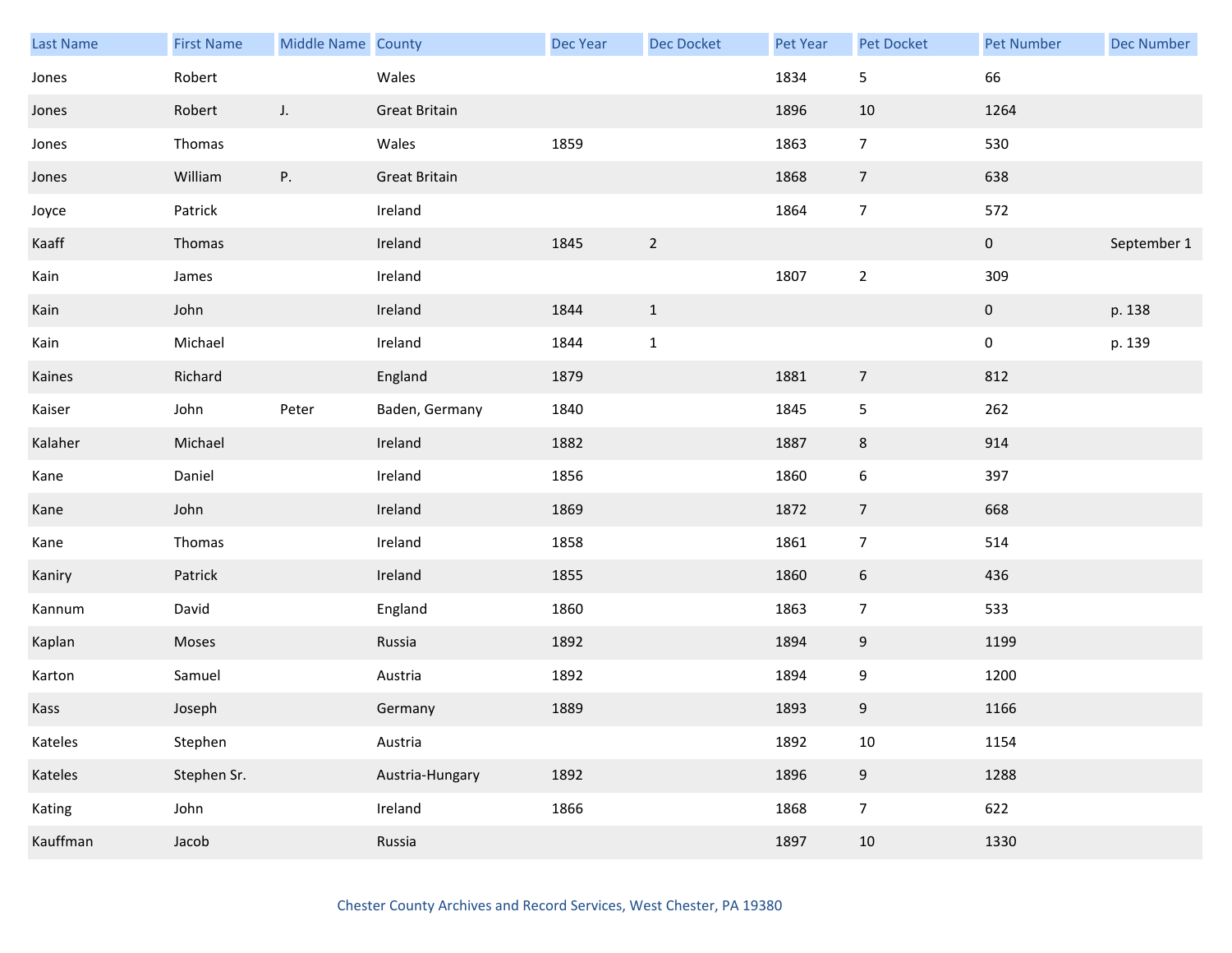| Last Name     | <b>First Name</b> | <b>Middle Name County</b> |                      | <b>Dec Year</b> | Dec Docket     | Pet Year | <b>Pet Docket</b> | <b>Pet Number</b> | <b>Dec Number</b> |
|---------------|-------------------|---------------------------|----------------------|-----------------|----------------|----------|-------------------|-------------------|-------------------|
| Kauffman      | Lewis             |                           | Russia               |                 |                | 1892     | $10\,$            | 1076              |                   |
| Kauffman      | William           |                           | Russia               | 1896            |                | 1898     | $\boldsymbol{9}$  | 1384              |                   |
| Kazmicrcyak   | Joseph            |                           | Germany              | 1892            |                | 1890     | $\boldsymbol{9}$  | 1149              |                   |
| Keain(Kane)   | James             |                           | Ireland              |                 |                | 1804     | $\overline{2}$    | 135               |                   |
| Kean          | Andrew            |                           | United Kingdom       |                 |                | 1810     | $\mathbf{3}$      | 123               |                   |
| Kean          | James             |                           | England              |                 |                | 1890     | $\boldsymbol{9}$  | 1003              |                   |
| Kean          | Thomas            |                           | Ireland              |                 |                | 1856     | $\boldsymbol{6}$  | 296               |                   |
| Keane         | John              |                           | Ireland              | 1888            |                | 1897     | 9                 | 1316              |                   |
| Kearns        | James             |                           | Ireland              |                 |                | 1830     | 5                 | $\mathbf{3}$      |                   |
| Keary         | John              |                           | <b>Great Britain</b> |                 |                | 1868     | $\overline{7}$    | 640               |                   |
| Keary         | Patrick           |                           | Ireland              | 1860            |                | 1868     | $\overline{7}$    | 643               |                   |
| Keating       | John              | D.                        | Ireland              | 1844            | $\overline{2}$ |          |                   | $\pmb{0}$         | September 3       |
| Keating       | Thomas            |                           | Ireland              | 1839            | $\mathbf{1}$   |          |                   | $\pmb{0}$         | p. 62             |
| Keef          | John              |                           | Ireland              | 1862            |                | 1864     | $\overline{7}$    | 567               |                   |
| Keefe         | James             |                           | Ireland              | 1839            | $\mathbf{1}$   |          |                   | $\pmb{0}$         | p. 63             |
| Keegan(Kegan) | Thomas            |                           | Ireland              | 1841            | $\mathbf{1}$   | 1844     | 5                 | 199               | p. 104            |
| Keeley        | Jeremiah          |                           | Ireland              | 1856            |                | 1864     | $\overline{7}$    | 556               |                   |
| Keeley        | Patrick           |                           | Ireland              | 1856            |                | 1860     | $\boldsymbol{6}$  | 415               |                   |
| Keenahan      | Thomas            |                           | Ireland              | 1892            |                | 1897     | 9                 | 1314              |                   |
| Keenan        | James             |                           | <b>Great Britain</b> |                 |                | 1872     | $\overline{7}$    | 669               |                   |
| Keleher       | Dennis            |                           | Ireland              | 1858            |                | 1860     | $\overline{7}$    | 500               |                   |
| Keligher      | Bartholomew       |                           | Ireland              | 1856            |                | 1860     | $6\,$             | 417               |                   |
| Kelleher      | James             |                           | Ireland              | 1901            |                | 1904     | 12                | 1572              |                   |
| Kelleher      | Jeremiah          | $J_{\star}$               | Ireland              | 1902            | 9              | 1900     |                   | $\pmb{0}$         | 1497              |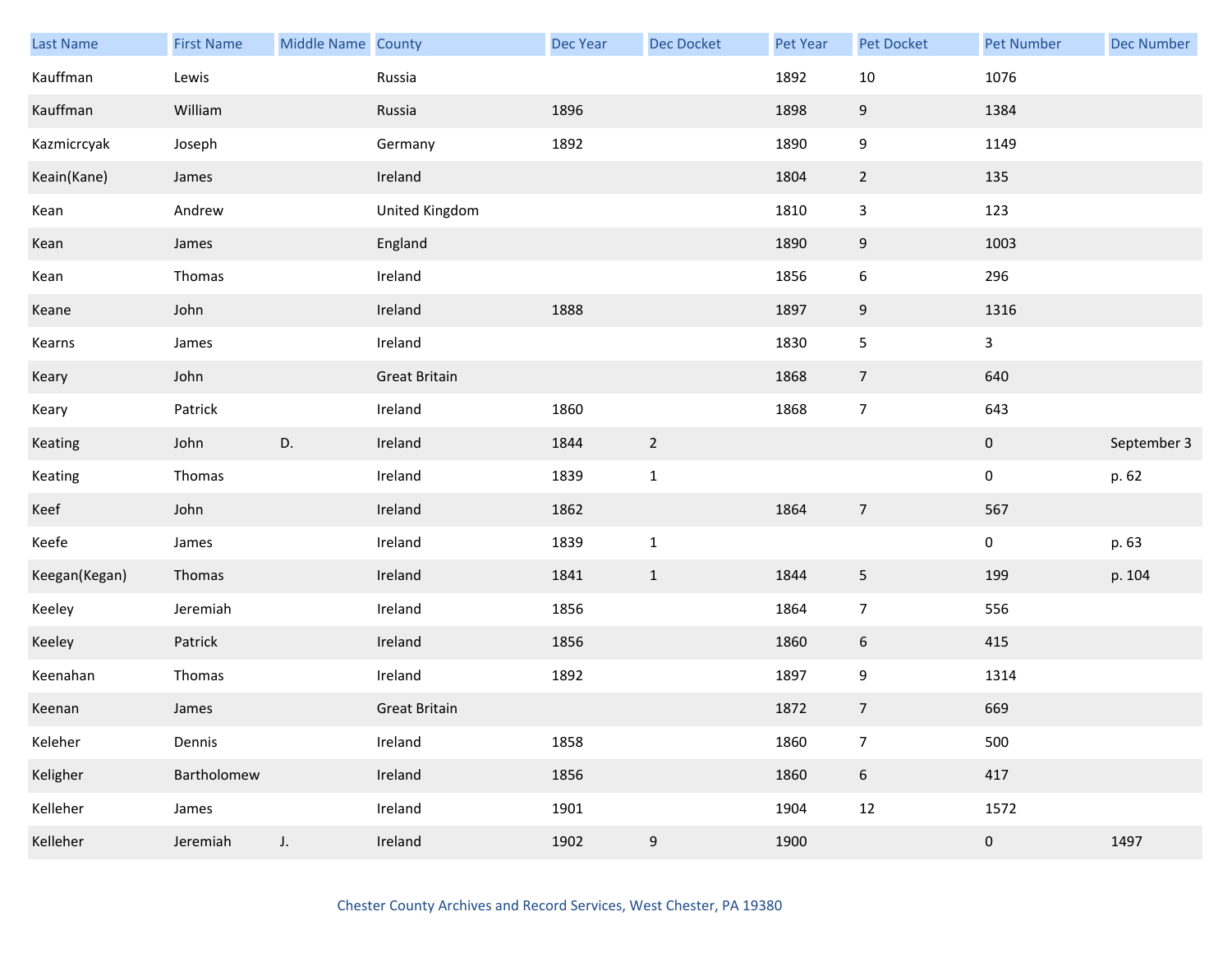| Last Name     | <b>First Name</b> | Middle Name County |                      | Dec Year | Dec Docket       | Pet Year | Pet Docket       | <b>Pet Number</b> | <b>Dec Number</b> |
|---------------|-------------------|--------------------|----------------------|----------|------------------|----------|------------------|-------------------|-------------------|
| Keller        | Anthony           |                    | Germany              | 1835     | $\mathbf{1}$     |          |                  | 0                 | p. 9              |
| Keller        | Joseph            | F.                 | Germany              |          |                  | 1896     | 10               | 1256              |                   |
| Keller        | Michael           |                    | Germany              |          |                  | 1902     | $10\,$           | 1485              |                   |
| Keller        | Reinhard(Richa    |                    | Germany              | 1890     |                  | 1894     | 9                | 1184              |                   |
| Kelley        | James             |                    | Ireland              |          |                  | 1802     | $\mathbf{1}$     | 145               |                   |
| Kelley        | James             |                    | Ireland              | 1884     |                  | 1886     | $\overline{7}$   | 885               |                   |
| Kelley        | Michael           |                    | Ireland              | 1853     |                  | 1859     | 6                | 375               |                   |
| Kelly         | Edward            |                    | Ireland              | 1856     |                  | 1860     | $\boldsymbol{6}$ | 414               |                   |
| Kelly         | Hugh              |                    | Ireland              | 1853     | $\boldsymbol{6}$ | 1855     |                  | 0                 | 176               |
| Kelly         | James             |                    | <b>Great Britain</b> | 1826     | $\overline{4}$   |          |                  | $\mathbf{0}$      | $115\,$           |
| Kelly         | John              |                    | Ireland              | 1869     |                  | 1872     | $\overline{7}$   | 677               |                   |
| Kelly         | John              |                    | Ireland              | 1887     |                  | 1889     | 10               | 985               |                   |
| Kelly         | Martin            |                    | <b>Great Britain</b> |          |                  | 1868     | $\overline{7}$   | 649               |                   |
| Kelly         | Michael           |                    | Ireland              | 1818     | $\overline{3}$   |          |                  | $\overline{0}$    | 308               |
| Kelly         | Patrick           |                    | Ireland              | 1865     |                  | 1868     | $\overline{7}$   | 619               |                   |
| Kelly         | Patrick           |                    | Ireland              | 1866     |                  | 1868     | $\overline{7}$   | 634               |                   |
| Kelly         | Peter             |                    | <b>Great Britain</b> |          |                  | 1895     | $10\,$           | 1204              |                   |
| Kelly         | Rudolf            |                    | Ireland              |          |                  | 1860     | $6\phantom{.}6$  | 457               |                   |
| Kelly(Kelley) | Hugh              |                    | Ireland              | 1845     | $\overline{2}$   |          |                  | $\mathbf 0$       | February 12       |
| Kelso         | Joseph            |                    | Ireland              | 1825     | $\overline{a}$   | 1828     | 4                | 172               | 107               |
| Kelso         | William           |                    | Ireland              | 1824     |                  | 1830     | $\mathsf S$      | $\mathbf{1}$      |                   |
| Kennedy       | Charles           |                    | Ireland              | 1889     |                  | 1892     | $9\,$            | 1100              |                   |
| Kennedy       | James             |                    | Ireland              | 1842     | $\mathbf 1$      |          |                  | $\mathbf 0$       | p. 122            |
| Kennedy       | Jesse             |                    | United Kingdom       |          |                  | 1806     | $\overline{2}$   | 241               |                   |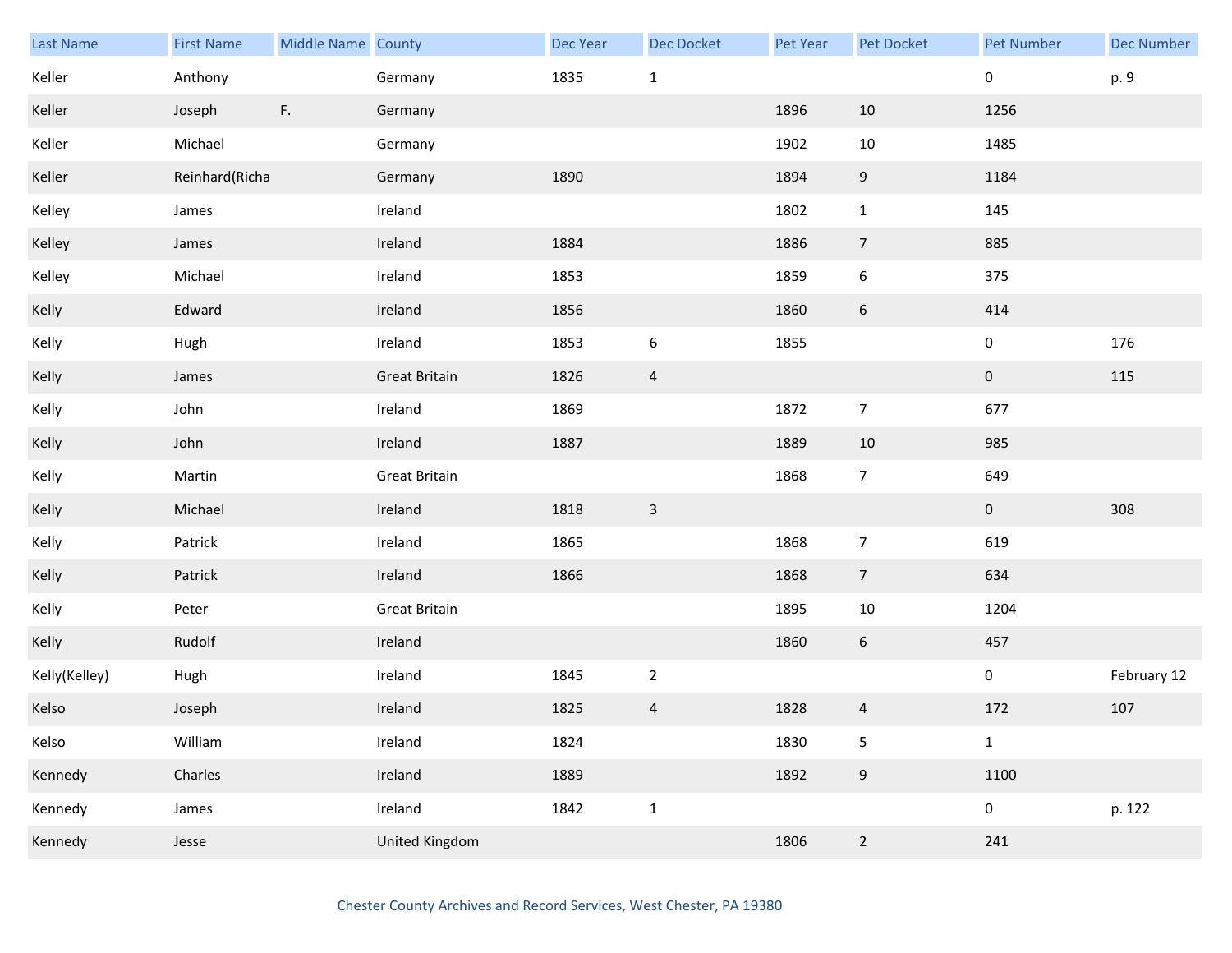| Last Name | <b>First Name</b> | Middle Name County |                | Dec Year | <b>Dec Docket</b> | Pet Year | Pet Docket       | <b>Pet Number</b> | <b>Dec Number</b> |
|-----------|-------------------|--------------------|----------------|----------|-------------------|----------|------------------|-------------------|-------------------|
| Kennedy   | Robert            |                    | United Kingdom |          |                   | 1809     | 3                | 106               |                   |
| Kennedy   | Thomas            |                    | Ireland        |          |                   | 1845     | $\overline{5}$   | 259               |                   |
| Kennedy   | William           |                    | Ireland        |          |                   | 1802     | $\overline{2}$   | $\boldsymbol{6}$  |                   |
| Kennedy   | William           |                    | United Kingdom |          |                   | 1806     | $\overline{2}$   | 281               |                   |
| Kenney    | Thomas            |                    | Ireland        | 1838     | $\mathbf{1}$      | 1840     | 5                | 148               | p. 38             |
| Kenny     | Bartholomew       |                    | Ireland        | 1828     | $\overline{a}$    |          |                  | $\pmb{0}$         | 150               |
| Kenny     | Francis           |                    | Ireland        | 1856     |                   | 1859     | $\boldsymbol{6}$ | 370               |                   |
| Kenny     | James             |                    | United Kingdom |          |                   | 1806     | $\overline{2}$   | 260               |                   |
| Kenny     | James             |                    | Ireland        |          |                   | 1819     | $\mathbf{3}$     | 336               |                   |
| Kenny     | Patrick           |                    | United Kingdom |          |                   | 1828     | $\overline{4}$   | 159               |                   |
| Kent      | Daniel            |                    | Ireland        |          |                   | 1803     | $\overline{2}$   | 94                |                   |
| Kent      | Samuel            | R.                 | Ireland        |          |                   | 1860     | $6\phantom{.}6$  | 458               |                   |
| Kenworthy | John              |                    | England        | 1856     |                   | 1858     | 6                | 330               |                   |
| Keogh     | Martin            |                    | Ireland        | 1852     | 6                 | 1855     |                  | $\mathbf 0$       | 171               |
| Kernain   | John              |                    | Ireland        | 1817     | $\mathsf 3$       |          |                  | $\pmb{0}$         | 282               |
| Kerns     | Robert            |                    | Ireland        |          |                   | 1860     | $\overline{7}$   | 487               |                   |
| Kerns     | William           |                    | Ireland        |          |                   | 1848     | $\boldsymbol{6}$ | 69                |                   |
| Kerr      | Bernard           |                    | Ireland        | 1878     |                   | 1881     | $\overline{7}$   | 816               |                   |
| Kerr      | George            |                    | Ireland        |          |                   | 1864     | $\overline{7}$   | 558               |                   |
| Kerr      | Joseph            |                    | United Kingdom | 1818     | $\mathbf{3}$      |          |                  | $\pmb{0}$         | 307               |
| Kershaw   | Albert            | Ernest             | England        | 1893     |                   | 1897     | 9                | 1359              |                   |
| Kerwin    | Martin            |                    | Ireland        |          |                   | 1858     | $6\phantom{.}6$  | 344               |                   |
| Keylor    | Henry             |                    | Germany        |          |                   | 1819     | $\mathbf{3}$     | 337               |                   |
| Keylor    | John              |                    | Germany        |          |                   | 1813     | $\mathsf{3}$     | 188               |                   |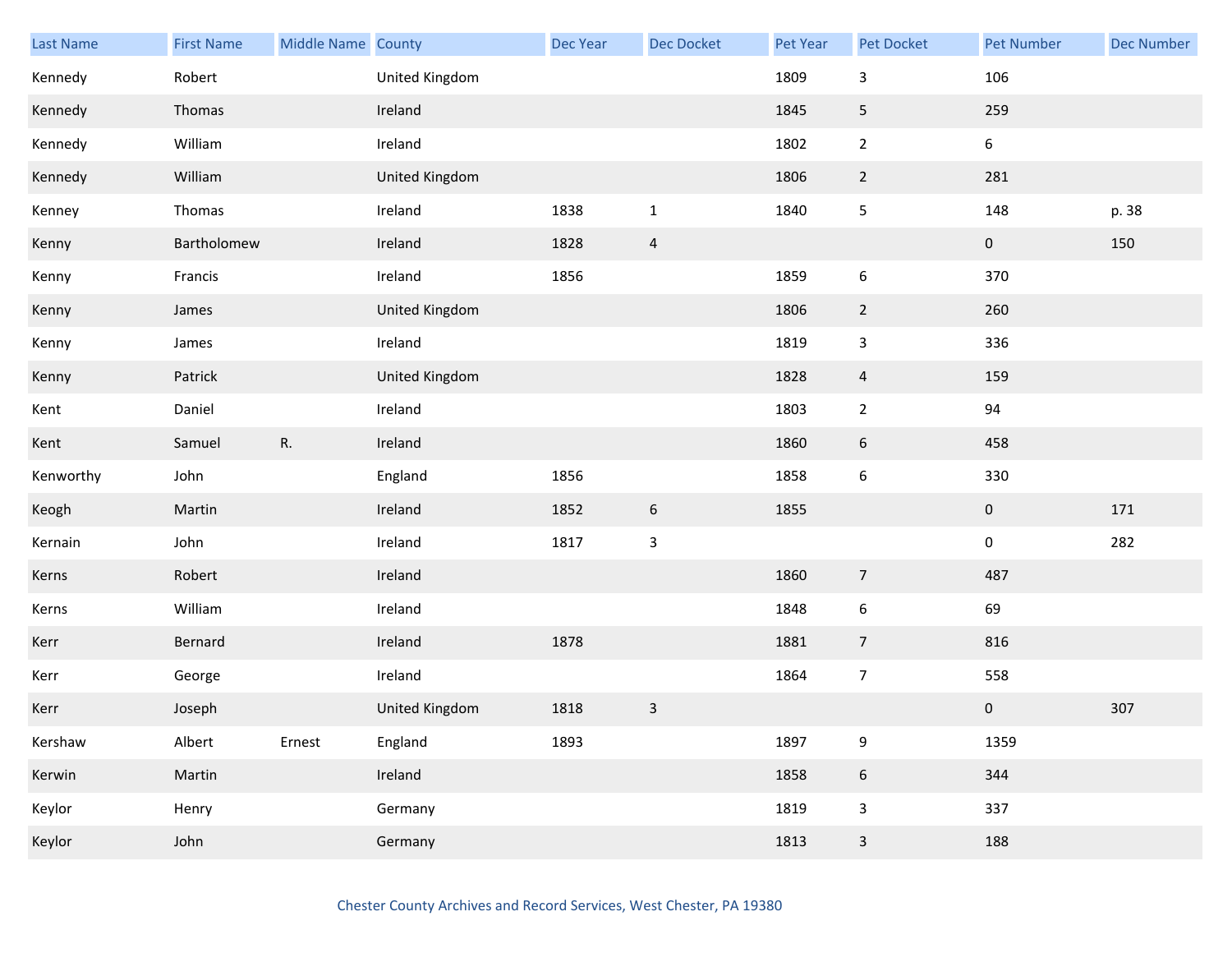| Last Name     | <b>First Name</b> | Middle Name County |                       | Dec Year | <b>Dec Docket</b> | Pet Year | Pet Docket     | <b>Pet Number</b> | <b>Dec Number</b> |
|---------------|-------------------|--------------------|-----------------------|----------|-------------------|----------|----------------|-------------------|-------------------|
| Kiernan       | John              |                    | <b>Great Britain</b>  |          |                   | 1892     | 10             | 1146              |                   |
| Kift          | Joseph            |                    | England               | 1853     | $\boldsymbol{6}$  | 1855     |                | $\mathbf 0$       | 181               |
| Killmertin    | James             |                    | Ireland               | 1858     | $\boldsymbol{6}$  |          |                | 0                 | 340               |
| Killroy       | James             |                    | Ireland               |          |                   | 1856     | 6              | 293               |                   |
| Kiltillberger | Frederick         |                    | Germany               |          |                   | 1895     | $10\,$         | 1207              |                   |
| Kime          | Patrick           |                    | Ireland               | 1852     | $\boldsymbol{6}$  | 1854     |                | $\pmb{0}$         | 152               |
| Kimmerly      | Christian         |                    | Wuerttemberg, Germany | 1822     | 4                 |          |                | 0                 | 42                |
| King          | Andrew            |                    | Ireland               |          |                   | 1802     | $\mathbf{1}$   | 45                |                   |
| King          | Owen              |                    | Ireland               | 1845     | $\mathbf 2$       |          |                | 0                 | September 3       |
| King          | Patrick           |                    | Ireland               |          |                   | 1854     | 6              | 158               |                   |
| Kiniry        | William           |                    | Ireland               | 1860     |                   | 1863     | $\overline{7}$ | 535               |                   |
| Kinkead       | James             |                    | <b>Great Britain</b>  |          |                   | 1868     | $\overline{7}$ | 647               |                   |
| Kinnard       | William           |                    | Great Britain         |          |                   | 1798     | $\mathbf 1$    | 5                 |                   |
| Kinney        | John              |                    | Ireland               | 1854     |                   | 1858     | 6              | 362               |                   |
| Kinsley       | Charles           |                    | Germany               | 1841     | $\mathbf 1$       |          |                | $\pmb{0}$         | p. 98             |
| Kinsley       | Charles           |                    | Germany               | 1841     | $\boldsymbol{6}$  | 1847     |                | 0                 | 37                |
| Kinzie        | John              | M.                 | Ireland               | 1844     | $\boldsymbol{6}$  | 1848     |                | 0                 | 49                |
| Kirk          | Anthony           |                    | Ireland               | 1852     | 6                 | 1854     |                | $\mathbf 0$       | 146               |
| Kirk          | Garrett           |                    | Ireland               | 1852     | $\boldsymbol{6}$  | 1855     |                | 0                 | 178               |
| Kirk          | Thomas            |                    | Ireland               |          |                   | 1805     | $\overline{2}$ | 186               |                   |
| Kirkpatrick   | James             |                    | Ireland               |          |                   | 1802     | $\mathbf 1$    | 52                |                   |
| Kirkpatrick   | Robert            |                    | Ireland               |          |                   | 1802     | $\mathbf{1}$   | 109               |                   |
| Kirkwood      | Thomas            |                    | Ireland               | 1828     | $\overline{4}$    |          |                | $\mathbf 0$       | 133               |
| Kisst         | Charles           | Η.                 | Germany               | 1884     |                   | 1886     | $\overline{7}$ | 886               |                   |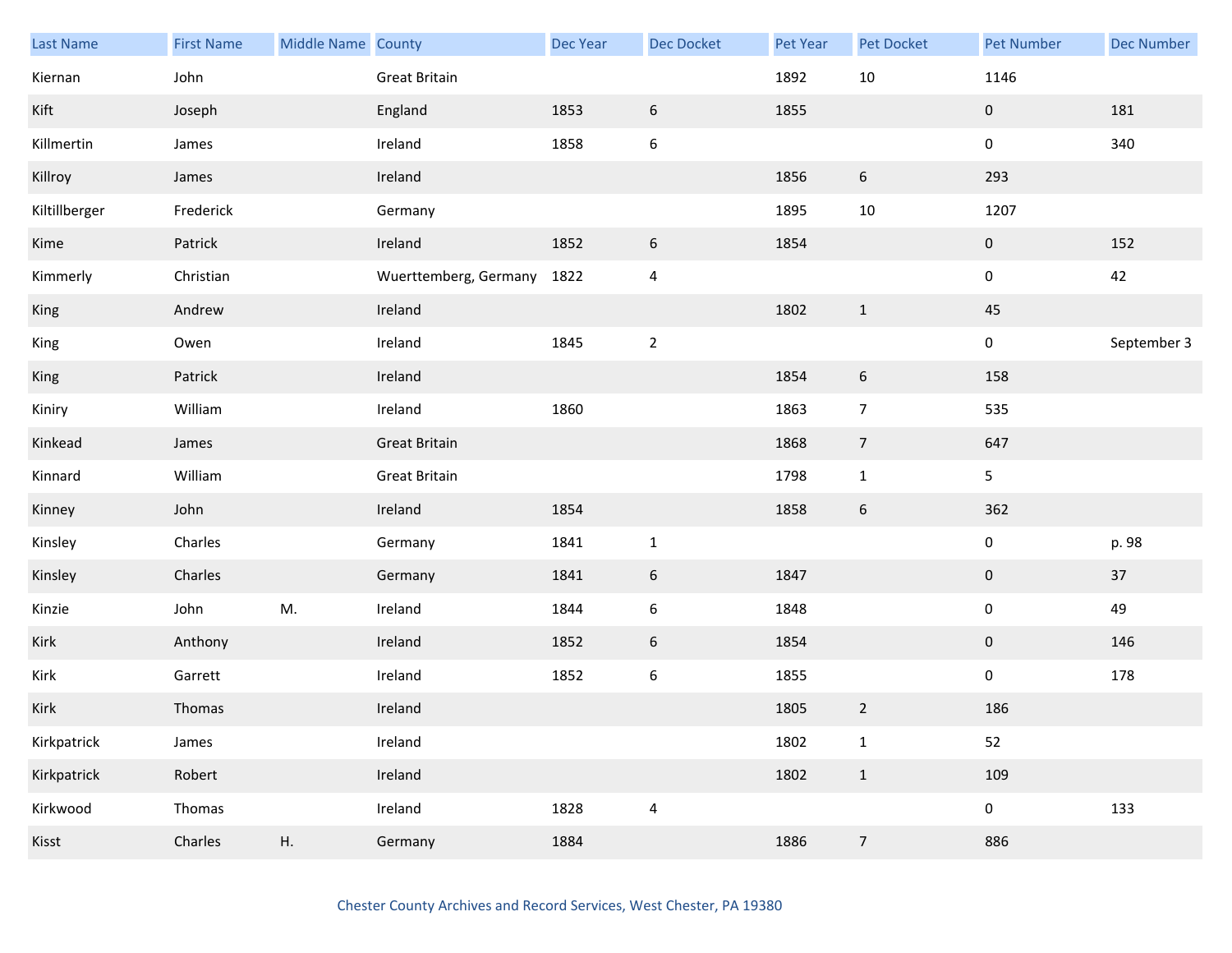| Last Name  | <b>First Name</b> | Middle Name County |                     | Dec Year | <b>Dec Docket</b> | Pet Year | Pet Docket     | <b>Pet Number</b> | <b>Dec Number</b> |
|------------|-------------------|--------------------|---------------------|----------|-------------------|----------|----------------|-------------------|-------------------|
| Kitcart    | Robert            |                    | Ireland             | 1836     | $\mathbf 1$       |          |                | 0                 | p. 18             |
| Klein      | Edward            |                    | Wuerttemberg        |          |                   | 1886     | $\overline{7}$ | 891               |                   |
| Knight     | William           |                    | United Kingdom      | 1811     | $\mathsf{3}$      |          |                | 0                 | 155               |
| Knox       | William           |                    | United Kingdom      | 1811     | $\mathsf{3}$      |          |                | $\mathbf 0$       | 158               |
| Kogan      | Thomas            |                    | Ireland             | 1849     | $\boldsymbol{6}$  | 1854     |                | 0                 | 151               |
| Koresco    | John              |                    | Austria             |          |                   | 1897     | 10             | 1323              |                   |
| Kotzenberg | Charles           |                    | Germany             |          |                   | 1892     | $10\,$         | 1096              |                   |
| Kraten     | Mathias           | $J_{\star}$        | Germany             |          |                   | 1896     | 10             | 1303              |                   |
| Krayer     | William           |                    | Germany             |          |                   | 1897     | $10\,$         | 1332              |                   |
| Kreider    | George            |                    | Berlinburg, Prussia | 1817     | $\mathsf 3$       |          |                | $\overline{0}$    | 297               |
| Kriley     | John              | А.                 | Germany             | 1858     |                   | 1860     | 6              | 466               |                   |
| Krosko     | Peter             |                    | Russia              | 1897     |                   | 1900     | 9              | 1447              |                   |
| Krueger    | Emil              |                    | Germany             | 1887     |                   | 1890     | 9              | 1018              |                   |
| Kruger     | August            |                    | Prussia             | 1894     |                   | 1896     | 9              | 1298              |                   |
| Kuble      | John              | Henry              | Switzerland         | 1872     |                   | 1878     | $\overline{7}$ | 725               |                   |
| Kuck       | Jacob             |                    | Saxony              | 1845     | $\sqrt{2}$        |          |                | $\mathbf 0$       | February 3        |
| Kugler     | Gottlieb          |                    | Germany             |          |                   | 1903     | $11\,$         | 1515              |                   |
| Kuhn       | Peter             |                    | Bavaria             |          |                   | 1812     | $\overline{3}$ | 179               |                   |
| Kunsch     | Jacob             |                    | Germany             |          |                   | 1892     | $10\,$         | 1147              |                   |
| Kurt       | John              | Frederick          | Switzerland         | 1890     |                   | 1892     | 9              | 1057              |                   |
| Kurtz      | Christian         |                    | Wuerttemberg        | 1861     |                   | 1863     | $\overline{7}$ | 529               |                   |
| Kurz       | David             |                    | Germany             | 1883     |                   | 1905     | $12\,$         | 1556              |                   |
| Kuster     | Ernest            | F.                 | Germany             |          |                   | 1878     | $\overline{7}$ | 730               |                   |
| Lacey      | Michael           |                    | Ireland             | 1884     |                   | 1888     | 9              | 933               |                   |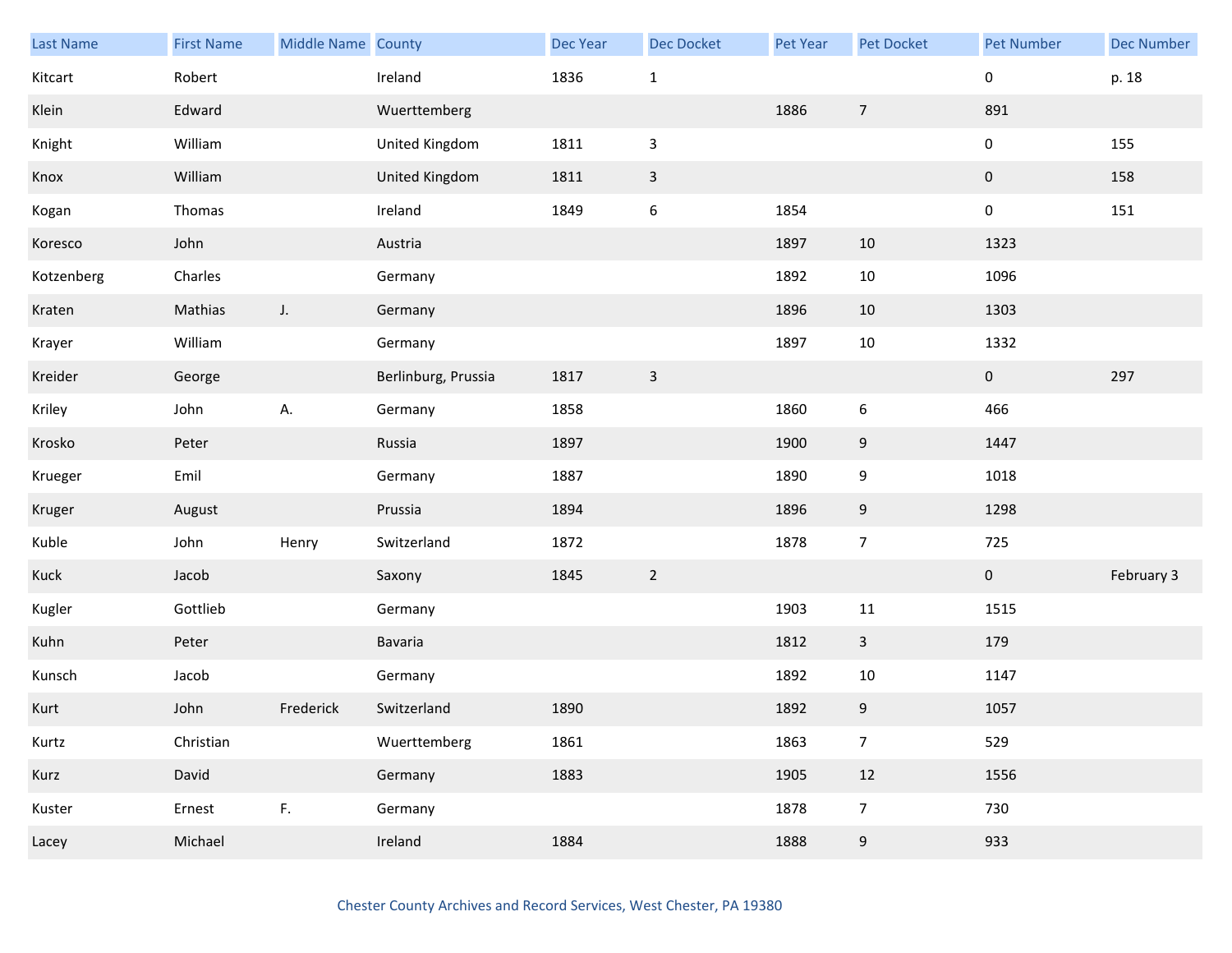| Last Name      | <b>First Name</b> | Middle Name County |                      | Dec Year | <b>Dec Docket</b> | Pet Year | Pet Docket              | <b>Pet Number</b> | <b>Dec Number</b> |
|----------------|-------------------|--------------------|----------------------|----------|-------------------|----------|-------------------------|-------------------|-------------------|
| Lacey          | Richard           |                    | Ireland              | 1885     |                   | 1888     | 9                       | 946               |                   |
| Lacher         | Joseph            |                    | Germany              | 1890     |                   | 1892     | 9                       | 1079              |                   |
| Lacher         | Michael           |                    | Germany              | 1890     |                   | 1892     | 9                       | 1078              |                   |
| Lack           | John              |                    | <b>Great Britain</b> | 1834     | $\mathbf{1}$      | 1838     | 5                       | 112               | p. 6              |
| Lack           | William           |                    | England              | 1848     | $\boldsymbol{6}$  | 1851     |                         | $\mathbf 0$       | 103               |
| Lackey         | James             |                    | United Kingdom       |          |                   | 1808     | $\mathsf{3}$            | 60                |                   |
| Lafferty       | Michael           |                    | Ireland              |          |                   | 1817     | 3                       | 283               |                   |
| Lafferty       | Michael           |                    | Ireland              | 1893     |                   | 1896     | 9                       | 1253              |                   |
| Lafferty       | Peter             |                    | <b>Great Britain</b> |          |                   | 1893     | $10\,$                  | 1168              |                   |
| Lailes         | John              |                    | Ireland              |          |                   | 1818     | $\mathbf{3}$            | 319               |                   |
| Laird          | Alexander         |                    | United Kingdom       |          |                   | 1807     | $\overline{2}$          | 302               |                   |
| Laird          | Robert            |                    | Ireland              | 1813     | $\mathsf{3}$      |          |                         | $\mathbf{0}$      | 189               |
| Lally          | John              |                    | Ireland              | 1843     | $\mathbf 1$       |          |                         | 0                 | p. 131            |
| Lamb           | John              |                    | <b>Great Britain</b> | 1813     | $\mathbf{3}$      |          |                         | $\mathbf 0$       | 182               |
| Lamb           | Michael           |                    | Ireland              | 1845     | $\overline{2}$    |          |                         | $\mathbf 0$       | February 3        |
| Lamb           | Michael           |                    | Ireland              | 1845     | $\boldsymbol{6}$  | 1852     |                         | $\mathbf 0$       | 120               |
| Lambert        | John              |                    | <b>Great Britain</b> |          |                   | 1888     | $10\,$                  | 971               |                   |
| Lambert        | Thomas            |                    | England              | 1855     |                   | 1860     | $6\phantom{.}6$         | 424               |                   |
| Lamont         | James             |                    | Ireland              | 1851     | $\boldsymbol{6}$  | 1853     |                         | $\boldsymbol{0}$  | 144               |
| Landford       | John              |                    | <b>Great Britain</b> | 1844     | $\overline{2}$    | 1846     | $\boldsymbol{6}$        | $\overline{2}$    | August 8          |
| Lane           | Dennis            |                    | Ireland              | 1842     | $\mathbf 1$       | 1844     | 5                       | 239               | p. 117            |
| Lang           | Christian         |                    | Wuerttemberg         |          |                   | 1840     | $\overline{\mathbf{5}}$ | 160               |                   |
| Langendorfferl | John              |                    | Prussia              | 1836     | $\mathbf{1}$      |          |                         | $\mathbf 0$       | p. 22             |
| Langon         | John              |                    | Ireland              | 1888     |                   | 1890     | $\boldsymbol{9}$        | 1011              |                   |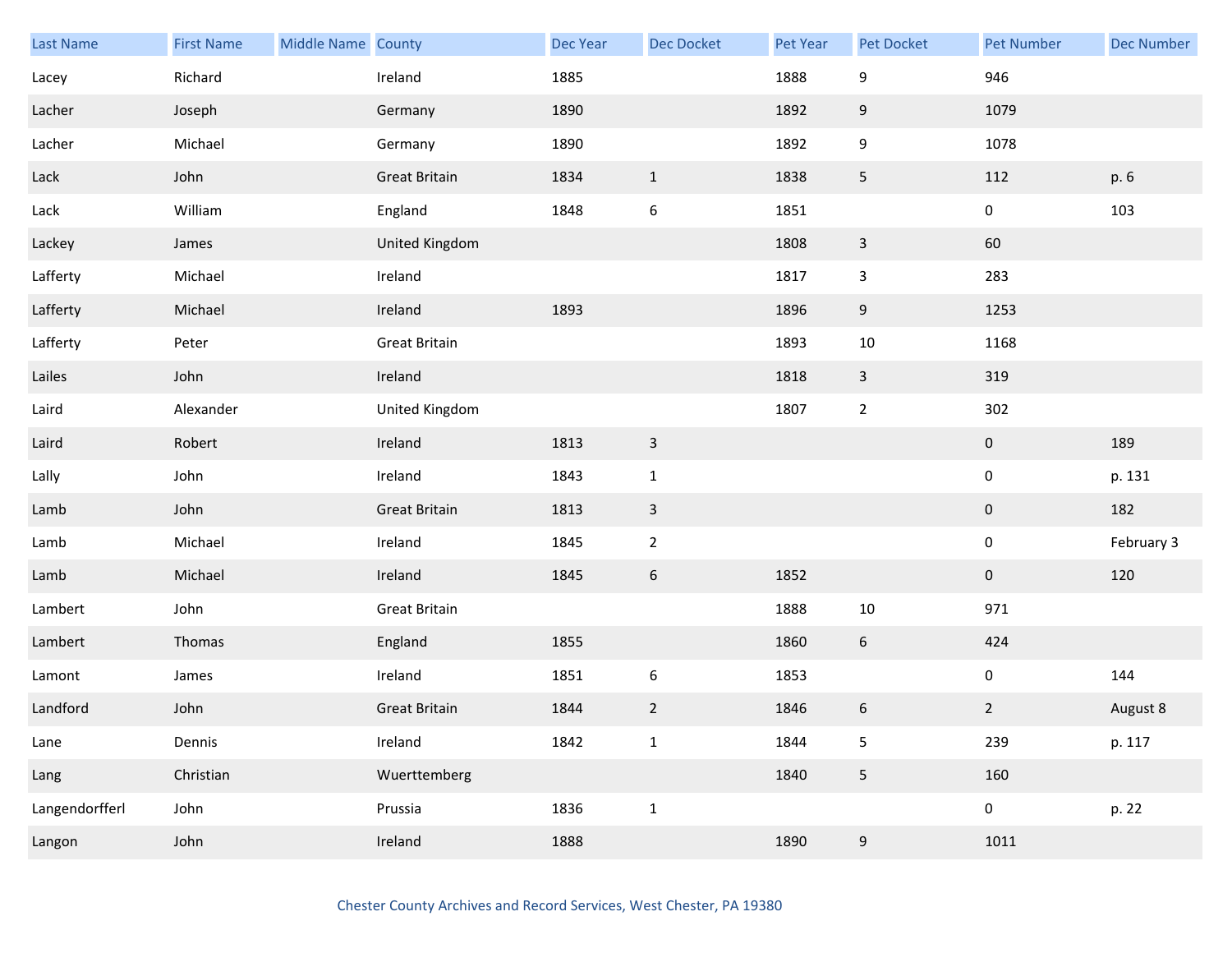| <b>Last Name</b> | <b>First Name</b> | Middle Name County |                      | Dec Year | <b>Dec Docket</b>         | Pet Year | Pet Docket       | <b>Pet Number</b> | <b>Dec Number</b> |
|------------------|-------------------|--------------------|----------------------|----------|---------------------------|----------|------------------|-------------------|-------------------|
| Larkin           | John              |                    | Ireland              | 1838     | $\mathbf{1}$              |          |                  | 0                 | p. 36             |
| Larkins          | Patrick           |                    | Ireland              | 1837     | $\mathbf{1}$              | 1839     | 5                | 127               | p. 25             |
| LaSarte          | Federico          |                    | Italy                | 1886     |                           | 1888     | 9                | 919               |                   |
| Latimer          | Samuel            |                    | Ireland              |          |                           | 1802     | $\mathbf{1}$     | 156               |                   |
| Lattel           | Charles           |                    | Austria              | 1893     |                           | 1896     | 9                | 1301              |                   |
| Laughlin         | Adam              |                    | United Kingdom       |          |                           | 1806     | $\overline{2}$   | 290               |                   |
| Laughlin         | James             |                    | Ireland              |          |                           | 1805     | $\overline{2}$   | 191               |                   |
| Laughlin         | John              |                    | Ireland              |          |                           | 1811     | $\mathbf{3}$     | 149               |                   |
| Laughlin         | Michael           |                    | Ireland              | 1817     | $\mathbf{3}$              |          |                  | $\pmb{0}$         | 270               |
| Lauterbach       | Reinhard          |                    | Germany              | 1888     |                           | 1894     | $\boldsymbol{9}$ | 1185              |                   |
| Laverty          | Bernard           |                    | Ireland              | 1817     | $\mathsf 3$               | 1823     | $\overline{4}$   | 62                | 286               |
| Lawson           | William           |                    | Ireland              |          |                           | 1802     | $\overline{2}$   | 75                |                   |
| Leard(Laird)     | John              |                    | Ireland              |          |                           | 1802     | $\mathbf{1}$     | 59                |                   |
| Leavett          | Frank             |                    | England              | 1860     |                           | 1863     | $\overline{7}$   | 546               |                   |
| LeBarbier        | Aime              | Frederick          | France               | 1852     | $\ensuremath{\mathsf{3}}$ | 1856     | $\boldsymbol{6}$ | 248               | October 26,       |
| Lebeck(Leback)   | Jacob             |                    | Germany              | 1840     | $\mathbf{1}$              |          |                  | $\mathbf{0}$      | p. 78             |
| LeDoux           | Henry             |                    | Belgium              | 1883     |                           | 1904     | 12               | 1545              |                   |
| Lee              | Joseph            |                    | <b>Great Britain</b> | 1834     | $5\phantom{.0}$           | 1838     | 5                | 102               | 61                |
| Lee              | Sam               |                    | England              | 1893     |                           | 1900     | 9                | 1423              |                   |
| Leebody          | William           |                    | Ireland              |          |                           | 1802     | $\mathbf 1$      | 144               |                   |
| Leech            | Alexander         |                    | United Kingdom       |          |                           | 1808     | 3                | 44                |                   |
| Lees             | Joseph            |                    | <b>Great Britain</b> | 1840     | $1\,$                     |          |                  | $\pmb{0}$         | p. 86             |
| Lees             | Patricius         |                    | United Kingdom       |          |                           | 1809     | 3                | 97                |                   |
| Lees             | William           |                    | United Kingdom       | 1833     |                           | 1836     | 5                | 89                |                   |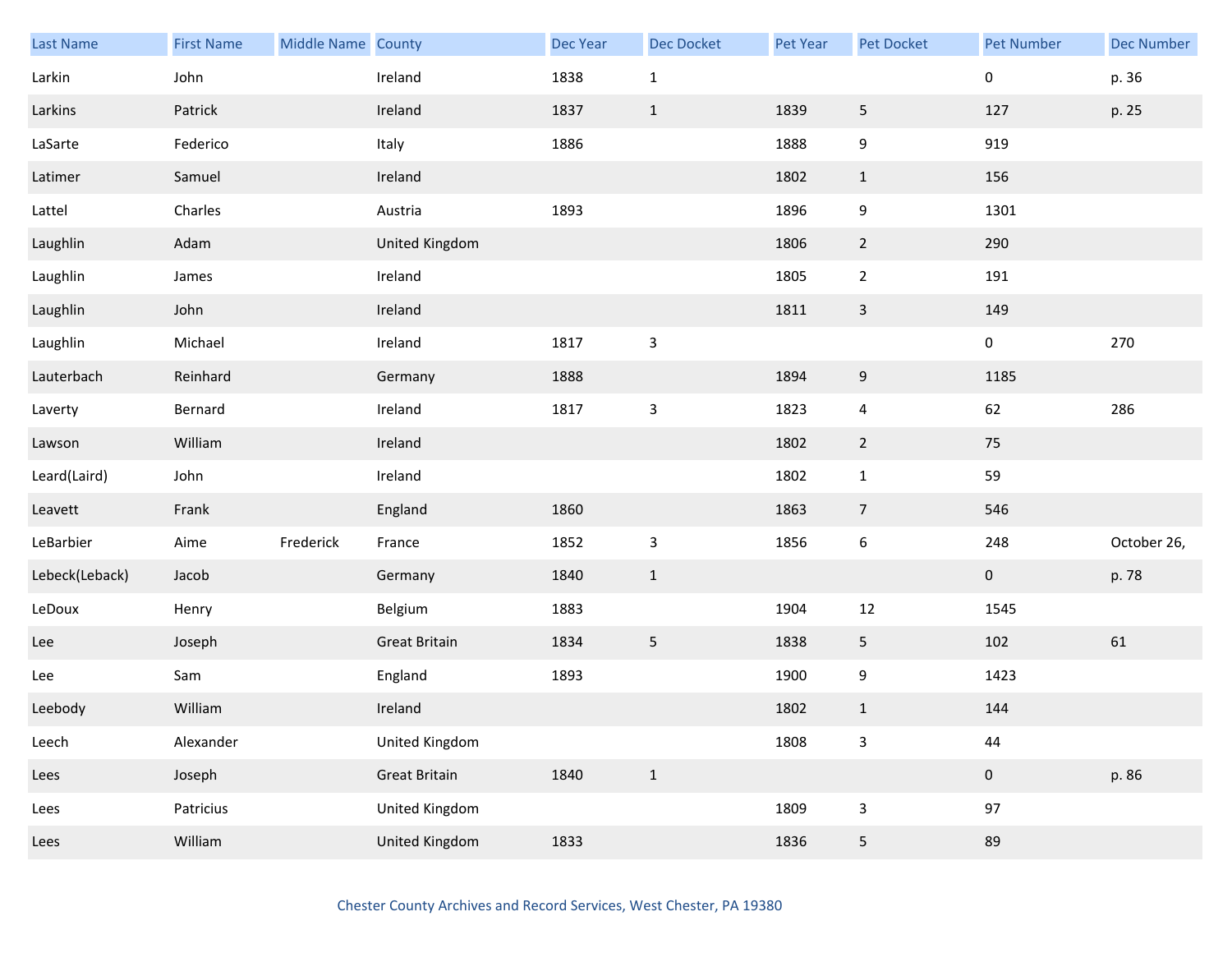| Last Name  | <b>First Name</b> | Middle Name County |                      | Dec Year | <b>Dec Docket</b> | Pet Year | Pet Docket       | <b>Pet Number</b> | <b>Dec Number</b> |
|------------|-------------------|--------------------|----------------------|----------|-------------------|----------|------------------|-------------------|-------------------|
| Leibbrandt | William           |                    | Germany              |          |                   | 1903     | 10               | 1511              |                   |
| Leihy      | Patrick           |                    | Ireland              | 1860     |                   | 1868     | $\overline{7}$   | 627               |                   |
| Lemley     | Jacob             |                    | Switzerland          |          |                   | 1838     | 5                | 103               |                   |
| Lemmon     | James             |                    | United Kingdom       |          |                   | 1808     | $\mathbf{3}$     | 34                |                   |
| Lenen      | Patrick           |                    | Ireland              | 1844     | $\overline{2}$    |          |                  | $\mathbf 0$       | December 25       |
| Lennon     | James             |                    | Ireland              |          |                   | 1811     | $\mathsf 3$      | 148               |                   |
| Lenox      | Henry             |                    | United Kingdom       |          |                   | 1807     | 3                | 29                |                   |
| Lent       | William           |                    | <b>Great Britain</b> | 1822     | $\overline{a}$    | 1827     | $\overline{4}$   | 123               | 29                |
| Leonard    | Luke              |                    | Ireland              | 1804     | $\overline{2}$    |          |                  | $\mathbf 0$       | 128               |
| Leonard    | Michael           |                    | Ireland              |          |                   | 1860     | $\overline{7}$   | 489               |                   |
| Leonhardt  | Jacob             |                    | Germany              |          |                   | 1892     | $\boldsymbol{9}$ | 1124              |                   |
| Lewis      | John              |                    | Ireland              | 1897     |                   | 1899     | 9                | 1408              |                   |
| Lewis      | Robert            | William            |                      | 1837     |                   | 1844     | $\mathsf S$      | 206               |                   |
| Lightel    | Thomas            |                    | Ireland              | 1816     | $\mathsf{3}$      |          |                  | $\mathbf{0}$      | 253               |
| Liless     | Edward            |                    | Ireland              |          |                   | 1805     | $\overline{2}$   | 168               |                   |
| Lillico    | John              |                    | England              | 1890     |                   | 1895     | $9\,$            | 1212              |                   |
| Linch      | Matthew           |                    | Ireland              | 1840     | $\mathbf 1$       |          |                  | $\pmb{0}$         | p. 82             |
| Linder     | George            |                    | Germany              |          |                   | 1896     | 10               | 1250              |                   |
| Lindsay    | John              |                    | Ireland              |          |                   | 1804     | $\overline{2}$   | 122               |                   |
| Lindsay    | John              |                    | Ireland              |          |                   | 1816     | 3                | 247               |                   |
| Lindsay    | John              |                    | Ireland              | 1802     | $\mathbf 1$       |          |                  | $\pmb{0}$         | 31                |
| Link       | $J_{\star}$       | Michael            | Baden                | 1870     |                   | 1876     | $\overline{7}$   | 710               |                   |
| Linn       | James             |                    | Ireland              | 1820     |                   | 1828     | $\overline{4}$   | 158               |                   |
| Lino       | Theodore          |                    | Germany              |          |                   | 1896     | 10               | 1235              |                   |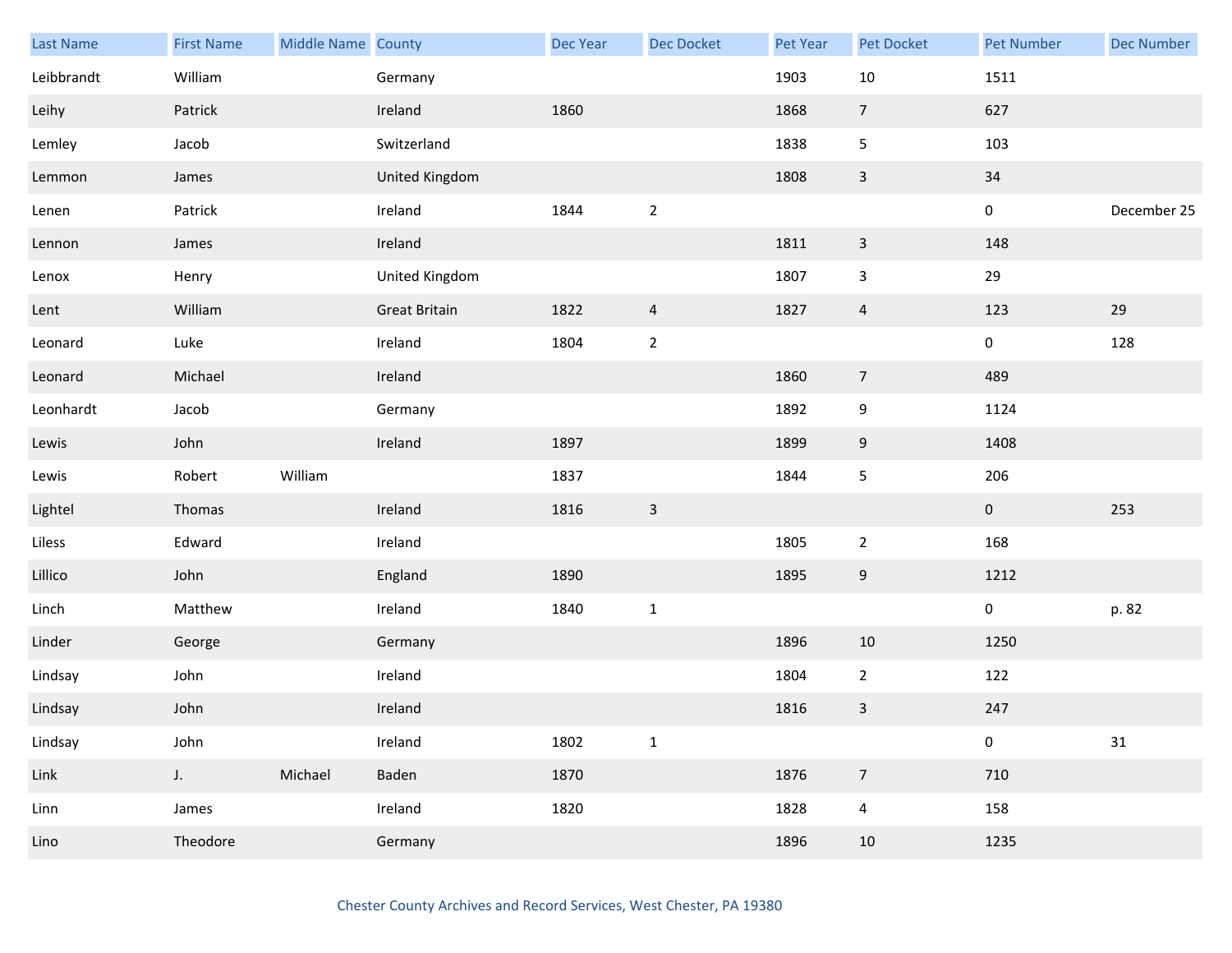| Last Name   | <b>First Name</b> | Middle Name County |                      | Dec Year | <b>Dec Docket</b>       | Pet Year | Pet Docket              | <b>Pet Number</b> | <b>Dec Number</b> |
|-------------|-------------------|--------------------|----------------------|----------|-------------------------|----------|-------------------------|-------------------|-------------------|
| Linten      | Adam              |                    | United Kingdom       |          |                         | 1806     | $\overline{2}$          | 225               |                   |
| Lio         | Antonio           |                    | Italy                |          |                         | 1902     | 10                      | 1483              |                   |
| Lippert     | M.                | G.                 | Saxony               | 1873     |                         | 1875     | $\overline{7}$          | 697               |                   |
| Lipsitz     | William           |                    | Russia               |          |                         | 1904     | 11                      | 1549              |                   |
| Listher     | James             |                    | Ireland              | 1824     | $\overline{4}$          | 1828     | $\overline{4}$          | 160               | 81                |
| Little      | Andrew            |                    | Ireland              | 1828     | $\overline{a}$          |          |                         | $\mathbf 0$       | 165               |
| Little      | Andrew            |                    | Ireland              | 1839     | $\mathbf 1$             |          |                         | 0                 | p. 50             |
| Little      | Archibald         |                    | Ireland              |          |                         | 1802     | $\mathbf{1}$            | 94                |                   |
| Loaq(Loaqe) | William           |                    | Ireland              |          |                         | 1802     | $\mathbf{1}$            | 122               |                   |
| Locchetti   | Angelo            |                    | Italy                |          |                         | 1896     | 10                      | 1259              |                   |
| Lochner     | John              | Η.                 | Germany              | 1897     |                         | 1900     | 9                       | 1441              |                   |
| Lockart     | Hamilton          |                    | United Kingdom       |          |                         | 1807     | $\overline{\mathbf{3}}$ | $\overline{2}$    |                   |
| Lockhart    | Samuel            |                    | Ireland, U.K.        | 1854     | $\mathsf 3$             | 1856     | 6                       | 268               | October 19,       |
| Lodge       | Richard           |                    | England              | 1848     | $\boldsymbol{6}$        | 1850     |                         | $\mathbf{0}$      | 85                |
| Lodge       | Samuel            |                    | <b>Great Britain</b> | 1844     | $\mathbf 2$             |          |                         | $\pmb{0}$         | September 9       |
| Lodner      | Christopher       |                    | Wuerttemberg         | 1822     | $\overline{a}$          |          |                         | $\mathbf{0}$      | 43                |
| Lodner      | John              |                    | Wuerttemberg         | 1822     | $\overline{\mathbf{r}}$ | 1844     | 5                       | 252               | 44                |
| Loebe       | Myer              |                    | Prussia              | 1860     |                         | 1862     | $\overline{7}$          | 520               |                   |
| Loechner    | Conrad            |                    | Germany              | 1904     |                         | 1906     | 12                      | 1569              |                   |
| Loen        | Matthew           |                    | Germany              |          |                         | 1888     | $10\,$                  | 97212             |                   |
| Logan       | James             |                    | Ireland              |          |                         | 1802     | $\overline{2}$          | 29                |                   |
| Logan       | John              |                    | Ireland              |          |                         | 1802     | $\mathbf{1}$            | 69                |                   |
| Logan       | John              |                    | Ireland              |          |                         | 1805     | $\overline{2}$          | 188               |                   |
| Logan       | Michael           |                    | United Kingdom       |          |                         | 1806     | $\overline{\mathbf{3}}$ | $20\,$            |                   |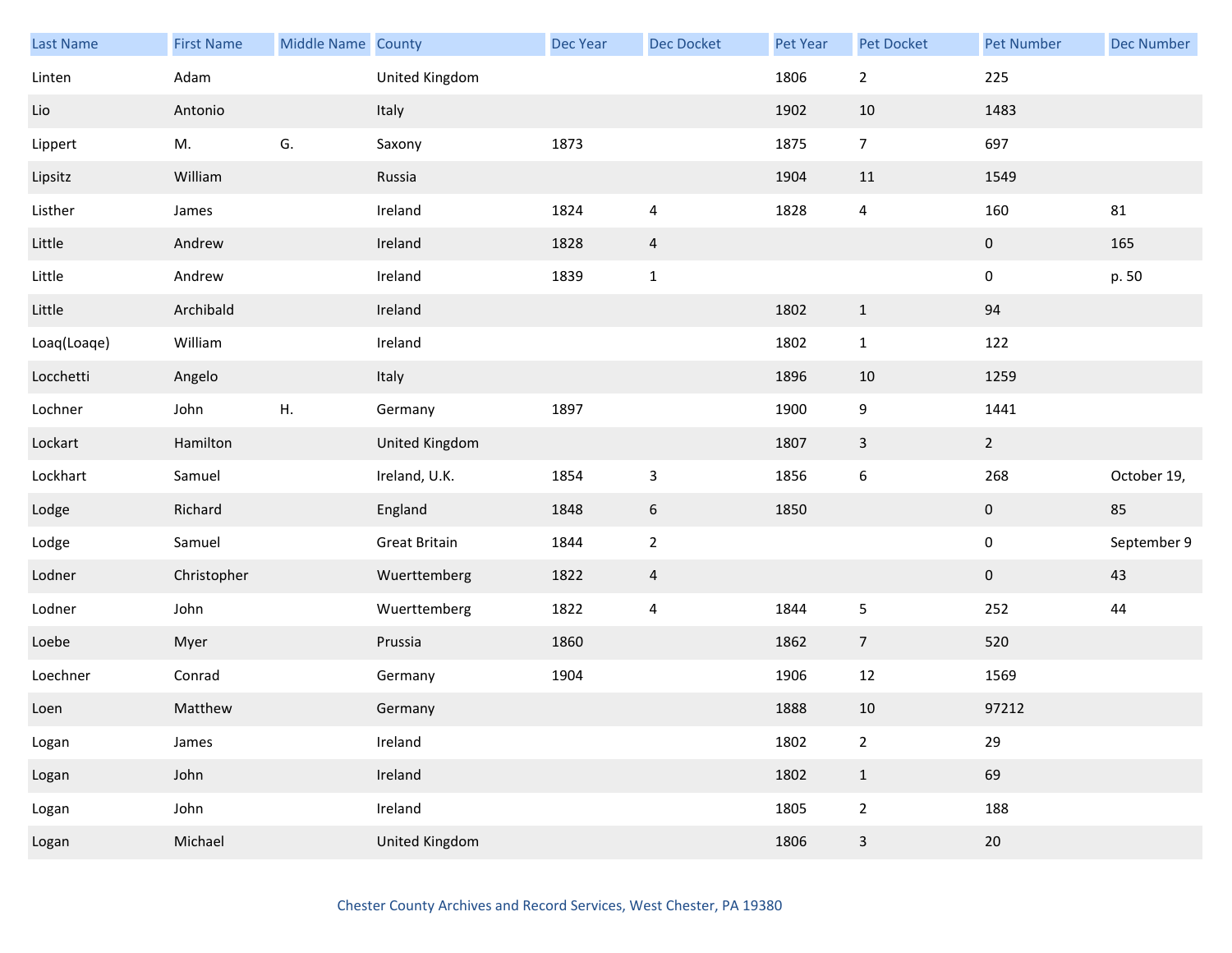| Last Name  | <b>First Name</b> | Middle Name County |                        | Dec Year | <b>Dec Docket</b>         | Pet Year | Pet Docket       | <b>Pet Number</b> | <b>Dec Number</b> |
|------------|-------------------|--------------------|------------------------|----------|---------------------------|----------|------------------|-------------------|-------------------|
| Logan      | William           |                    | Great Britain          |          |                           | 1798     | $\mathbf{1}$     | $\mathsf{3}$      |                   |
| Logue      | James             |                    | Ireland                | 1856     |                           | 1859     | 6                | 374               |                   |
| Logue      | John              |                    | Great Britain          |          |                           | 1880     | $\overline{7}$   | 757               |                   |
| Long       | George            | E.                 | Spain                  |          |                           | 1880     | $\overline{7}$   | 762               |                   |
| Longen     | James             |                    | Ireland, U.K.          | 1854     | $\mathsf 3$               | 1856     | 6                | 239               | September 3       |
| Longstaff  | Samuel            | $J_{\star}$        | England                | 1890     |                           | 1894     | $\boldsymbol{9}$ | 1186              |                   |
| Loughridge | William           |                    | Ireland                | 1815     | $\ensuremath{\mathsf{3}}$ |          |                  | 0                 | 229               |
| Loury      | Patrick           |                    | Ireland                | 1856     |                           | 1859     | 6                | 369               |                   |
| Loury      | Robert            |                    | Ireland                | 1851     | $\boldsymbol{6}$          | 1854     |                  | 0                 | 149               |
| Love       | Hamilton          |                    | Ireland                | 1835     | $\mathbf{1}$              |          |                  | $\pmb{0}$         | p. 11             |
| Love       | James             |                    | Ireland                |          |                           | 1880     | $\overline{7}$   | 804               |                   |
| Love       | Robert            |                    | Ireland                | 1816     | $\mathbf{3}$              |          |                  | $\mathbf 0$       | 249               |
| Love       | William           |                    | United Kingdom         |          |                           | 1808     | 3                | 49                |                   |
| Lovel      | Jonathan          |                    | <b>Great Britain</b>   | 1830     | $\overline{4}$            | 1835     | 5                | 74                | 200               |
| Low        | John              |                    | Ireland                | 1839     | $\mathbf 1$               |          |                  | $\pmb{0}$         | p. 54             |
| Lucas      | Joseph            | M.                 | Ireland                |          |                           | 1860     | $\overline{7}$   | 490               |                   |
| Ludwick    | Henry             |                    | Hessen Kassel, Germany | 1844     | $\overline{2}$            |          |                  | 0                 | September 2       |
| Lugg       | Benjamin          |                    | England                | 1893     |                           | 1896     | 9                | 1229              |                   |
| Lullo      | Angelo            |                    | Italy                  |          |                           | 1896     | 10               | 1276              |                   |
| Lungen     | Patrick           |                    | Ireland, U.K.          | 1853     | $\mathsf 3$               | 1856     | 6                | 243               | October 24,       |
| Lustin     | George D.         |                    | Netherlands            |          |                           | 1866     | $\overline{7}$   | 596               |                   |
| Lynch      | Cornelius         |                    | Ireland                |          |                           | 1860     | $6\phantom{.}6$  | 416               |                   |
| Lynch      | Cornelius         |                    | Ireland                | 1858     |                           | 1864     | $\overline{7}$   | 559               |                   |
| Lynch      | Daniel            |                    | Ireland                |          |                           | 1860     | $\boldsymbol{6}$ | 442               |                   |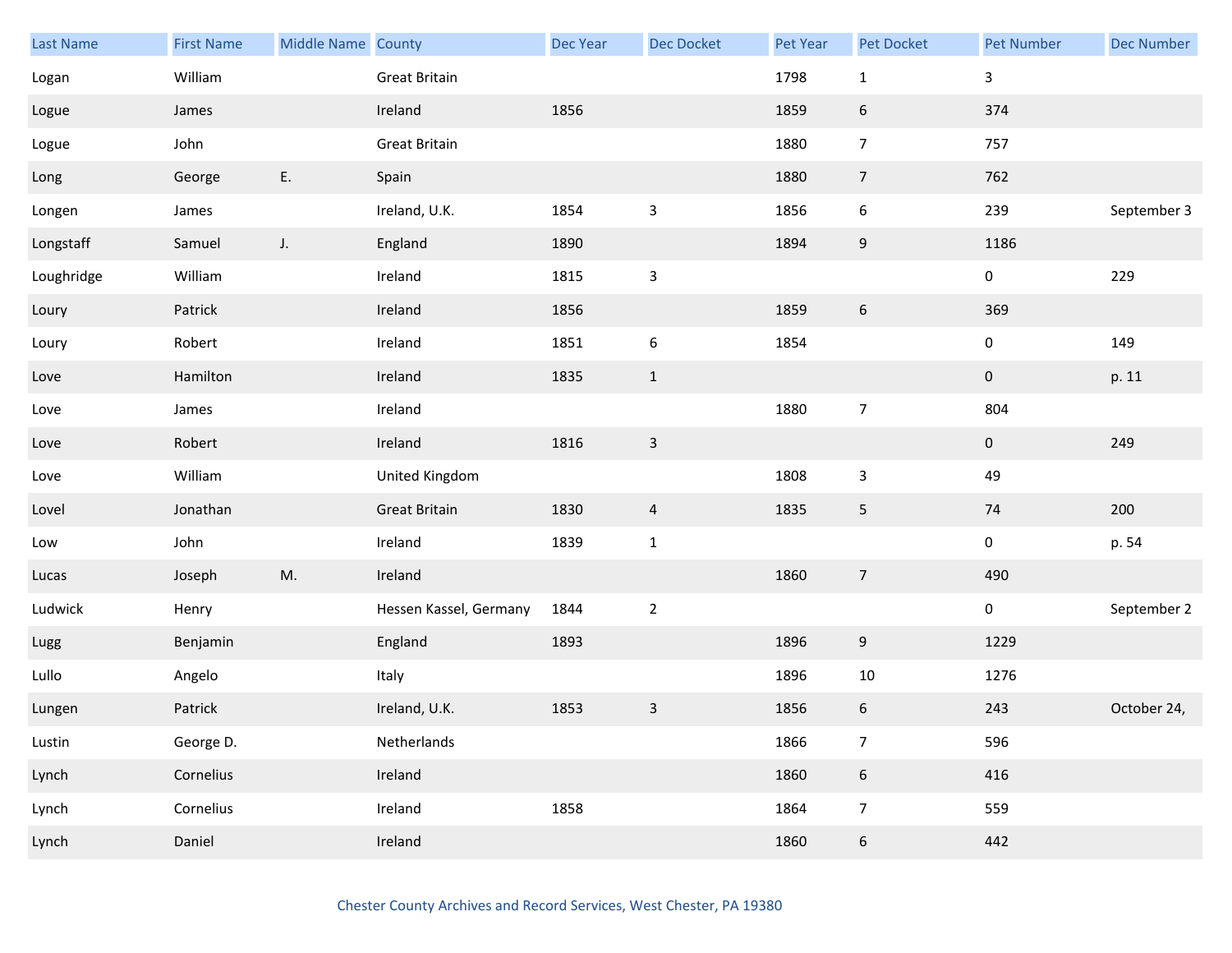| Last Name      | <b>First Name</b> | Middle Name County |                       | Dec Year | <b>Dec Docket</b>         | <b>Pet Year</b> | Pet Docket      | <b>Pet Number</b> | <b>Dec Number</b> |
|----------------|-------------------|--------------------|-----------------------|----------|---------------------------|-----------------|-----------------|-------------------|-------------------|
| Lynch          | Felix             |                    | Ireland               | 1826     | $\overline{\mathbf{4}}$   |                 |                 | 0                 | 117               |
| Lynch          | Humphrey          |                    | <b>Great Britain</b>  |          |                           | 1887            | 8               | 907               |                   |
| Lynch          | James             |                    | Ireland               | 1841     | $\mathbf{1}$              | 1844            | 5               | 211               | p. 98             |
| Lynch          | Jeremiah          |                    | Ireland               | 1854     |                           | 1860            | 6               | 418               |                   |
| Lynch          | John              |                    | Ireland               | 1883     |                           | 1886            | $\overline{7}$  | 895               |                   |
| Lynch          | Owen              |                    | Ireland               | 1857     |                           | 1860            | $6\phantom{.}6$ | 446               |                   |
| Lynch          | Patrick           |                    | <b>Great Britain</b>  |          |                           | 1899            | 10              | 1409              |                   |
| Lynch          | Thomas            | F.                 | Ireland               |          |                           | 1905            | 11              | 1564              |                   |
| Lynch(Linch)   | George            |                    | Ireland               |          |                           | 1805            | $\overline{2}$  | 183               |                   |
| Lyons          | Cornelius         |                    | <b>Great Britain</b>  |          |                           | 1868            | $\overline{7}$  | 612               |                   |
| Lyons          | Cornelius         |                    |                       | 1855     |                           | 1860            | 6               | 438               |                   |
| Lyons          | Garrett           |                    | Ireland               | 1890     |                           | 1892            | 9               | 1112              |                   |
| Lyons          | Patrick           |                    | Ireland               | 1852     | $\boldsymbol{6}$          | 1854            |                 | 0                 | 163               |
| Maag           | John              | Adam               | Wuerttemberg          | 1821     | $\overline{a}$            |                 |                 | $\mathbf 0$       | 23                |
| MacDonald      | Harry             | J.                 | Scotland              | 1897     |                           | 1899            | 9               | 1399              |                   |
| MacDonaugh     | Michael           |                    | <b>Great Britain</b>  |          |                           | 1890            | 10              | 987               |                   |
| MacKereth      | Jonathan          |                    | England               | 1854     |                           | 1858            | 6               | 317               |                   |
| Mackey         | John              |                    | Scotland              | 1845     | $\overline{2}$            | 1851            | 6               | 94                | October 27        |
| Mackie(Mackey) | John              |                    | Scotland              |          |                           | 1851            | 6               | 94                |                   |
| Macurdy        | James             |                    | Ireland               | 1816     | $\ensuremath{\mathsf{3}}$ |                 |                 | $\pmb{0}$         | 254               |
| Macurdy        | William           |                    | Ireland               | 1816     | $\mathbf{3}$              |                 |                 | 0                 | 255               |
| Madden         | Martin            |                    | Ireland               | 1857     |                           | 1860            | $\overline{7}$  | 504               |                   |
| Maden          | Patrick           |                    | Ireland               | 1854     | $\boldsymbol{6}$          | 1856            |                 | 0                 | 216               |
| Magee          | Patrick           |                    | <b>United Kingdom</b> |          |                           | 1808            | $\mathsf{3}$    | 63                |                   |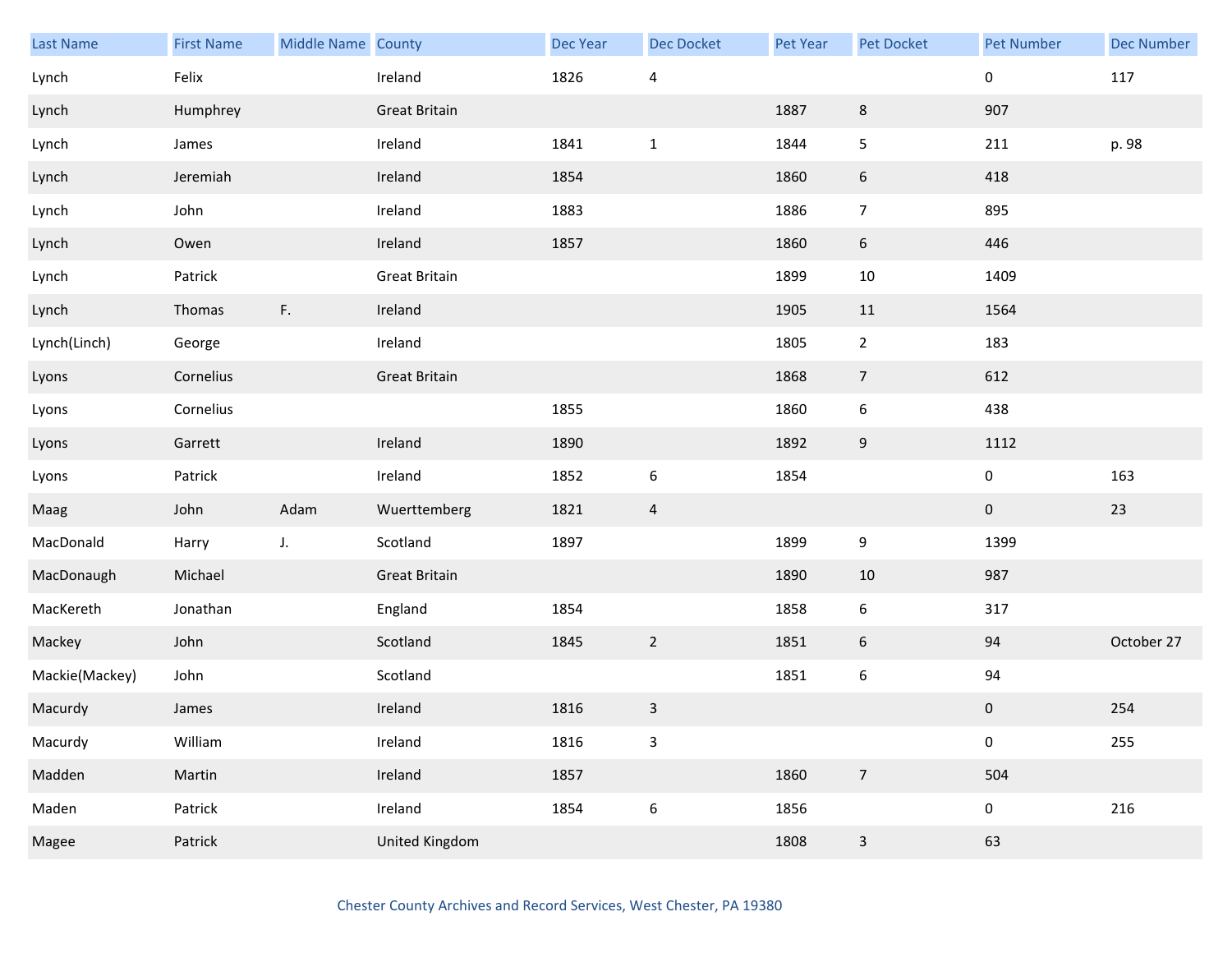| <b>Last Name</b>       | <b>First Name</b> | Middle Name County |                      | Dec Year | Dec Docket                | Pet Year | Pet Docket       | <b>Pet Number</b> | <b>Dec Number</b> |
|------------------------|-------------------|--------------------|----------------------|----------|---------------------------|----------|------------------|-------------------|-------------------|
| Magele                 | Jacob             |                    | Germany              | 1842     | $1\,$                     |          |                  | 0                 | p. 118            |
| Magnin                 | Hilaire           |                    | France               | 1840     | $1\,$                     | 1843     | 5                | 192               | p. 78             |
| Magughan(McGuiga       | Patrick           |                    | Ireland              | 1833     | 5                         | 1835     | 5                | 77                | 50                |
| Maguire                | Edward            |                    | Ireland              | 1851     | $\boldsymbol{6}$          | 1856     |                  | $\mathbf 0$       | 184               |
| Maguire                | James             |                    | Ireland              | 1858     |                           | 1861     | $\overline{7}$   | 510               |                   |
| Maguire                | John              |                    | Ireland              | 1852     | $\boldsymbol{6}$          | 1856     |                  | $\mathbf 0$       | 207               |
| Maguire                | William           |                    | Ireland, U.K.        | 1854     | $\ensuremath{\mathsf{3}}$ | 1856     | $\boldsymbol{6}$ | 261               | October 5, 1      |
| Maguire(McGuire)       | Thomas            |                    | Ireland              |          |                           | 1804     | $\overline{2}$   | 120               |                   |
| Mahan                  | John              |                    | Ireland              | 1856     |                           | 1860     | 6                | 455               |                   |
| Mahan                  | Michael           |                    | Ireland              | 1862     |                           | 1862     | $\overline{7}$   | 515               |                   |
| Maher                  | John              |                    | Ireland              | 1851     | $\boldsymbol{6}$          | 1853     |                  | 0                 | 136               |
| Maher                  | Robert            |                    | Ireland              | 1845     | 6                         | 1848     |                  | $\mathbf 0$       | 68                |
| Maher                  | Robert            |                    | Ireland              | 1845     | $\sqrt{2}$                | 1848     | $\boldsymbol{6}$ | 68                | September 2       |
| Makey                  | Jeremiah          |                    | Ireland              | 1852     | 6                         | 1856     |                  | $\mathbf 0$       | 187               |
| Malbroun(Meulbrau John |                   |                    | Germany              | 1840     | $\mathbf 1$               |          |                  | $\mathbf 0$       | p. 79             |
| Maldrum                | John              |                    | England              | 1886     |                           | 1888     | $\boldsymbol{9}$ | 944               |                   |
| Malin                  | James             |                    | United Kingdom       |          |                           | 1810     | $\mathbf{3}$     | 128               |                   |
| Malinke                | Augustus          | F.                 | Germany              |          |                           | 1900     | 10               | 1457              |                   |
| Malleney               | Henery            |                    | Ireland              |          |                           | 1802     | $\mathbf{1}$     | 140               |                   |
| Mallulien              | Thomas            |                    | England              | 1856     |                           | 1858     | 6                | 332               |                   |
| Maloney                | Cornelius         |                    | Ireland              | 1840     | $\mathbf 1$               |          |                  | $\pmb{0}$         | p. 85             |
| Maloney                | Thomas            |                    | <b>Great Britain</b> | 1831     | 5                         |          |                  | $\pmb{0}$         | 19                |
| Malony                 | Walter            |                    | Ireland              | 1845     | $\overline{2}$            |          |                  | $\boldsymbol{0}$  | October 11        |
| Malony                 | William           |                    | Ireland              | 1840     | $\,1$                     |          |                  | $\pmb{0}$         | p. 84             |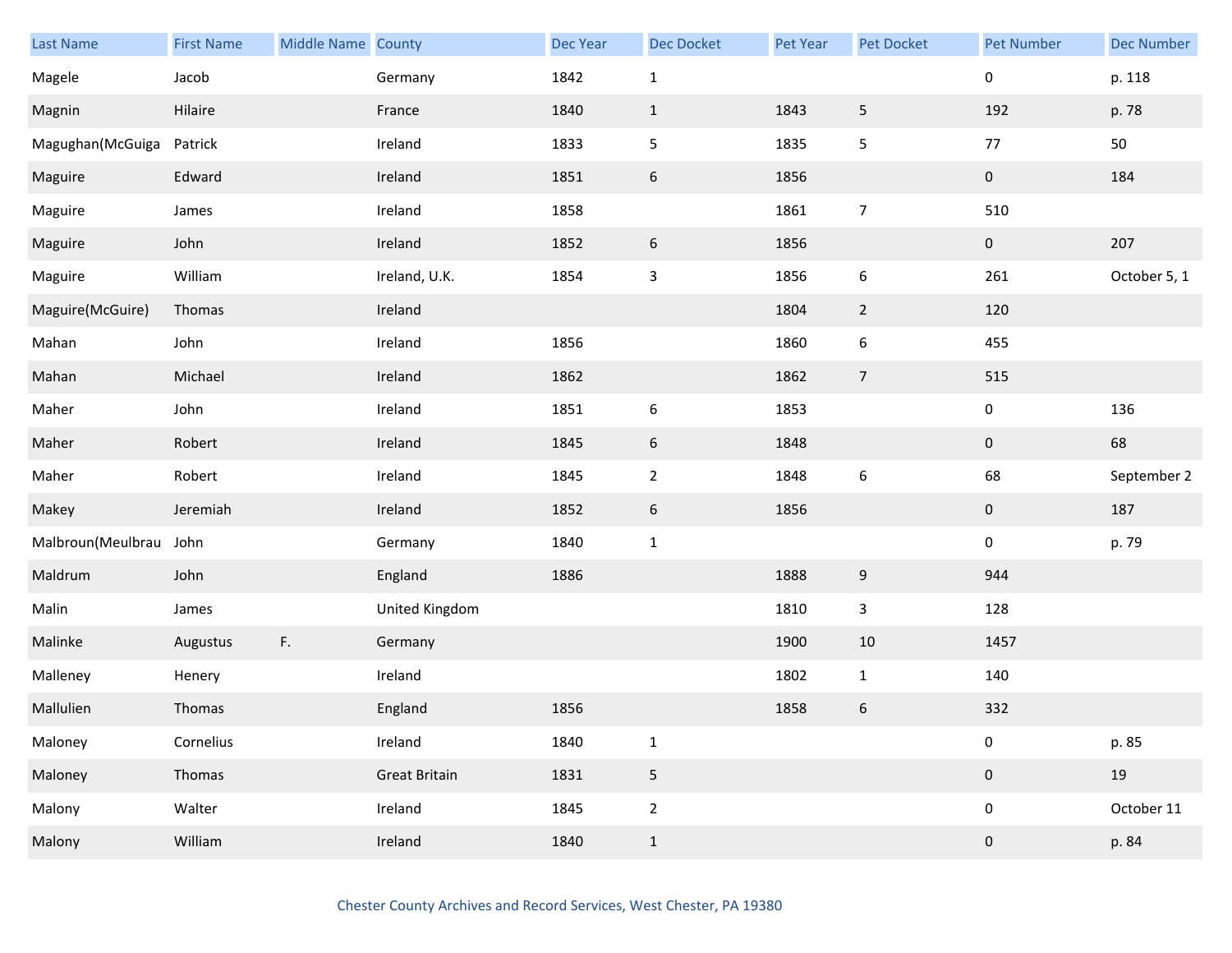| Last Name | <b>First Name</b> | Middle Name County |                      | Dec Year | Dec Docket       | <b>Pet Year</b> | <b>Pet Docket</b> | <b>Pet Number</b> | <b>Dec Number</b> |
|-----------|-------------------|--------------------|----------------------|----------|------------------|-----------------|-------------------|-------------------|-------------------|
| Mancher   | Joseph            |                    | Germany              | 1893     |                  | 1896            | 9                 | 1254              |                   |
| Manion    | Patrick           | T.                 | Ireland              | 1889     |                  | 1891            | $\boldsymbol{9}$  | 1051              |                   |
| Manning   | James             |                    | Ireland              | 1868     |                  | 1868            | $\overline{7}$    | 639               |                   |
| Manning   | Martin            |                    | Ireland              | 1868     |                  | 1876            | $\overline{7}$    | 712               |                   |
| Manning   | Thomas            |                    | <b>Great Britain</b> |          |                  | 1866            | $\overline{7}$    | 592               |                   |
| Marcus    | Nathan            |                    | Germany              |          |                  | 1897            | $10\,$            | 1360              |                   |
| Marcus    | Sigfrid           |                    | Germany              | 1897     |                  | 1901            | 9                 | 1471              |                   |
| Margolis  | Abram             |                    | Germany              | 1895     |                  | 1902            | 9                 | 1488              |                   |
| Margolis  | Morris            |                    | Russia               |          |                  | 1899            | $10\,$            | 1414              |                   |
| Marinari  | Domenico          |                    | Italy                | 1889     |                  | 1898            | $\boldsymbol{9}$  | 1377              |                   |
| Mark      | Jacob             |                    | Russia               |          |                  | 1897            | 10                | 1348              |                   |
| Markey    | John              |                    | Ireland              | 1844     | $\overline{2}$   |                 |                   | $\pmb{0}$         | September 5       |
| Markey    | John              |                    | Ireland              | 1844     | $\boldsymbol{6}$ | 1847            |                   | $\pmb{0}$         | 26                |
| Markey    | Patrick           |                    | Ireland              | 1849     | 6                | 1853            |                   | $\boldsymbol{0}$  | 145               |
| Markley   | Michael           |                    | Ireland              | 1856     |                  | 1860            | $\boldsymbol{6}$  | 402               |                   |
| Marley    | Charles           |                    | Ireland              |          |                  | 1802            | $\mathbf{1}$      | 97                |                   |
| Marley    | Joseph            |                    | Ireland              |          |                  | 1890            | $10\,$            | 996               |                   |
| Maroney   | James             |                    | Ireland              | 1853     |                  | 1858            | 6                 | 327               |                   |
| Marr      | John              |                    | <b>Great Britain</b> |          |                  | 1890            | $10\,$            | 1002              |                   |
| Marron    | Philip            |                    | Ireland              | 1870     |                  |                 |                   | $\pmb{0}$         |                   |
| Marsh     | Julius            |                    | Germany              |          |                  | 1854            | 6                 | 161               |                   |
| Marshall  | Alexander         |                    | Scotland             |          |                  | 1802            | $\mathbf{1}$      | 121               |                   |
| Marshall  | David             | Η.                 | Ireland              |          |                  | 1868            | $\overline{7}$    | 651               |                   |
| Marshall  | Isaac             |                    | Ireland              | 1841     | $\mathbf{1}$     | 1844            | 5                 | 202               | p. 100            |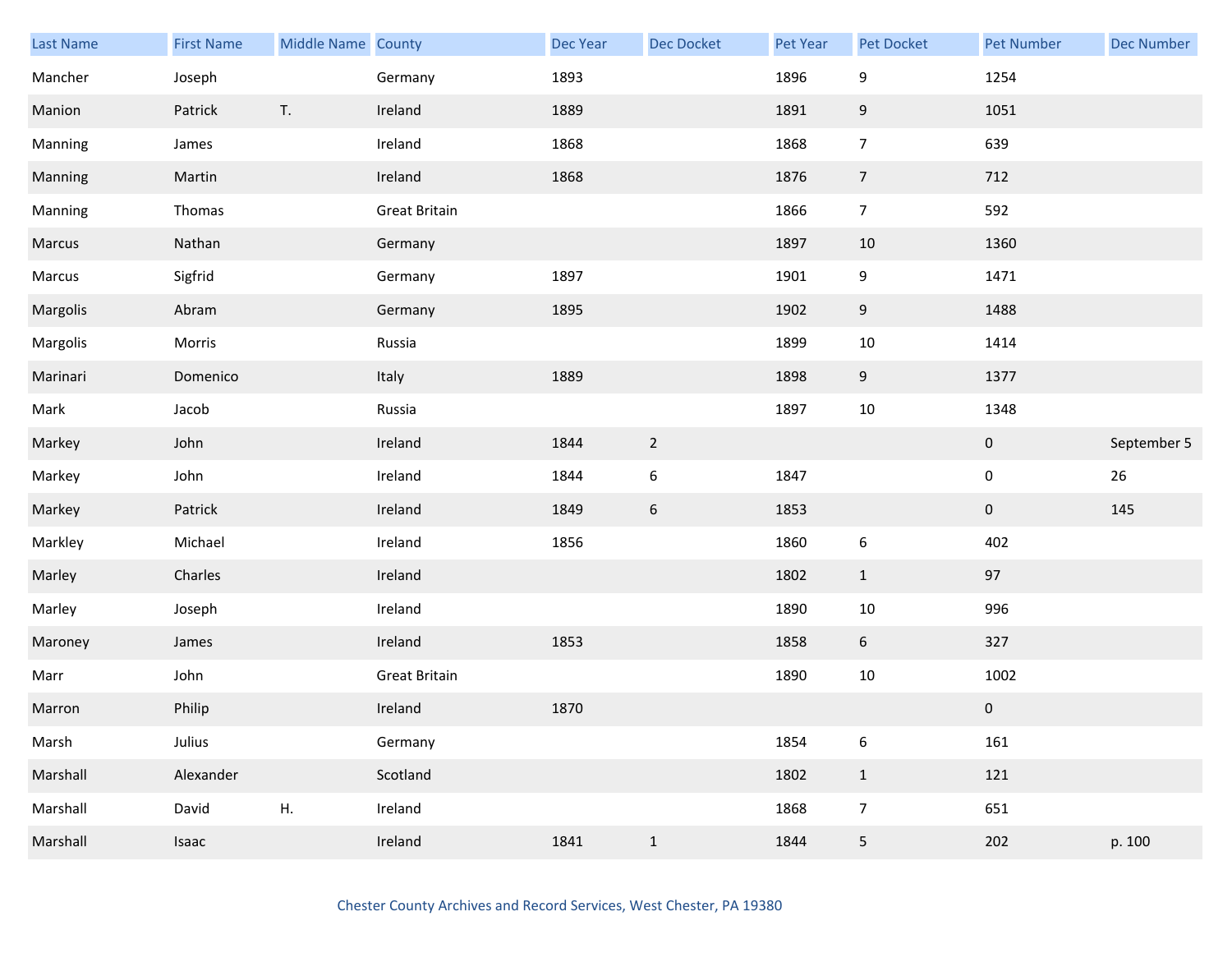| Last Name   | <b>First Name</b> | Middle Name County |                      | <b>Dec Year</b> | <b>Dec Docket</b> | Pet Year | Pet Docket              | <b>Pet Number</b> | <b>Dec Number</b> |
|-------------|-------------------|--------------------|----------------------|-----------------|-------------------|----------|-------------------------|-------------------|-------------------|
| Martens     | Henry             |                    | Germany              | 1897            |                   | 1900     | 9                       | 1444              |                   |
| Martin      | Alexander         |                    | Ireland              | 1822            | $\overline{4}$    |          |                         | $\mathbf 0$       | 38                |
| Martin      | David             |                    | Ireland              |                 |                   | 1814     | $\mathbf{3}$            | 206               |                   |
| Martin      | James             | W.                 | <b>Great Britain</b> | 1876            |                   | 1884     | $\overline{7}$          | 849               |                   |
| Martin      | John              |                    | Ireland              |                 |                   | 1802     | $\mathbf{1}$            | $77\,$            |                   |
| Martin      | Patrick           |                    | Ireland              | 1851            |                   |          |                         | $\pmb{0}$         | 145 1/2           |
| Martin      | Thomas            |                    | Ireland              | 1856            |                   | 1858     | 6                       | 363               |                   |
| Marx        | Ludwig            |                    | Bavaria              | 1869            |                   | 1873     | $\overline{7}$          | 692               |                   |
| Mason       | James             |                    | Ireland              | 1824            | $\overline{4}$    | 1831     | 5                       | 22                | $90\,$            |
| Mason       | James             |                    | Ireland              | 1835            | $\mathbf{1}$      |          |                         | $\pmb{0}$         | p. 14             |
| Massee      | William and fa    |                    | <b>Great Britain</b> | 1819            | $\mathsf 3$       |          |                         | 0                 | 334               |
| Masterson   | Thomas            |                    | Ireland              | 1880            |                   | 1884     | $\overline{7}$          | 843               |                   |
| Mathews     | Charles           | T.                 | England              | 1895            |                   | 1897     | 9                       | 1351              |                   |
| Matjasofsky | Valentine         |                    | Austria              | 1893            |                   | 1896     | 9                       | 1308              |                   |
| Matson      | Edward            |                    | England              | 1897            |                   | 1899     | 9                       | 1402              |                   |
| Matters     | James             |                    | England              | 1882            |                   | 1884     | $\overline{7}$          | 860               |                   |
| Matthew     | James             |                    | Ireland              | 1844            | $\overline{2}$    |          |                         | $\pmb{0}$         | August 27         |
| May         | James             |                    | England              | 1857            |                   | 1860     | 6                       | 452               |                   |
| Mayer       | Ernest            |                    | Switzerland          | 1889            |                   | 1891     | 9                       | 1035              |                   |
| Mayer       | John              |                    | Wuerttemberg         | 1856            |                   | 1860     | $\overline{7}$          | 499               |                   |
| Mayo        | Frederick         |                    | <b>Great Britain</b> |                 |                   | 1892     | $10\,$                  | 1113              |                   |
| McAleer     | Patrick           |                    | United Kingdom       |                 |                   | 1808     | $\overline{\mathbf{3}}$ | 59                |                   |
| McAllister  | John              |                    | United Kingdom       |                 |                   | 1810     | $\mathsf{3}$            | 146               |                   |
| McAnany     | Patrick           |                    | Ireland              | 1808            | $\mathsf 3$       |          |                         | $\pmb{0}$         | 92                |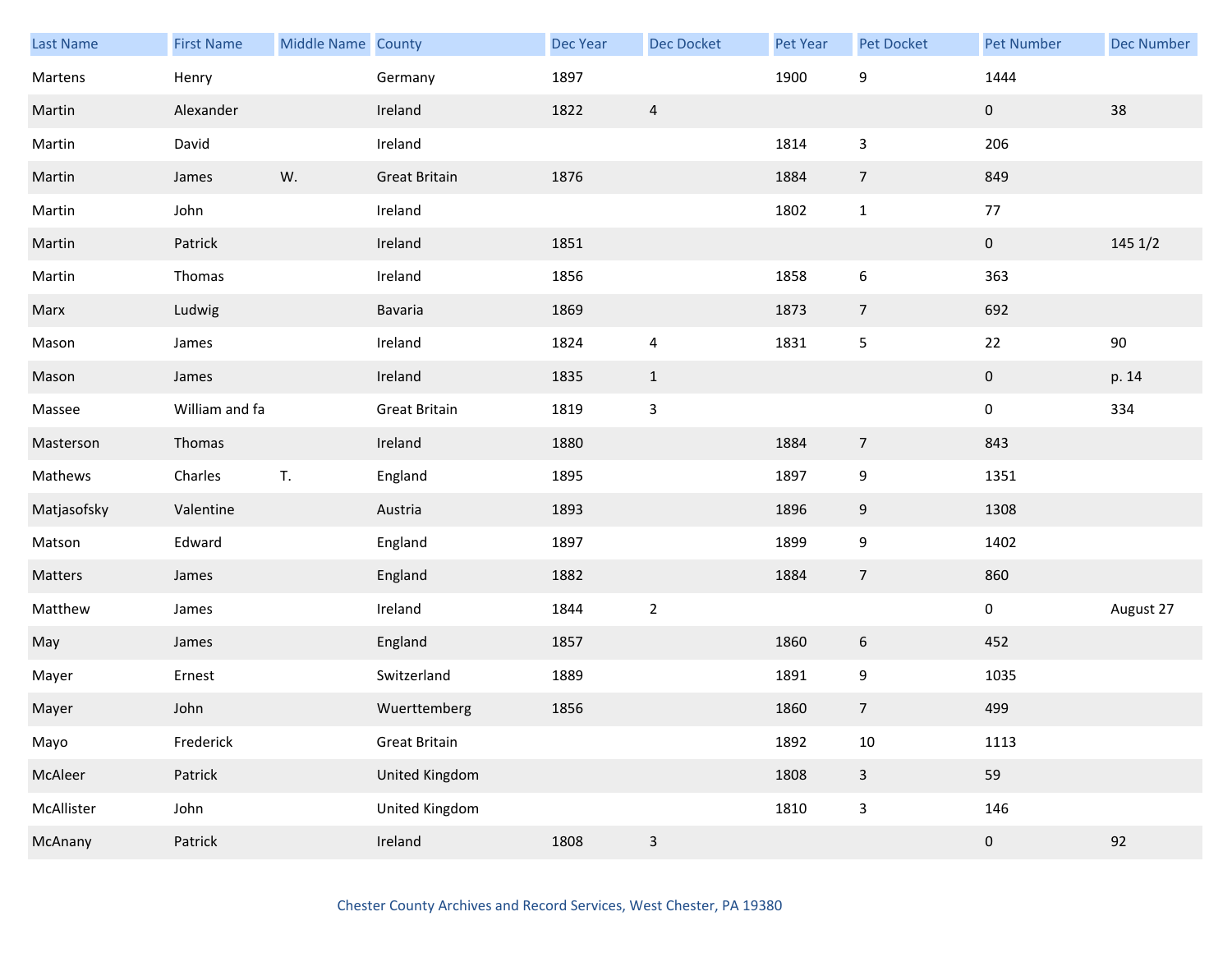| Last Name                      | <b>First Name</b> | Middle Name County |                      | Dec Year | Dec Docket                | Pet Year | Pet Docket       | <b>Pet Number</b> | <b>Dec Number</b> |
|--------------------------------|-------------------|--------------------|----------------------|----------|---------------------------|----------|------------------|-------------------|-------------------|
| McAulley                       | James             |                    | Ireland              | 1819     | $\mathsf 3$               |          |                  | $\pmb{0}$         | 330               |
| McBride                        | Alexander         |                    | United Kingdom       |          |                           | 1807     | $\mathbf{3}$     | 28                |                   |
| McBride                        | Daniel            |                    | <b>Great Britain</b> |          |                           | 1901     | $10\,$           | 1466              |                   |
| McBride                        | Henry             |                    | Ireland              |          |                           | 1805     | $\mathbf{3}$     | 23                |                   |
| McBride                        | Henry             |                    | Ireland              |          |                           | 1805     | $\overline{2}$   | 206               |                   |
| McBride                        | Hugh              |                    | Ireland              | 1858     |                           | 1860     | $\boldsymbol{7}$ | 503               |                   |
| McBride                        | James             |                    | Ireland              | 1812     | $\mathsf 3$               |          |                  | $\pmb{0}$         | 165               |
| McBride                        | John              |                    | Ireland              |          |                           | 1805     | $\overline{2}$   | 160               |                   |
| McBride                        | Patrick           | F.                 | <b>Great Britain</b> |          |                           | 1901     | $10\,$           | 1468              |                   |
| McCabe                         | Barney            |                    | Ireland              |          |                           | 1860     | $\boldsymbol{6}$ | 421               |                   |
| McCabe                         | Edward            |                    | Ireland              |          |                           | 1802     | $\mathbf{1}$     | 78                |                   |
| McCabe                         | Patrick           |                    | Ireland              |          |                           | 1880     | $\overline{7}$   | 775               |                   |
| McCabe                         | Patrick           |                    | Ireland              | 1853     | $\boldsymbol{6}$          | 1856     |                  | $\pmb{0}$         | 185               |
| McCadden                       | James             |                    | Ireland              |          |                           | 1803     | $\overline{2}$   | 152               |                   |
| McCadon                        | George            |                    | United Kingdom       |          |                           | 1809     | $\mathbf{3}$     | 101               |                   |
| McCafferty                     | John              |                    | Ireland              | 1850     | 6                         | 1852     |                  | $\bf{0}$          | 132               |
| McCafferty                     | John              |                    | Ireland              | 1854     |                           | 1860     | $\boldsymbol{6}$ | 406               |                   |
| McCain                         | Andrew            |                    | Ireland              | 1835     | $\mathbf{1}$              |          |                  | $\mathbf 0$       | p. 10             |
| McCallin                       | James             |                    | <b>Great Britain</b> |          |                           | 1884     | $\overline{7}$   | 839               |                   |
| McCanaughy                     | Hugh              |                    | United Kingdom       |          |                           | 1808     | $\mathbf{3}$     | 76                |                   |
| McCann                         | Bernard           |                    | Ireland              | 1890     |                           | 1892     | 9                | 1133              |                   |
| McCann                         | Francis           | F.                 | Ireland              | 1889     |                           | 1892     | $\boldsymbol{9}$ | 1081              |                   |
| McCanna                        | Daniel            |                    | Ireland              | 1817     | $\ensuremath{\mathsf{3}}$ |          |                  | $\pmb{0}$         | 289               |
| McCannah(McCanea Bernard(Barna |                   |                    | United Kingdom       |          |                           | 1806     | $\overline{2}$   | 282               |                   |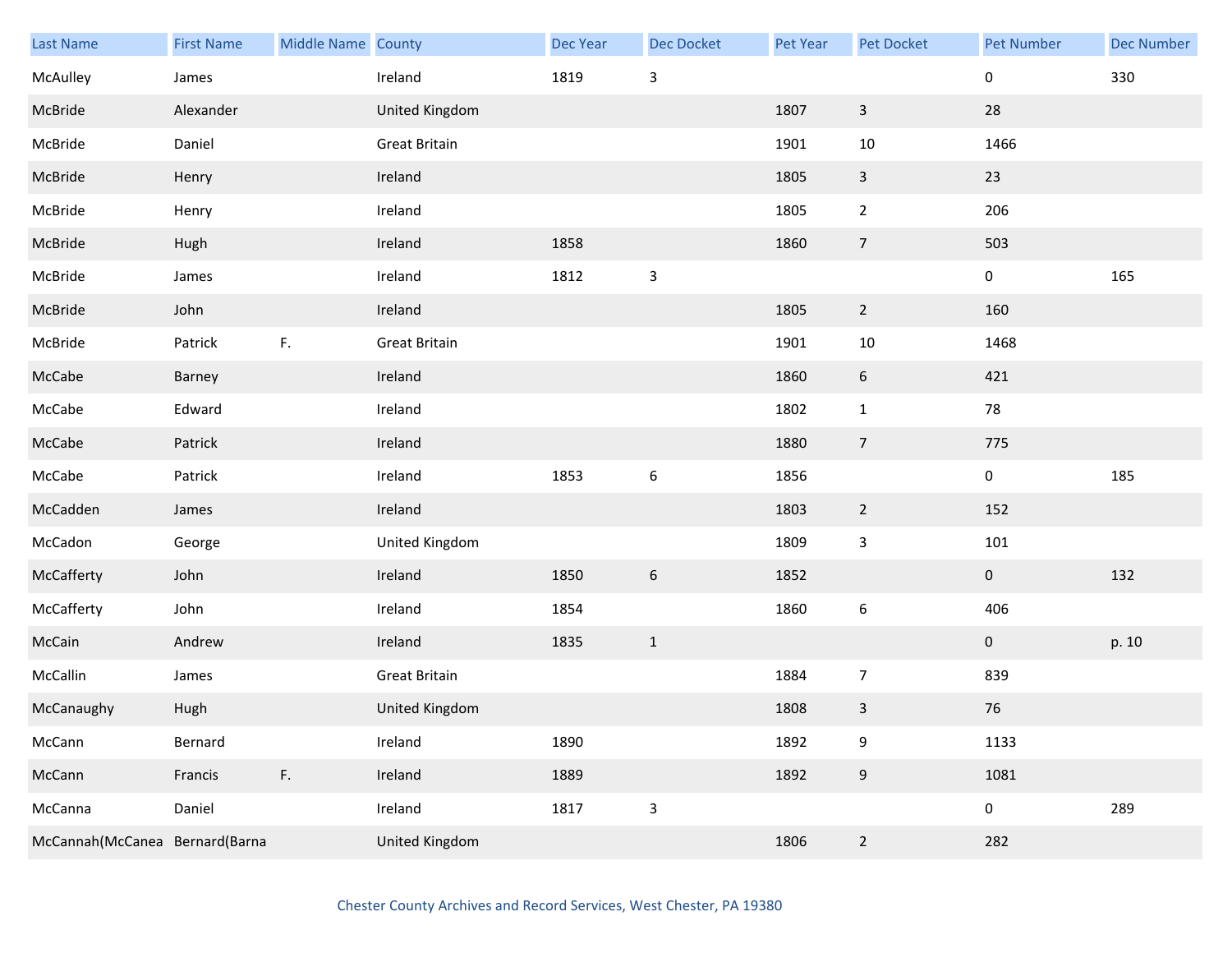| Last Name                   | <b>First Name</b> | Middle Name County |                      | Dec Year | <b>Dec Docket</b> | Pet Year | Pet Docket     | <b>Pet Number</b> | <b>Dec Number</b> |
|-----------------------------|-------------------|--------------------|----------------------|----------|-------------------|----------|----------------|-------------------|-------------------|
| McCara                      | James             |                    | <b>Great Britain</b> |          |                   | 1897     | 10             | 1361              |                   |
| McCarter                    | Patrick           |                    | Ireland              | 1837     | $\mathbf{1}$      |          |                | 0                 | p. 30             |
| McCarter                    | Thomas            |                    | Ireland              | 1818     | $\mathsf{3}$      |          |                | 0                 | 311               |
| McCarthy                    | John              |                    | Ireland              | 1840     | $1\,$             |          |                | $\pmb{0}$         | p. 83             |
| McCarthy                    | Patrick           |                    | Ireland              | 1840     | $1\,$             |          |                | $\mathbf 0$       | p. 83             |
| McCartney                   | Cormick           |                    | United Kingdom       |          |                   | 1808     | $\mathsf{3}$   | 89                |                   |
| McCartney                   | James             |                    | Ireland              | 1838     | $\mathbf{1}$      | 1840     | 5              | 152               | p. 43             |
| McCarty                     | Daniel            |                    | Ireland              | 1882     |                   | 1886     | $\overline{7}$ | 881               |                   |
| McCarty                     | James             |                    | United Kingdom       |          |                   | 1808     | 3              | 78                |                   |
| McCarty                     | Jeremiah          |                    | Ireland              | 1856     |                   | 1860     | 6              | 445               |                   |
| McCarty                     | John              |                    | <b>Great Britain</b> |          |                   | 1876     | $\overline{7}$ | 718               |                   |
| McCarty                     | Samuel            |                    | <b>Great Britain</b> |          |                   | 1891     | 10             | 1032              |                   |
| McCaughen                   | Robert            |                    | Ireland              |          |                   | 1803     | $\overline{2}$ | 116               |                   |
| McCaughy                    | Patrick           |                    | Ireland              |          |                   | 1802     | $\overline{2}$ | 16                |                   |
| McCauley                    | Charles           |                    | United Kingdom       |          |                   | 1808     | $\mathbf{3}$   | 50                |                   |
| McCauley                    | James             |                    | United Kingdom       |          |                   | 1807     | $\mathbf{3}$   | 14                |                   |
| McCausland                  | James             |                    | United Kingdom       |          |                   | 1806     | $\mathbf{2}$   | 246               |                   |
| McCay                       | Alexander         |                    | Ireland              |          |                   | 1804     | $\overline{2}$ | 129               |                   |
| McClane                     | James             |                    | Ireland              |          |                   | 1805     | $\overline{2}$ | 195               |                   |
| McClantick(McClinto William |                   |                    | Ireland              |          |                   | 1802     | $\mathbf{1}$   | $21\,$            |                   |
| McClarnan                   | Hugh              |                    | United Kingdom       |          |                   | 1806     | $\overline{2}$ | 271               |                   |
| McClaskey                   | Edward            |                    | Ireland              | 1838     | $\,1\,$           |          |                | $\pmb{0}$         | p. 41             |
| McClaskey                   | Moses             |                    | Ireland              | 1885     |                   | 1888     | 9              | 947               |                   |
| McClay                      | John              |                    | <b>Great Britain</b> |          |                   | 1798     | $\mathbf{1}$   | 12                |                   |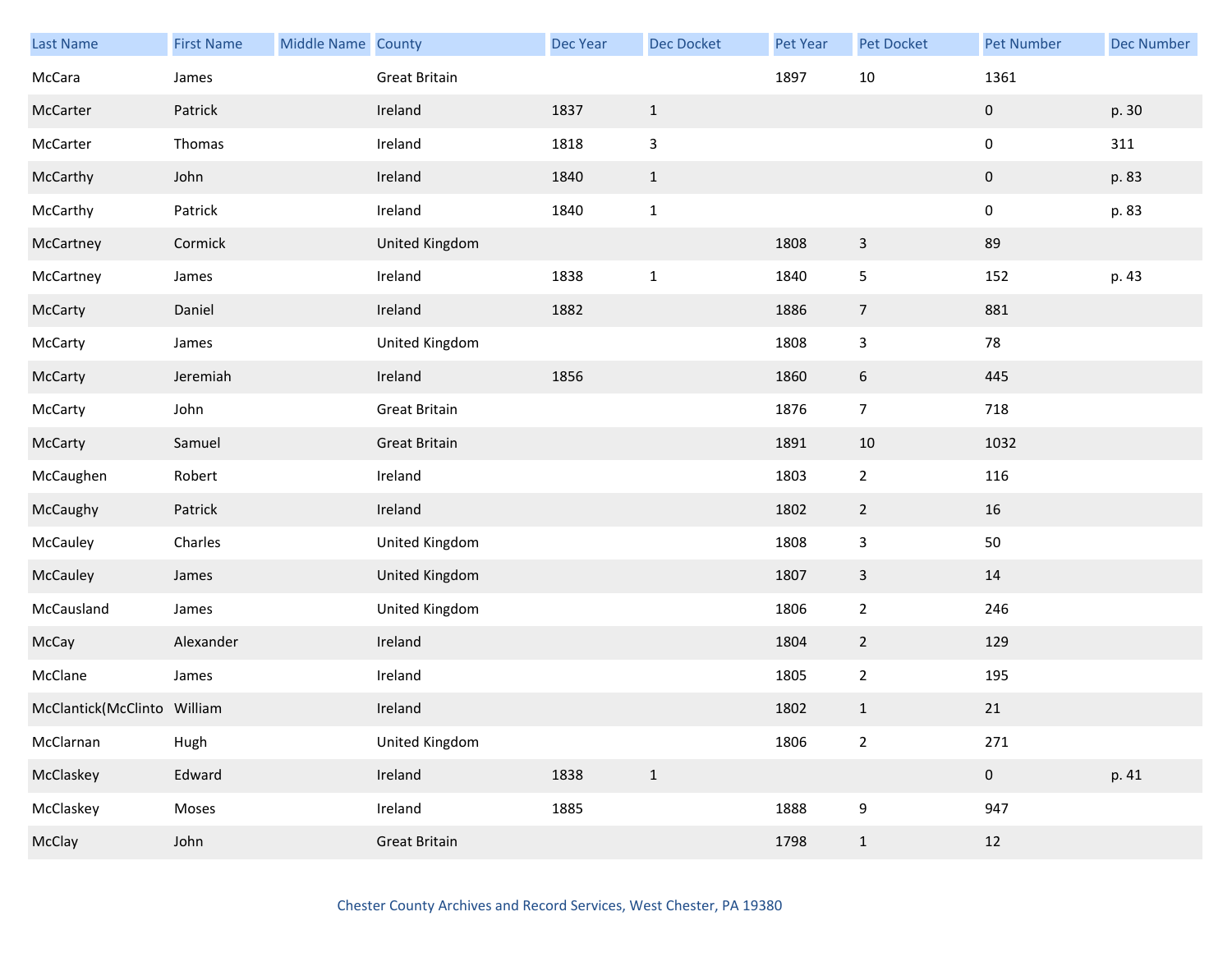| <b>Last Name</b>          | <b>First Name</b> | Middle Name County |                      | Dec Year | Dec Docket   | Pet Year | Pet Docket     | <b>Pet Number</b> | <b>Dec Number</b> |
|---------------------------|-------------------|--------------------|----------------------|----------|--------------|----------|----------------|-------------------|-------------------|
| McClay                    | Samuel            |                    | Great Britain        |          |              | 1798     | $\mathbf{1}$   | 13                |                   |
| McClay                    | Thomas            |                    | Ireland              | 1812     | $\mathsf{3}$ | 1818     | 3              | 320               | 167               |
| McClay(McClea)            | Benjamin          |                    | United Kingdom       |          |              | 1806     | $\overline{2}$ | 280               |                   |
| McClean                   | Andrew            |                    | Ireland              | 1834     | $\mathbf{1}$ |          |                | $\pmb{0}$         | p. 8              |
| McCleane                  | Samuel            |                    | Ireland              |          |              | 1803     | $\overline{2}$ | 92                |                   |
| McCleery                  | Archibald(Archi   |                    | United Kingdom       |          |              | 1808     | $\mathbf{3}$   | 48                |                   |
| McCleery                  | James             |                    | United Kingdom       |          |              | 1807     | 3              | $\overline{7}$    |                   |
| McClellan                 | John              |                    | United Kingdom       |          |              | 1808     | $\mathsf{3}$   | 32                |                   |
| McClellan(McClelan)       | William           |                    | United Kingdom       |          |              | 1806     | $\overline{2}$ | 278               |                   |
| McClemens                 | James             |                    | United Kingdom       |          |              | 1808     | 3              | 35                |                   |
| McClemins                 | John              |                    | United Kingdom       |          |              | 1808     | 3              | 85                |                   |
| McClennachen              | James             |                    | United Kingdom       |          |              | 1807     | 3              | 13                |                   |
| McCloskey                 | Daniel            |                    | Ireland              |          |              | 1852     | 6              | 129               |                   |
| McCloskey                 | Edward            |                    | Ireland              |          |              | 1802     | $\overline{2}$ | 68                |                   |
| McCloskey                 | James             |                    | Ireland              |          |              | 1805     | $\overline{2}$ | 174               |                   |
| McCloskey                 | James             |                    | Ireland              | 1844     | $\mathbf{1}$ |          |                | $\mathbf 0$       | p. 134            |
| McCloskey                 | John              |                    | Ireland              | 1894     |              | 1896     | 9              | 1310              |                   |
| McCloskey                 | Patrick           |                    | Ireland              |          |              | 1802     | $\overline{2}$ | 81                |                   |
| McCloskey                 | Patrick           |                    | Ireland              |          |              | 1805     | $\overline{2}$ | 207               |                   |
| McCloskey                 | Philip            |                    | Ireland              |          |              | 1802     | $\overline{2}$ | $47\,$            |                   |
| McCloskey                 | William           |                    | Ireland              | 1842     | $\mathbf 1$  |          |                | $\pmb{0}$         | p. 122            |
| McCloskey(McClosky Edward |                   |                    | <b>Great Britain</b> |          |              | 1798     | $\mathbf 1$    | 9                 |                   |
| McCloskey(McClosky Moses  |                   |                    | Ireland              |          |              | 1802     | $\mathbf{1}$   | 28                |                   |
| McCloud                   | Robert            |                    | Ireland              |          |              | 1802     | $\mathbf{1}$   | $17\,$            |                   |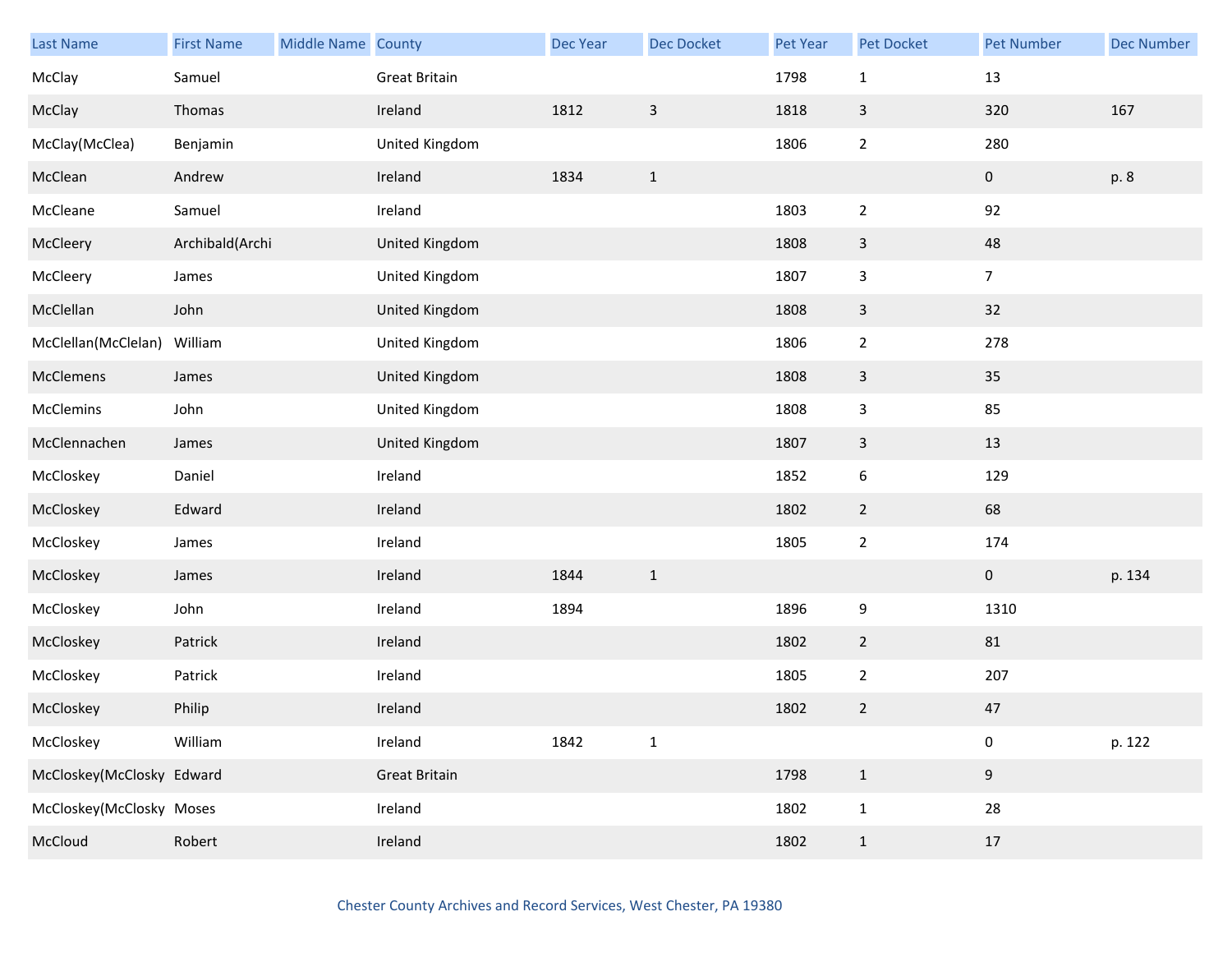| <b>Last Name</b>          | <b>First Name</b> | Middle Name County |                | Dec Year | Dec Docket       | Pet Year | Pet Docket              | <b>Pet Number</b> | <b>Dec Number</b> |
|---------------------------|-------------------|--------------------|----------------|----------|------------------|----------|-------------------------|-------------------|-------------------|
| McCluesky                 | Samuel            |                    |                | 1860     |                  | 1864     | $\overline{7}$          | 547               |                   |
| McClughan                 | John              |                    | United Kingdom |          |                  | 1828     | $\overline{\mathbf{4}}$ | 155               |                   |
| McClure                   | James             |                    | United Kingdom | 1827     | $\overline{4}$   |          |                         | $\pmb{0}$         | 120               |
| McClure                   | Joseph            |                    | Ireland        | 1861     |                  | 1863     | $\overline{7}$          | 526               |                   |
| McColgan                  | William           |                    | Ireland        |          |                  | 1811     | 3                       | 147               |                   |
| McCollouch(McCullo Adam   |                   |                    | United Kingdom |          |                  | 1806     | $\overline{2}$          | 240               |                   |
| McConaelgly               | Michael           |                    | Ireland        | 1830     | $\sqrt{5}$       |          |                         | 0                 | 11                |
| McConaghy(McCone Daniel   |                   |                    | Ireland        |          |                  | 1802     | $\overline{2}$          | $21\,$            |                   |
| McConaughy                | Hugh              |                    | Ireland        | 1802     | $\mathbf 2$      |          |                         | $\pmb{0}$         | $30\,$            |
| McConelly                 | William           |                    | Ireland        | 1850     | $\boldsymbol{6}$ | 1857     |                         | $\boldsymbol{0}$  | 311               |
| McConnel                  | John              |                    | Ireland        |          |                  | 1802     | $\mathbf 1$             | 98                |                   |
| McConnel                  | Lawrence          |                    | Ireland        | 1869     |                  | 1872     | $\overline{7}$          | 680               |                   |
| McConnel(McConnel James   |                   |                    | Ireland        |          |                  | 1805     | $\overline{2}$          | 178               |                   |
| McConnell                 | Andrew            |                    | Ireland        |          |                  | 1860     | 6                       | 428               |                   |
| McConnell                 | James             |                    | United Kingdom |          |                  | 1806     | $\overline{2}$          | 216               |                   |
| McConnell                 | James             |                    | Ireland        | 1802     | $\overline{2}$   |          |                         | $\bf{0}$          | 40                |
| McConnell                 | John              |                    | Ireland        | 1845     | $\mathbf 2$      |          |                         | $\pmb{0}$         | September 2       |
| McConnell                 | Joseph            |                    | Ireland        |          |                  | 1802     | $\mathbf{1}$            | 162               |                   |
| McCool                    | James             |                    | Ireland        | 1802     | $\mathbf 2$      |          |                         | $\pmb{0}$         | 33                |
| McCormick                 | Daniel            |                    | Ireland        | 1858     |                  | 1860     | $\overline{7}$          | 498               |                   |
| McCormick                 | James             |                    | Ireland        | 1887     |                  | 1890     | 9                       | 1024              |                   |
| McCormick                 | Peter             |                    | Ireland        |          |                  | 1802     | $\mathbf{1}$            | 150               |                   |
| McCormick                 | William           |                    | Ireland        |          |                  | 1852     | 6                       | 123               |                   |
| McCornock(McCordi William |                   |                    | Ireland        |          |                  | 1802     | $\mathbf{1}$            | 128               |                   |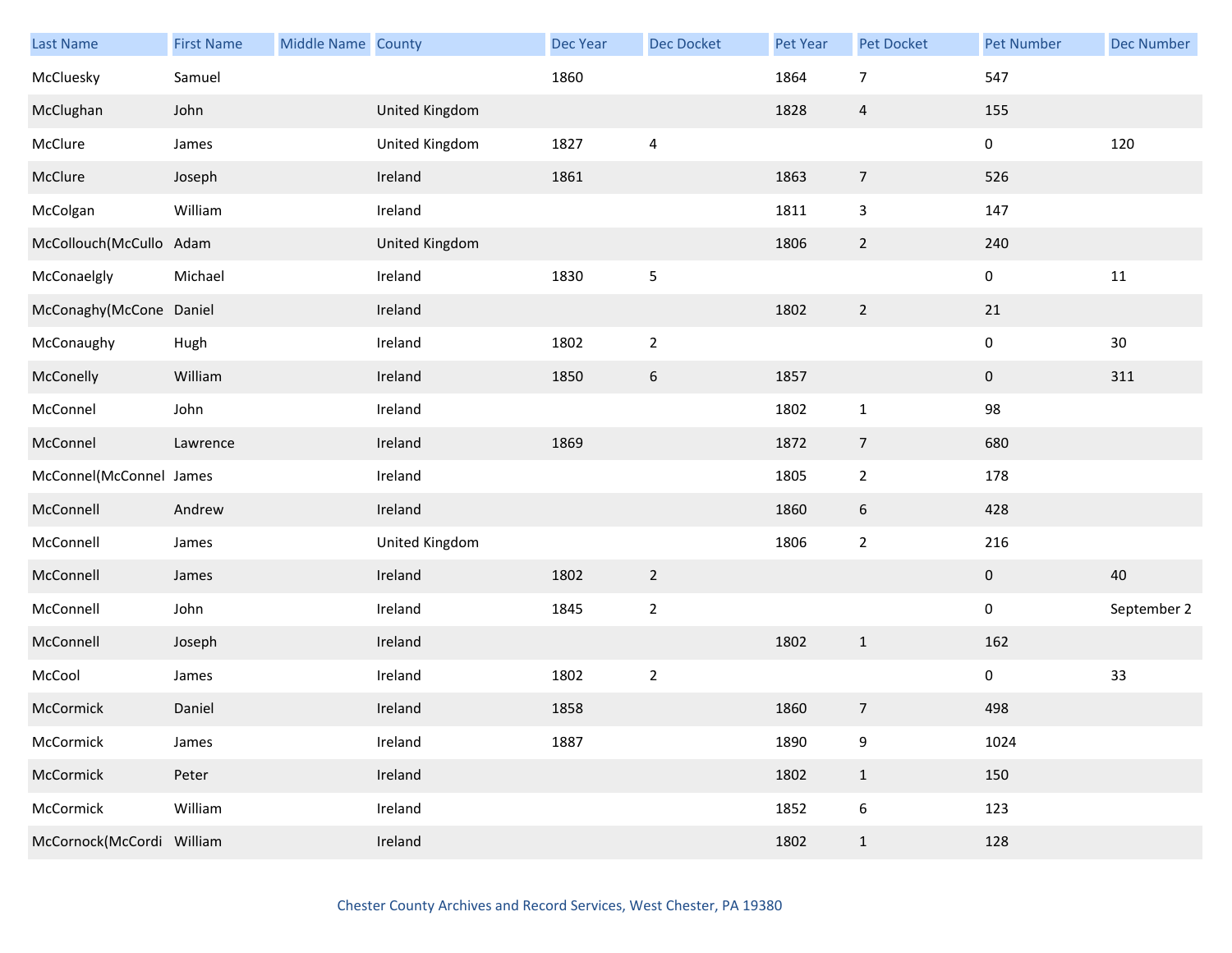| <b>Last Name</b>           | <b>First Name</b> | Middle Name County |                | Dec Year | Dec Docket     | Pet Year | Pet Docket       | <b>Pet Number</b> | <b>Dec Number</b> |
|----------------------------|-------------------|--------------------|----------------|----------|----------------|----------|------------------|-------------------|-------------------|
| McCotter                   | Samuel            |                    | Ireland        |          |                | 1820     | 3                | 352               |                   |
| McCouch                    | Patrick           |                    | Ireland        |          |                | 1843     | 5                | 186               |                   |
| McCoy                      | James             |                    | Ireland        |          |                | 1844     | 5                | 223               |                   |
| McCoy                      | John              |                    | Ireland        | 1829     | $\overline{4}$ |          |                  | $\mathbf 0$       | 189               |
| McCoy                      | Patrick           |                    | Ireland        | 1852     | $\,6\,$        | 1855     |                  | 0                 | 175               |
| McCoy                      | Peter             |                    | Ireland        | 1857     |                | 1859     | 6                | 378               |                   |
| McCoy                      | Robert            |                    | Ireland        | 1818     | $\mathbf{3}$   |          |                  | 0                 | 318               |
| McCrea                     | David             |                    | United Kingdom |          |                | 1808     | $\mathbf{3}$     | 66                |                   |
| McCrea                     | James             |                    | United Kingdom |          |                | 1806     | $\overline{2}$   | 288               |                   |
| McCrea                     | Walter            |                    | Ireland        |          |                | 1804     | $\overline{2}$   | 132               |                   |
| McCullouch(McCullo John    |                   |                    | Ireland        |          |                | 1802     | $\mathbf{1}$     | $71\,$            |                   |
| McCullough                 | James             |                    | Ireland        | 1852     | 6              | 1854     |                  | $\mathbf 0$       | 168               |
| McCullough                 | John              |                    | Ireland        | 1865     |                | 1880     | $\overline{7}$   | 799               |                   |
| McCullough(McCullo John    |                   |                    | United Kingdom |          |                | 1808     | $\overline{3}$   | 69                |                   |
| McCullough(McCullo William |                   |                    | United Kingdom | 1816     | $\mathbf{3}$   |          |                  | $\pmb{0}$         | 257               |
| McCurdy                    | Daniel            |                    | United Kingdom |          |                | 1807     | $\overline{2}$   | 323               |                   |
| McCurdy                    | William           |                    | Ireland        |          |                | 1805     | $\overline{2}$   | 197               |                   |
| McCutcheon(McCutc David    |                   |                    | Ireland        |          |                | 1802     | $\mathbf{1}$     | 47                |                   |
| McDade                     | John              |                    | Ireland        | 1841     | $\mathbf{1}$   |          |                  | 0                 | p. 102            |
| McDaniel                   | Archibald         |                    | United Kingdom |          |                | 1809     | 3                | 95                |                   |
| McDermond                  | Martin            |                    | Ireland        | 1884     |                | 1886     | $\overline{7}$   | 883               |                   |
| McDermot                   | Peter             |                    | Ireland        |          |                | 1854     | $\boldsymbol{6}$ | 159               |                   |
| McDevitt                   | John              |                    | Ireland, U.K.  | 1854     | $\mathsf 3$    | 1856     | $\boldsymbol{6}$ | 241               | September 2       |
| McDevitt                   | Patrick           |                    | Ireland        | 1845     | $\overline{2}$ |          |                  | $\pmb{0}$         | September 9       |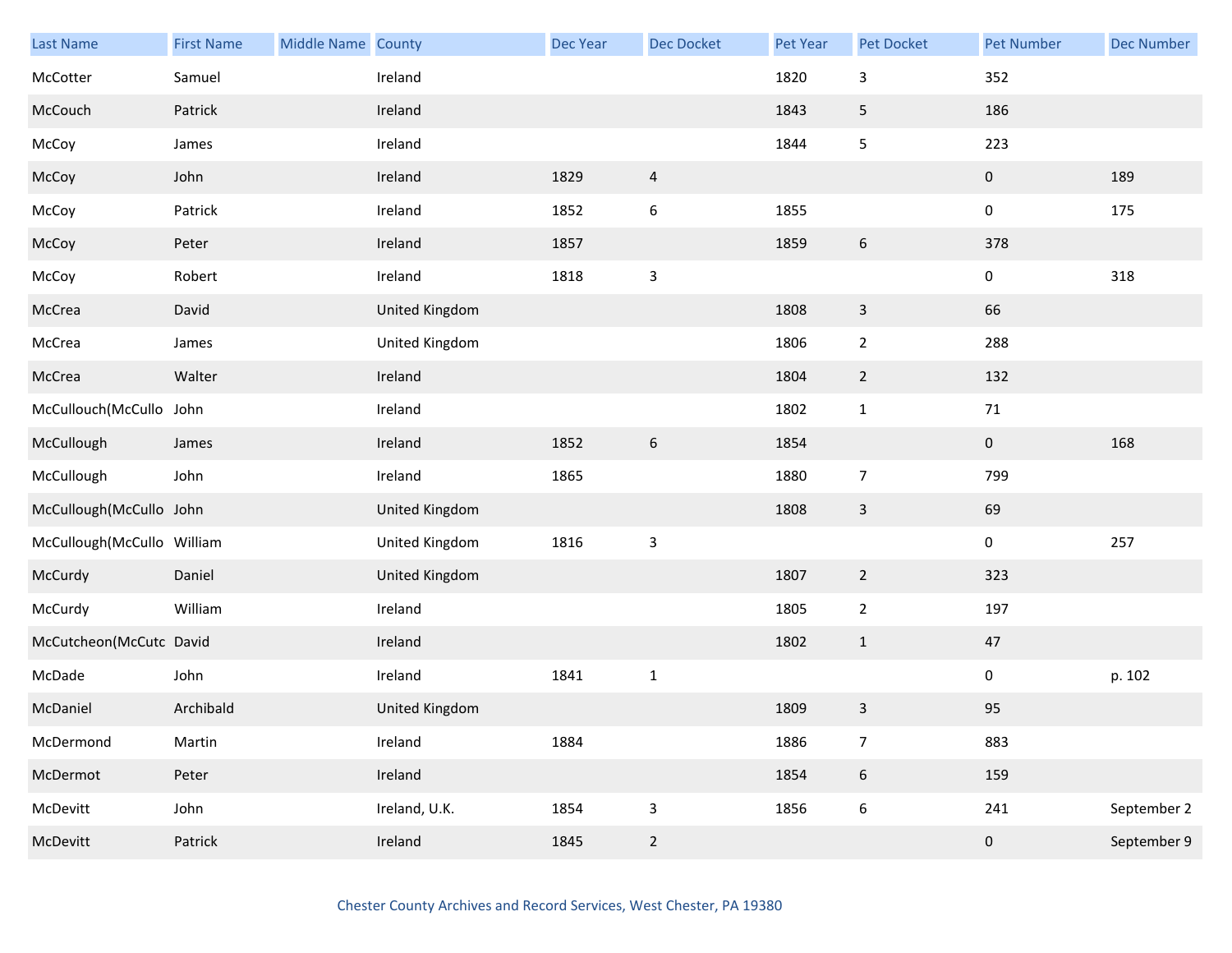| Last Name          | <b>First Name</b> | Middle Name County |                      | Dec Year | <b>Dec Docket</b> | Pet Year | Pet Docket       | <b>Pet Number</b> | <b>Dec Number</b> |
|--------------------|-------------------|--------------------|----------------------|----------|-------------------|----------|------------------|-------------------|-------------------|
| McDivit            | James             |                    | Ireland              |          |                   | 1803     | $\overline{2}$   | 113               |                   |
| McDonald           | John              |                    | Ireland              |          |                   | 1880     | $\overline{7}$   | 805               |                   |
| McDonald           | William           |                    | Ireland              | 1842     | $\mathbf 1$       |          |                  | $\mathbf 0$       | p. 117            |
| McDonaugh          | Owen              |                    | Ireland              | 1841     | $\mathbf{1}$      | 1845     | 5                | 261               | p. 108            |
| McDonough          | George            |                    | Ireland              | 1839     | $\mathbf 1$       |          |                  | $\mathbf 0$       | p. 53             |
| McDonough          | Michael           |                    | Ireland              |          |                   | 1848     | $\boldsymbol{6}$ | 66                |                   |
| McDonough          | Michael           |                    | Ireland              | 1889     |                   | 1892     | 9                | 1056              |                   |
| McDowell           | Samuel            |                    | Ireland              | 1823     | $\overline{a}$    |          |                  | $\mathbf 0$       | 72                |
| McDuffee           | John              |                    | Ireland              | 1845     | $\mathbf 2$       |          |                  | $\mathbf 0$       | February 4        |
| McEdoney           | John              |                    | Ireland              | 1854     |                   | 1858     | $\boldsymbol{6}$ | 351               |                   |
| McElhenny          | William           |                    | <b>Great Britain</b> |          |                   | 1880     | $\overline{7}$   | 796               |                   |
| McElhinny          | Robert            |                    | United Kingdom       | 1811     | $\mathbf{3}$      |          |                  | $\mathbf{0}$      | 159               |
| McElhone           | Alexander         |                    | Ireland              |          |                   | 1875     | $\overline{7}$   | 699               |                   |
| McElhone           | Thomas            |                    | Ireland              | 1876     |                   | 1878     | $\overline{7}$   | 727               |                   |
| McElroy            | James             |                    | Ireland              |          |                   | 1802     | $\mathbf{1}$     | 89                |                   |
| McElroy            | John              |                    | Ireland              | 1840     | $\mathbf{1}$      |          |                  | $\mathbf 0$       | p. 71             |
| McElroy            | William           |                    | Ireland              | 1824     | $\pmb{4}$         |          |                  | $\pmb{0}$         | 88                |
| McEnally           | Owen              |                    | Ireland              | 1852     | $\boldsymbol{6}$  | 1856     |                  | $\mathbf{0}$      | 218               |
| McEnnelly          | Henry             |                    | Ireland              | 1840     | $\mathbf 1$       |          |                  | $\mathbf 0$       | p. 80             |
| McEntire           | Samuel            |                    | Ireland              |          |                   | 1802     | $\mathbf{1}$     | 123               |                   |
| McEntire(McIntire) | Robert            |                    | Ireland              |          |                   | 1840     | 5                | 139               |                   |
| McEntire(McIntire) | William           |                    | Ireland              |          |                   | 1805     | $\overline{2}$   | 189               |                   |
| McEwen             | James             |                    | Ireland, U.K.        |          |                   | 1856     | 6                | 247               |                   |
| McFadden           | James             |                    | Ireland, U.K.        | 1854     | $\mathsf 3$       | 1856     | $\boldsymbol{6}$ | 252               | September 1       |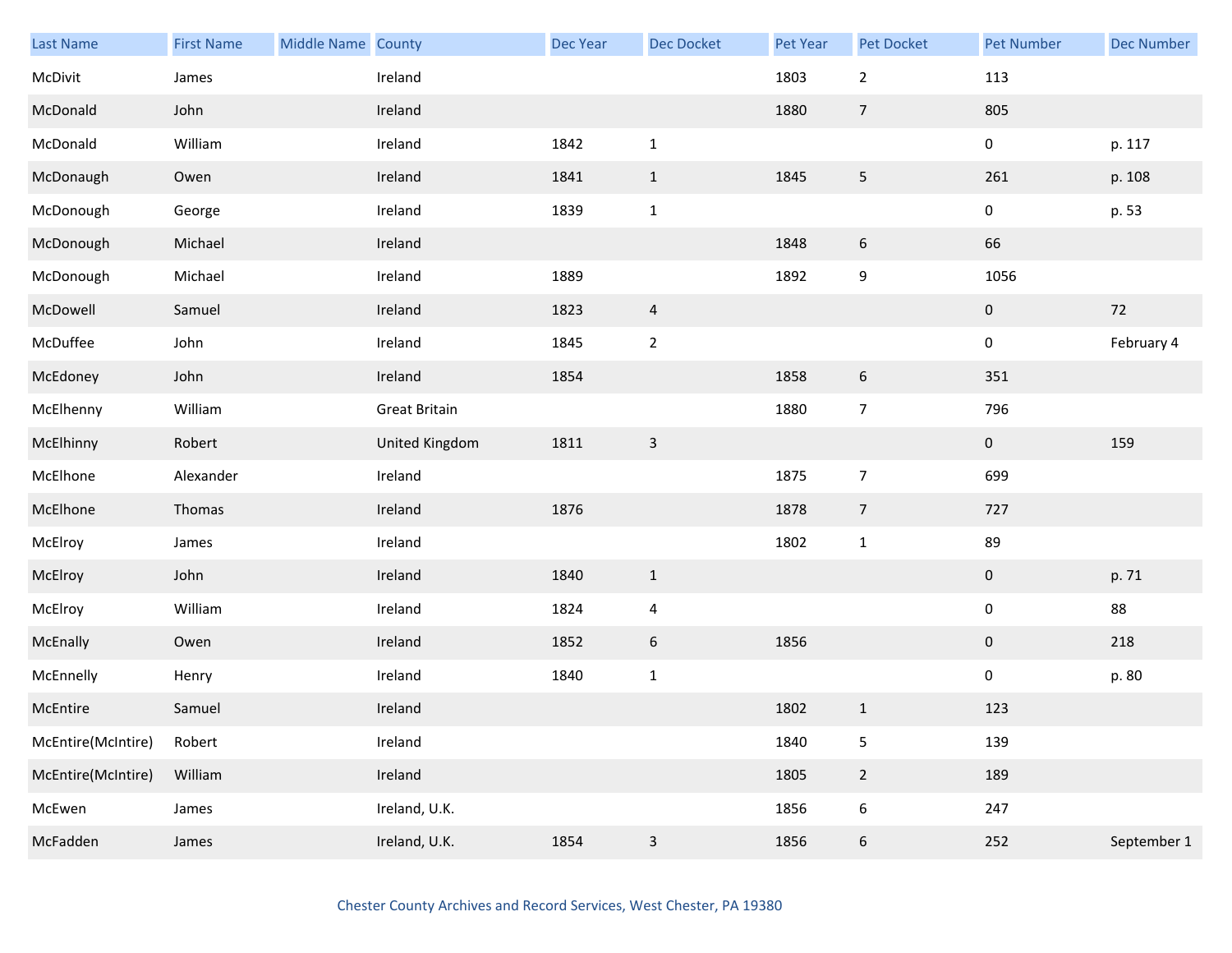| <b>Last Name</b>          | <b>First Name</b> | Middle Name County |                      | <b>Dec Year</b> | Dec Docket       | Pet Year | Pet Docket     | <b>Pet Number</b> | <b>Dec Number</b> |
|---------------------------|-------------------|--------------------|----------------------|-----------------|------------------|----------|----------------|-------------------|-------------------|
| McFadden                  | James             |                    | Ireland              | 1873            |                  | 1880     | $\overline{7}$ | 760               |                   |
| McFadden                  | John              |                    | United Kingdom       |                 |                  | 1806     | $\overline{2}$ | 277               |                   |
| McFadden                  | Michael           |                    | Ireland              | 1838            | $\mathbf{1}$     |          |                | $\pmb{0}$         | p. 43             |
| McFall                    | John              |                    | Ireland              | 1891            |                  | 1899     | 9              | 1387              |                   |
| McFarland                 | James             |                    | Ireland              | 1812            | $\mathsf{3}$     |          |                | $\pmb{0}$         | 177               |
| McFarland                 | James             |                    | Ireland              | 1879            |                  | 1884     | $\overline{7}$ | 842               |                   |
| McFarlen(McFarland James  |                   |                    | Ireland              |                 |                  | 1802     | $\mathbf{1}$   | 39                |                   |
| McFeat                    | Walter            |                    | <b>Great Britain</b> |                 |                  | 1868     | $\overline{7}$ | 637               |                   |
| McGawan                   | William           |                    | Ireland              |                 |                  | 1802     | $\overline{2}$ | 67                |                   |
| McGee                     | James             |                    | United Kingdom       |                 |                  | 1808     | $\overline{3}$ | 83                |                   |
| McGee                     | Patrick           |                    | United Kingdom       |                 |                  | 1806     | $\overline{2}$ | 291               |                   |
| McGeorge                  | William           |                    | Scotland             | 1893            |                  | 1897     | 9              | 1325              |                   |
| McGill                    | Bernard           |                    | United Kingdom       |                 |                  | 1807     | $\overline{2}$ | 293               |                   |
| McGill                    | James             |                    | Ireland              |                 |                  | 1802     | $\mathbf{1}$   | 27                |                   |
| McGill                    | John              |                    | Scotland             |                 |                  | 1828     | $\overline{4}$ | 145               |                   |
| McGinley                  | Patrick           |                    | United Kingdom       |                 |                  | 1815     | $\mathbf{3}$   | 236               |                   |
| McGlaughlin(McLaug George |                   |                    | United Kingdom       |                 |                  | 1808     | $\mathbf{3}$   | 77                |                   |
| McGlinchy                 | Arthur            |                    | Ireland              | 1859            |                  | 1861     | $\overline{7}$ | 513               |                   |
| McGlinckey                | Peter             |                    | <b>Great Britain</b> |                 |                  | 1880     | $\overline{7}$ | 782               |                   |
| McGoodin                  | John              |                    | Ireland              |                 |                  | 1805     | $\overline{2}$ | 163               |                   |
| McGooern                  | Francis           |                    | Ireland              | 1845            | $\overline{2}$   |          |                | $\pmb{0}$         | March 29          |
| McGovern                  | Francis           | M.                 | Ireland              | 1845            | $\boldsymbol{6}$ | 1848     |                | $\pmb{0}$         | 76                |
| McGovern                  | Thomas            |                    | Ireland              | 1886            |                  | 1890     | 9              | 1023              |                   |
| McGowan                   | James             |                    | Ireland              |                 |                  | 1802     | $\overline{2}$ | 8                 |                   |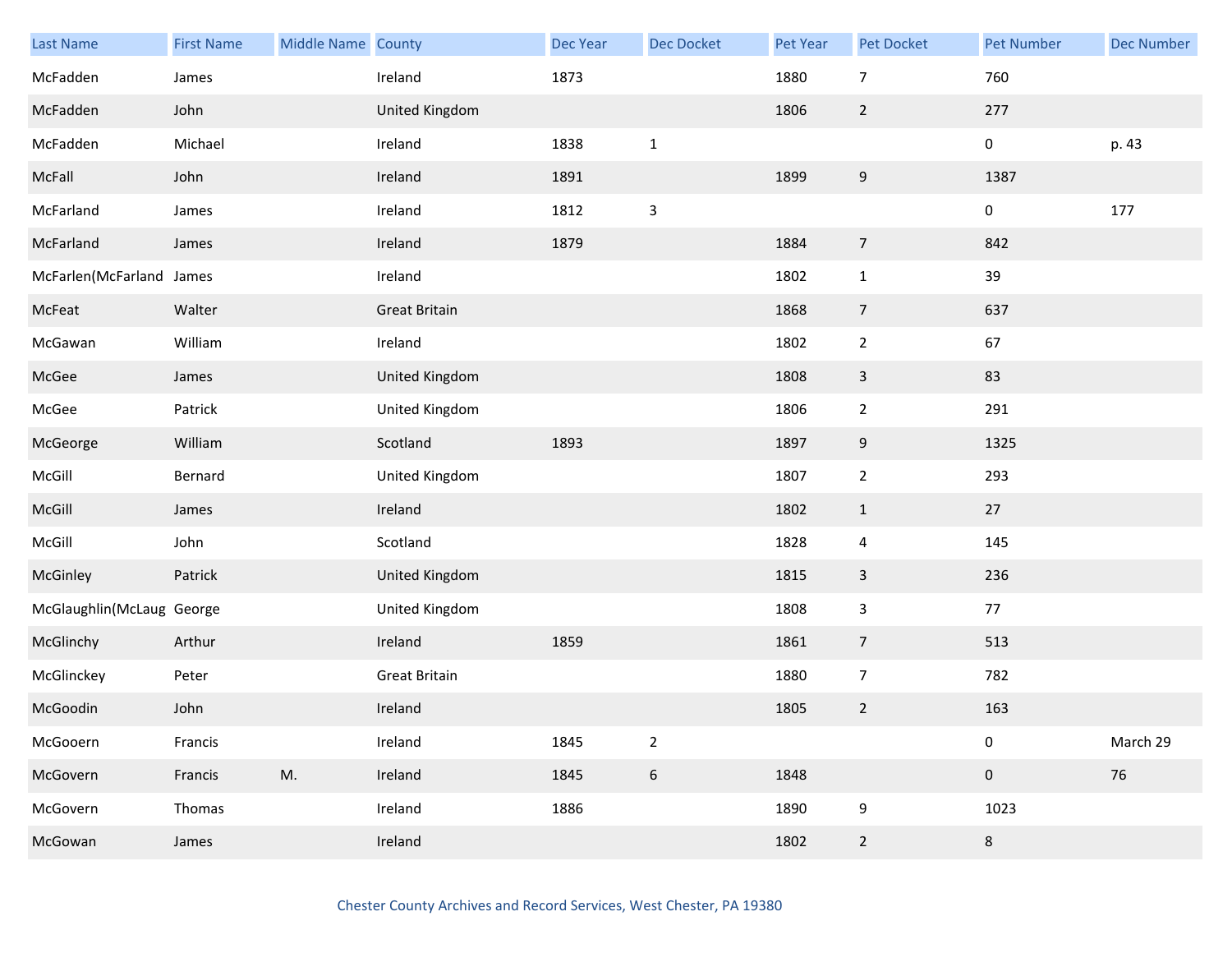| <b>Last Name</b>  | <b>First Name</b> | <b>Middle Name County</b> |                      | <b>Dec Year</b> | Dec Docket     | Pet Year | Pet Docket     | <b>Pet Number</b> | <b>Dec Number</b> |
|-------------------|-------------------|---------------------------|----------------------|-----------------|----------------|----------|----------------|-------------------|-------------------|
| McGowan           | James             | T.                        | <b>Great Britain</b> |                 |                | 1896     | $10\,$         | 1227              |                   |
| McGowen           | Charles           |                           | Ireland              | 1858            |                | 1860     | 6              | 464               |                   |
| McGowen           | John              |                           | United Kingdom       |                 |                | 1808     | 3              | 45                |                   |
| McGown            | Alexander         |                           | Ireland              | 1813            | $\mathbf{3}$   |          |                | $\mathbf 0$       | 190               |
| McGraph(McGrath)  | Edward            |                           | Ireland              | 1844            | $\overline{2}$ | 1848     | 6              | 55                | September 5       |
| McGrath           | John              |                           | Ireland              | 1844            | $\overline{2}$ |          |                | $\mathbf 0$       | September 5       |
| McGrath           | John              |                           | Ireland              | 1849            | $\,6\,$        | 1852     |                | 0                 | 117               |
| McGrath           | John              |                           | Ireland              | 1856            |                | 1858     | 6              | 326               |                   |
| McGraw            | Francis           |                           | Ireland              | 1866            |                | 1868     | $\overline{7}$ | 626               |                   |
| McGraw            | Patrick           |                           | Ireland              | 1842            | $\mathbf{1}$   |          |                | $\mathbf{0}$      | p. 124            |
| McGraw(Megraw)    | James             |                           | United Kingdom       |                 |                | 1808     | 3              | 62                |                   |
| McGregory         | John              |                           | <b>Great Britain</b> |                 |                | 1798     | $\mathbf{1}$   | 11                |                   |
| McGrogan          | Dennis            |                           | Great Britain        |                 |                | 1897     | 10             | 1320              |                   |
| McGrogan          | Hugh              |                           | <b>Great Britain</b> |                 |                | 1890     | 10             | 1001              |                   |
| McGrogan          | James             |                           | <b>Great Britain</b> |                 |                | 1890     | 10             | 999               |                   |
| McGrogan          | John              |                           | <b>Great Britain</b> |                 |                | 1892     | 10             | 1063              |                   |
| McGrorty          | John              |                           | United Kingdom       |                 |                | 1806     | $\mathbf{2}$   | 283               |                   |
| McGuckin          | James             |                           | Ireland              |                 |                | 1802     | $\overline{2}$ | 13                |                   |
| McGugin           | Patrick           |                           | United Kingdom       |                 |                | 1806     | $\overline{2}$ | 285               |                   |
| McGuigan (Magugha | Patrick           |                           | Ireland              | 1833            |                | 1835     | 5              | $77$              |                   |
| McGuigin          | John              |                           | Ireland              |                 |                | 1802     | $\overline{2}$ | 64                |                   |
| McGuiging(McGuiga | Francis           |                           | Ireland              |                 |                | 1802     | $\mathbf{1}$   | 72                |                   |
| McGuire           | Thomas            |                           | Ireland, U.K.        |                 |                | 1802     | $\mathbf{1}$   | 92                |                   |
| McGwigan          | John              |                           | Ireland              | 1821            | $\overline{a}$ | 1826     | $\overline{a}$ | 111               | 14                |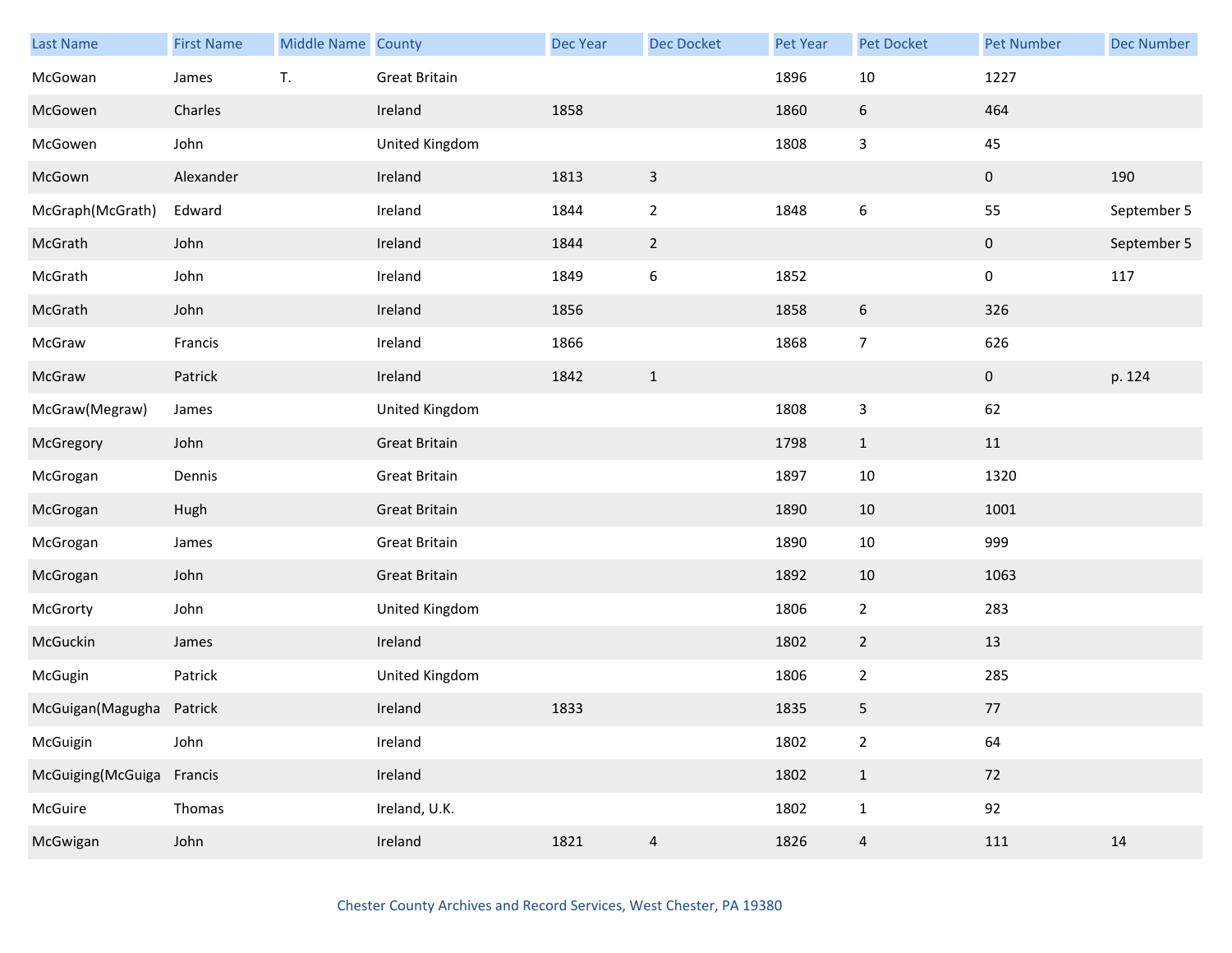| Last Name              | <b>First Name</b> | Middle Name County |                      | <b>Dec Year</b> | Dec Docket     | Pet Year | Pet Docket       | <b>Pet Number</b> | <b>Dec Number</b> |
|------------------------|-------------------|--------------------|----------------------|-----------------|----------------|----------|------------------|-------------------|-------------------|
| McHale                 | Patrick           |                    | Ireland, U.K.        | 1854            | $\mathsf{3}$   | 1856     | $\boldsymbol{6}$ | 262               | June 26, 185      |
| McHugh                 | Charles           |                    | Ireland              |                 |                | 1852     | 6                | 121               |                   |
| McIlgrue               | Michael           |                    | Ireland              | 1821            | $\overline{4}$ |          |                  | 0                 | 24                |
| McIlgrue               | Michael           |                    | Ireland              | 1821            |                | 1827     | $\overline{4}$   | 126               |                   |
| McIntire               | Daniel            |                    | Ireland              |                 |                | 1804     | $\overline{2}$   | 156               |                   |
| McIntire               | George            |                    | Ireland              |                 |                | 1844     | $\overline{5}$   | 218               |                   |
| McIntire               | Henry             | R.                 | Ireland              | 1830            | $\sf 5$        |          |                  | $\pmb{0}$         | $10\,$            |
| McIntire               | John              |                    | Ireland              |                 |                | 1814     | $\mathbf{3}$     | 211               |                   |
| McIntire               | Peter             |                    | Scotland             |                 |                | 1804     | $\overline{2}$   | 131               |                   |
| McIntire               | Robert            |                    | Ireland              |                 |                | 1817     | $\mathbf{3}$     | 304               |                   |
| McIntire               | Robert            |                    | Ireland              |                 |                | 1820     | $\mathsf{3}$     | 358               |                   |
| McIntire               | Robert            |                    | Ireland              | 1820            | $\overline{a}$ |          |                  | $\mathbf{0}$      | $\overline{2}$    |
| McKaige(McKeaige)      | John              |                    | Ireland              |                 |                | 1802     | $\overline{2}$   | $27\,$            |                   |
| McKane                 | James             |                    | Ireland              | 1842            | $\mathbf{1}$   | 1847     | 6                | 40                | p. 114            |
| McKaskey               | Hugh              |                    | Ireland              | 1835            |                | 1840     | 5                | 134               |                   |
| McKean                 | James             |                    | Ireland              | 1845            | $\overline{2}$ | 1847     | $6\phantom{.}6$  | 14                | May 12            |
| McKean                 | John              |                    | Ireland              |                 |                | 1802     | $\mathbf 1$      | 22                |                   |
| McKean                 | Robert            |                    | Ireland              | 1802            | $\mathbf{1}$   |          |                  | $\mathbf{0}$      | 30 <sup>°</sup>   |
| McKean                 | Robert            |                    | Ireland              | 1812            | $\mathsf{3}$   | 1818     | $\mathbf{3}$     | 323               | 175               |
| McKee                  | Francis           |                    | United Kingdom       | 1810            | $\mathsf 3$    |          |                  | $\mathbf 0$       | 116               |
| McKee                  | Patrick           |                    | United Kingdom       | 1810            | $\mathsf 3$    |          |                  | $\pmb{0}$         | 117               |
| McKeen                 | Robert            | J.                 | <b>Great Britain</b> |                 |                | 1896     | $10\,$           | 1297              |                   |
| McKelvey               | Charles           |                    | Ireland, U.K.        | 1854            | $\mathsf 3$    | 1856     | $\boldsymbol{6}$ | 245               | January 2, 18     |
| McKeman(McKemm Charles |                   |                    | Ireland              |                 |                | 1802     | $\mathbf{1}$     | 68                |                   |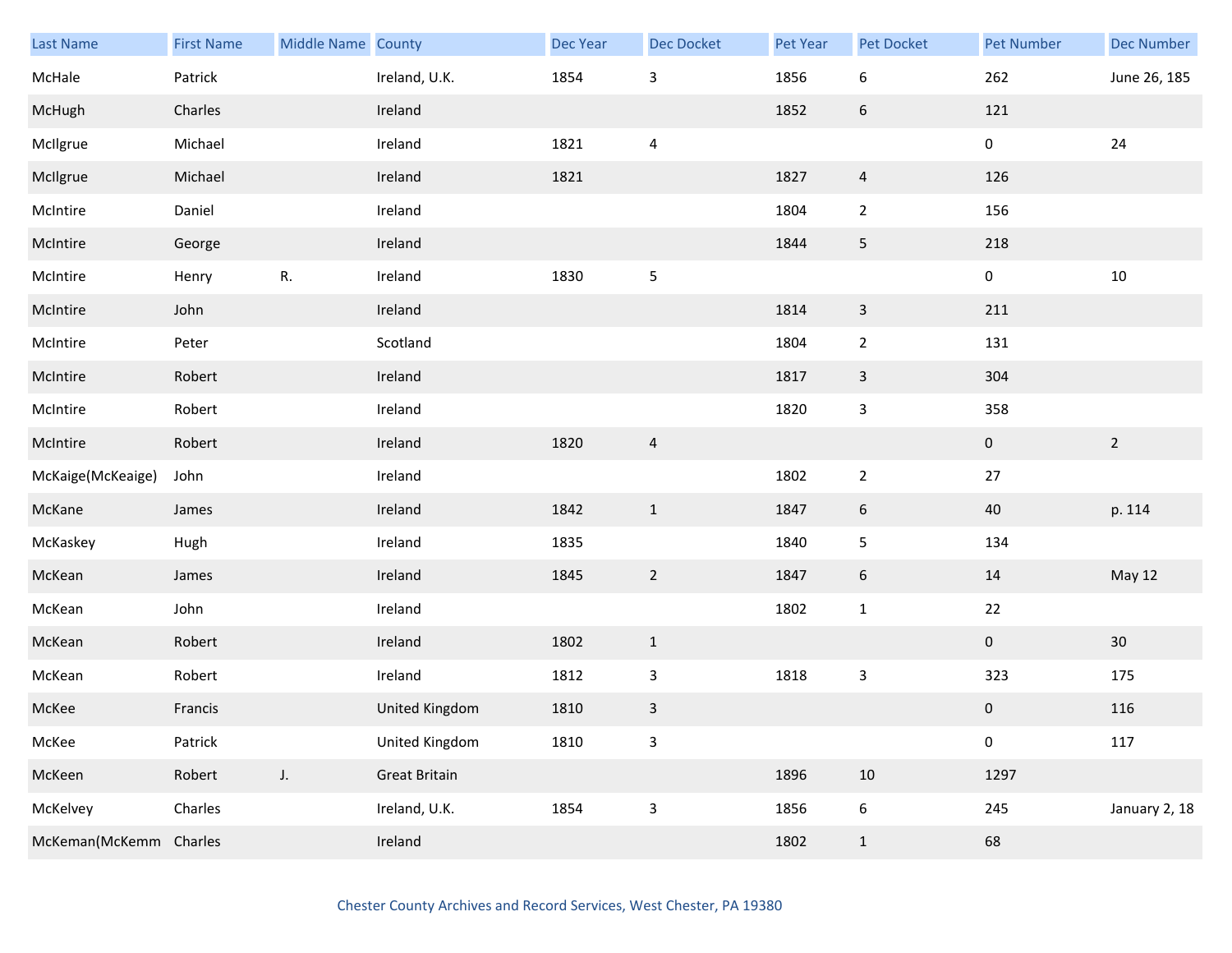| Last Name        | <b>First Name</b> | Middle Name County |                      | <b>Dec Year</b> | Dec Docket               | Pet Year | Pet Docket       | <b>Pet Number</b> | <b>Dec Number</b> |
|------------------|-------------------|--------------------|----------------------|-----------------|--------------------------|----------|------------------|-------------------|-------------------|
| McKenna          | Hugh              |                    | Ireland              | 1828            | $\overline{\mathcal{A}}$ | 1830     | 5                | 8                 | 153               |
| McKenney         | Patrick           |                    | Ireland              | 1840            |                          | 1844     | 5                | 210               |                   |
| McKenney         | Philip            |                    | Ireland              |                 |                          | 1802     | $\mathbf{1}$     | 148               |                   |
| McKenny          | James             |                    | Ireland              |                 |                          | 1802     | $\overline{2}$   | 61                |                   |
| McKenny          | Robert            |                    | Ireland              |                 |                          | 1815     | 3                | 232               |                   |
| McKenty(McKinty) | Robert            |                    | Ireland              | 1837            |                          | 1840     | 5                | 138               |                   |
| McKiernan        | Patrick           |                    | Ireland              | 1817            | $\mathsf 3$              |          |                  | 0                 | 269               |
| McKinley         | Dolty             |                    | Ireland              |                 |                          | 1802     | $\mathbf{1}$     | 136               |                   |
| McKinley         | Isaac             |                    | <b>Great Britain</b> |                 |                          | 1880     | $\overline{7}$   | 808               |                   |
| McKinley         | John              |                    | Canada               | 1880            |                          | 1882     | $\overline{7}$   | 824               |                   |
| McKinzie         | John              |                    | Ireland              | 1844            | $\overline{2}$           |          |                  | 0                 | October 8         |
| McKittrick       | Patrick           |                    | United Kingdom       |                 |                          | 1807     | $\overline{2}$   | 322               |                   |
| McKnight         | James             |                    | Ireland              |                 |                          | 1858     | 6                | 340               |                   |
| McKnight         | Thomas            |                    | Ireland              |                 |                          | 1803     | $\overline{2}$   | 95                |                   |
| McKown(McKone)   | James             |                    | Ireland              |                 |                          | 1802     | $\mathbf{1}$     | 73                |                   |
| McKoy(McCoy)     | Robert            |                    | Ireland              |                 |                          | 1821     | $\overline{4}$   | 22                |                   |
| McLaughlin       | Alexander         |                    | Ireland              |                 |                          | 1860     | 6                | 422               |                   |
| McLaughlin       | Daniel            |                    | United Kingdom       |                 |                          | 1806     | 3                | 21                |                   |
| McLaughlin       | Daniel            |                    | Ireland, U.K.        |                 |                          | 1856     | 6                | 246               |                   |
| McLaughlin       | John              |                    | Ireland              |                 |                          | 1802     | $\overline{2}$   | 60                |                   |
| McLaughlin       | John              |                    | Ireland              |                 |                          | 1840     | 5                | 137               |                   |
| McLaughlin       | John              |                    | Ireland              | 1857            |                          | 1860     | $\boldsymbol{6}$ | 450               |                   |
| McLaughlin       | Neal              |                    | Ireland              |                 |                          | 1802     | $\mathbf{1}$     | 130               |                   |
| McLaughlin       | Owen              |                    | Ireland              |                 |                          | 1808     | $\mathsf{3}$     | 65                |                   |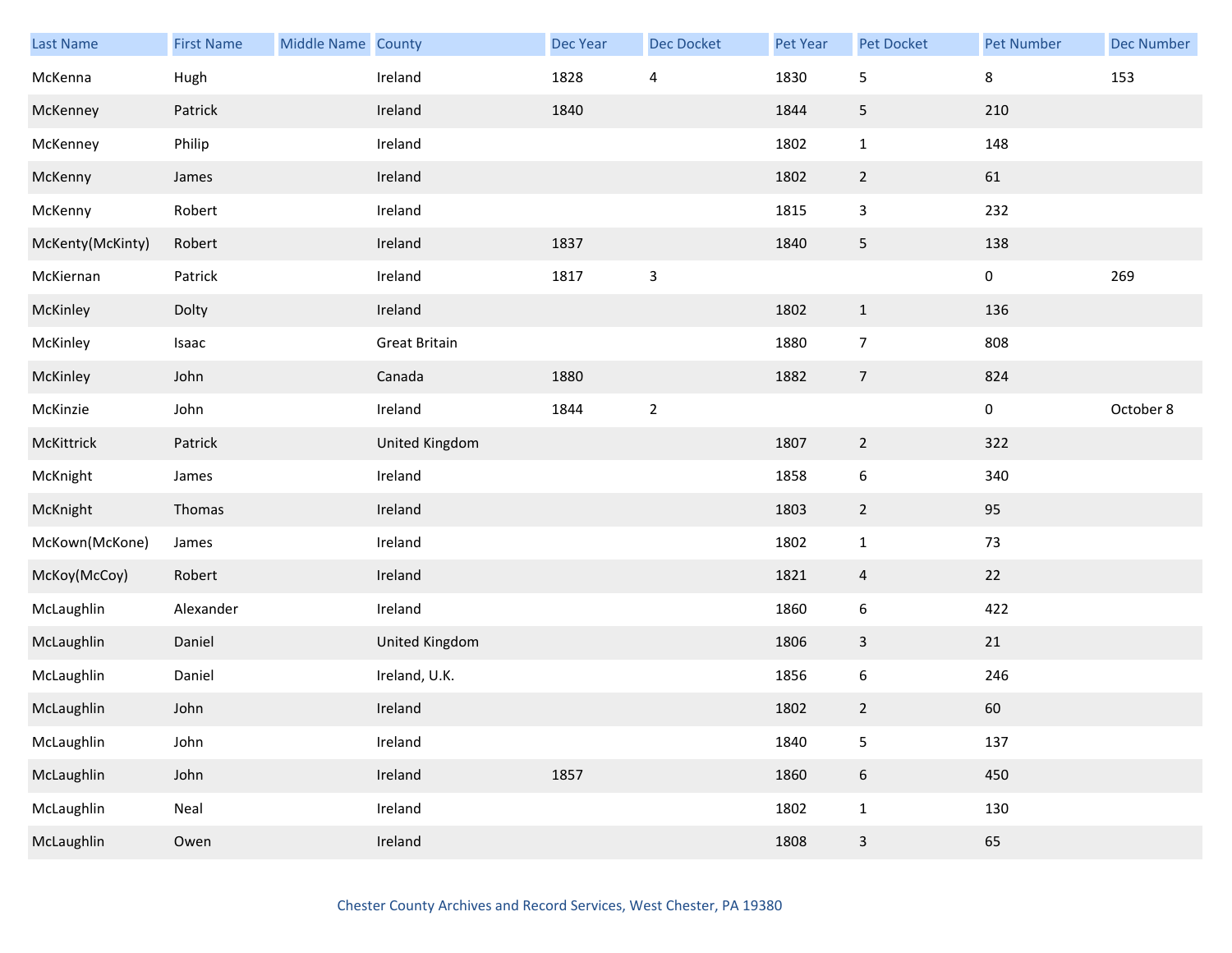| Last Name              | <b>First Name</b> | Middle Name County |                      | Dec Year | Dec Docket               | Pet Year | Pet Docket       | <b>Pet Number</b> | <b>Dec Number</b> |
|------------------------|-------------------|--------------------|----------------------|----------|--------------------------|----------|------------------|-------------------|-------------------|
| McLaughlin             | Patrick           |                    | Ireland              | 1844     | $\sqrt{2}$               |          |                  | 0                 | September 5       |
| McLaughlin             | Robert            |                    | United Kingdom       |          |                          | 1810     | $\mathsf{3}$     | 120               |                   |
| McLaverty              | Patrick           |                    | United Kingdom       |          |                          | 1806     | $\overline{2}$   | 261               |                   |
| McLea                  | Fergus            |                    | United Kingdom       |          |                          | 1808     | $\mathbf{3}$     | 79                |                   |
| McLeain                | George            |                    | United Kingdom       |          |                          | 1808     | $\mathbf{3}$     | 72                |                   |
| McLees                 | John              |                    | Ireland              |          |                          | 1802     | $1\,$            | 111               |                   |
| McMahan                | Michael           |                    | Ireland              | 1845     | $\overline{2}$           |          |                  | $\pmb{0}$         | October 7         |
| McMahan                | Thomas            |                    | <b>Great Britain</b> |          |                          | 1880     | $\overline{7}$   | 795               |                   |
| McMahon                | Michael           |                    | Great Britain        |          |                          | 1888     | $10\,$           | 963               |                   |
| McMahon                | Michael           |                    | Ireland              | 1880     |                          | 1884     | $\overline{7}$   | 866               |                   |
| McManus                | Barney(Barnab     |                    | Ireland              | 1802     | $\overline{2}$           |          |                  | $\pmb{0}$         | 37                |
| McManus                | Patrick           |                    | Ireland              | 1854     | $\boldsymbol{6}$         | 1856     |                  | $\pmb{0}$         | 283               |
| McManus                | Samuel            |                    | United Kingdom       | 1810     | $\overline{3}$           |          |                  | $\pmb{0}$         | after 120         |
| McMeekin               | <b>Brice</b>      |                    | Ireland              | 1826     | 4                        |          |                  | $\mathbf 0$       | 114               |
| McMenamin              | Edward            |                    | Ireland              | 1883     |                          | 1898     | $\boldsymbol{9}$ | 1381              |                   |
| McMillin               | John              |                    | Ireland              |          |                          | 1802     | $\overline{2}$   | 26                |                   |
| McMineman              | James             |                    | Ireland              | 1825     | $\overline{\mathcal{A}}$ |          |                  | $\pmb{0}$         | 103               |
| McMonaghal             | John              |                    | Ireland              | 1862     |                          | 1864     | $\overline{7}$   | 549               |                   |
| McMullen(McMullin Hugh |                   |                    | United Kingdom       |          |                          | 1814     | $\mathsf{3}$     | 201               |                   |
| McMullin               | John              |                    | Ireland              |          |                          | 1897     | $\bf 8$          | 1317              |                   |
| McNamara               | Barney            |                    | Ireland              |          |                          | 1816     | $\mathbf{3}$     | 251               |                   |
| McNamara               | John              |                    | Ireland              | 1856     |                          | 1860     | $\overline{7}$   | 482               |                   |
| McNamee                | Charles           |                    | <b>Great Britain</b> |          |                          | 1888     | 10               | 953               |                   |
| McNamee                | James             |                    | <b>Great Britain</b> |          |                          | 1888     | 10               | 961               |                   |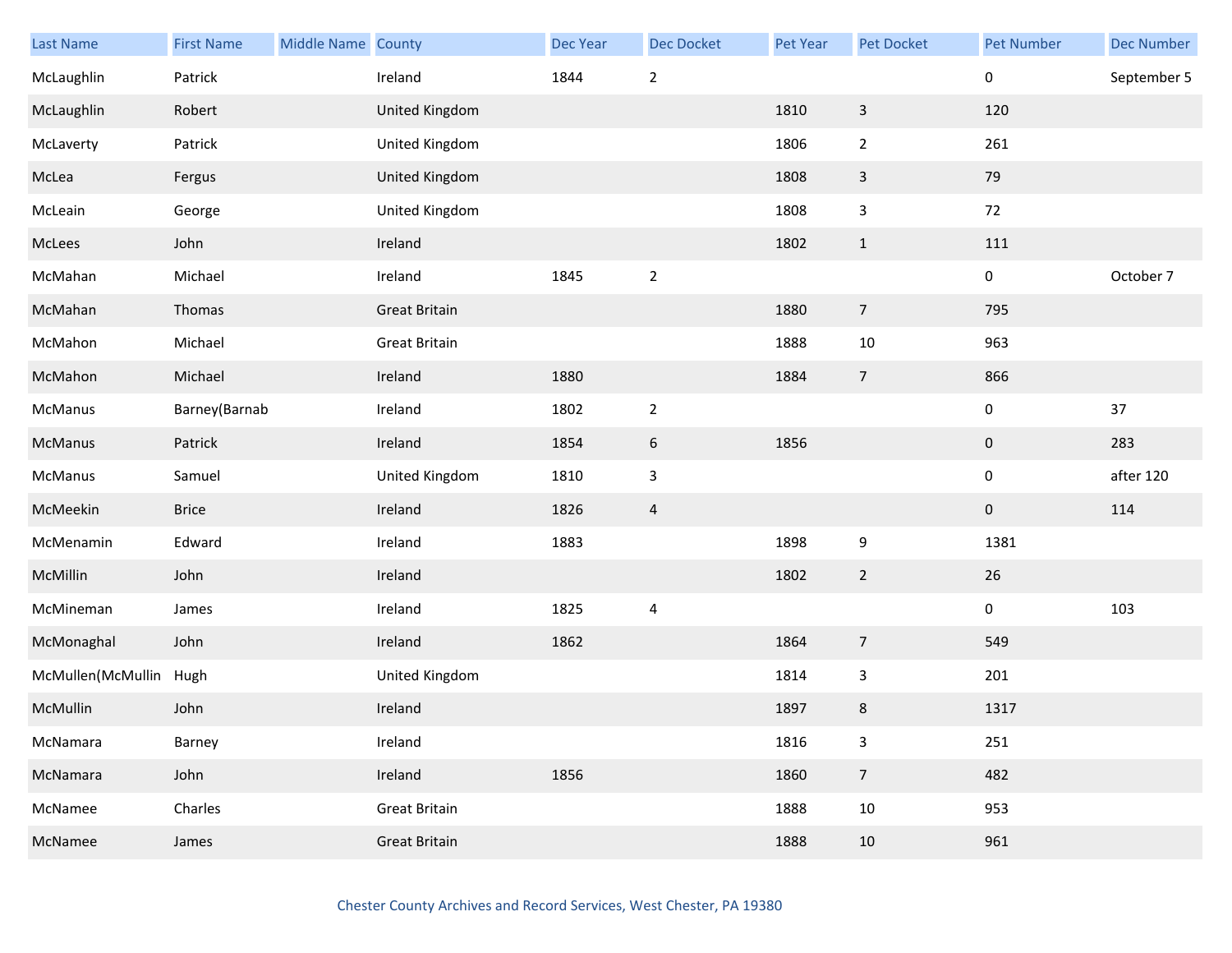| Last Name      | <b>First Name</b> | Middle Name County |                | Dec Year | Dec Docket      | Pet Year | <b>Pet Docket</b> | <b>Pet Number</b> | <b>Dec Number</b> |
|----------------|-------------------|--------------------|----------------|----------|-----------------|----------|-------------------|-------------------|-------------------|
| McNamee        | Laughlin          |                    | Ireland        | 1888     |                 | 1890     | 9                 | 1010              |                   |
| McNamee        | Patrick           |                    | Ireland        | 1833     | $5\phantom{.0}$ | 1836     | 5                 | 86                | 54                |
| McNamee        | William           |                    | Ireland        | 1858     |                 | 1860     | $\overline{7}$    | 497               |                   |
| McNaught       | James             |                    | Ireland        | 1840     |                 | 1844     | $5\phantom{.0}$   | 209               |                   |
| McNeall        | John              |                    | Ireland        | 1890     |                 | 1892     | 9                 | 1141              |                   |
| McNite         | John              |                    | Ireland        |          |                 | 1802     | $\overline{2}$    | 78                |                   |
| McNulty        | Enos              |                    | United Kingdom |          |                 | 1808     | 3                 | 67                |                   |
| McNutt         | James             |                    | Ireland        |          |                 | 1802     | $\overline{2}$    | 55                |                   |
| McNutt         | William           |                    | Ireland        |          |                 | 1804     | $\overline{2}$    | 121               |                   |
| McPherson      | Daniel            |                    | Ireland        |          |                 | 1806     | $\overline{2}$    | 215               |                   |
| McPherson      | John              |                    | Ireland        | 1828     | $\sqrt{4}$      |          |                   | $\pmb{0}$         | 152               |
| <b>McQuims</b> | Alexander         |                    | Ireland        |          |                 | 1860     | $6\,$             | 446               |                   |
| McQuinn        | John              |                    | Ireland        | 1878     |                 | 1880     | $\overline{7}$    | 791               |                   |
| McShane        | John              |                    | Ireland        | 1856     |                 | 1860     | $6\,$             | 411               |                   |
| McVoy          | John              |                    | Ireland        | 1856     |                 | 1860     | $\boldsymbol{6}$  | 425               |                   |
| McWilliams     | George            |                    | Ireland        |          |                 | 1814     | $\mathbf{3}$      | 212               |                   |
| McWilliams     | Patrick           |                    | Ireland        |          |                 | 1848     | $\boldsymbol{6}$  | 65                |                   |
| McWilliams     | Robert            |                    | Ireland        |          |                 | 1802     | $\mathbf{1}$      | 112               |                   |
| McWilliams     | Robert            |                    | Ireland        |          |                 | 1802     | $\mathbf{1}$      | 160               |                   |
| Mealy          | James             |                    | Ireland        |          |                 | 1852     | $\boldsymbol{6}$  | 115               |                   |
| Means          | James             |                    | Ireland        |          |                 | 1802     | $\overline{2}$    | 48                |                   |
| Meara          | Martin            |                    | Ireland        | 1872     |                 | 1880     | $\overline{7}$    | 788               |                   |
| Meara          | Patrick           |                    | Ireland        | 1872     |                 | 1876     | $\overline{7}$    | 704               |                   |
| Meffert        | John              |                    | Saxony         |          |                 | 1855     | $6\,$             | 170               |                   |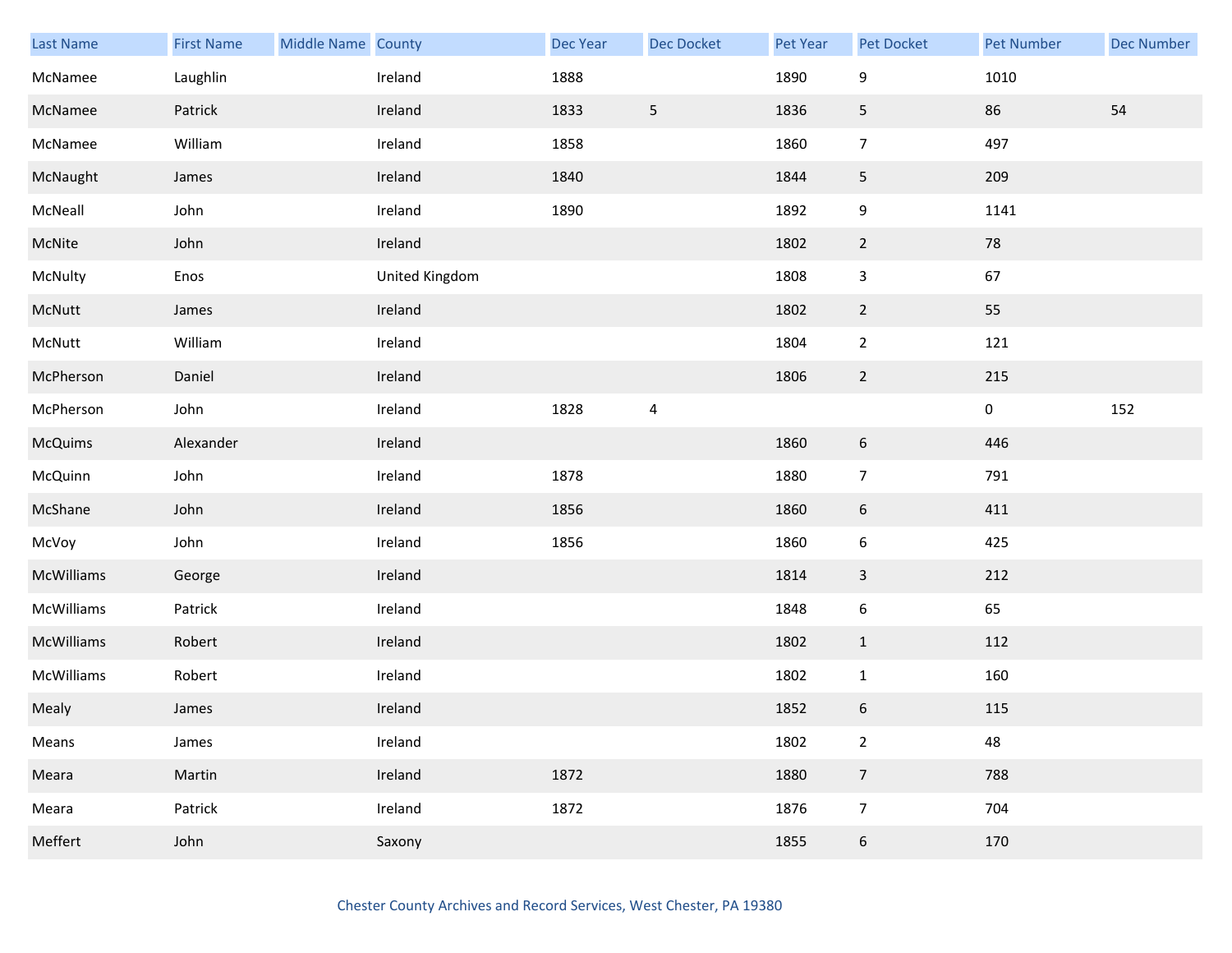| <b>Last Name</b>       | <b>First Name</b> | Middle Name County |                      | <b>Dec Year</b> | <b>Dec Docket</b> | Pet Year | <b>Pet Docket</b> | <b>Pet Number</b> | <b>Dec Number</b> |
|------------------------|-------------------|--------------------|----------------------|-----------------|-------------------|----------|-------------------|-------------------|-------------------|
| Meigham                | James             |                    | Ireland              | 1855            |                   | 1858     | $\boldsymbol{6}$  | 328               |                   |
| Meighan                | Patrick           |                    | Ireland              | 1837            | $\mathbf{1}$      |          |                   | $\mathbf 0$       | p. 34             |
| Mellon                 | Edward            |                    | Ireland              | 1889            |                   | 1892     | 9                 | 1099              |                   |
| Menkins                | Henry             |                    | Russia               | 1832            | $\sqrt{5}$        |          |                   | $\mathbf 0$       | 42                |
| Menkins                | Henry             |                    | Russia               | 1832            |                   | 1839     | 5                 | 121               |                   |
| Menninger              | John              |                    | Germany              | 1894            |                   | 1897     | 9                 | 1362              |                   |
| Merkt                  | Frank             |                    | Germany              | 1889            |                   | 1891     | 9                 | 1042              |                   |
| Messersmith            | Jeremiah          |                    | Germany              | 1815            | $\mathsf 3$       |          |                   | $\boldsymbol{0}$  | 243               |
| Messersmith            | John              | Yost               | Germany              |                 |                   | 1813     | $\mathbf{3}$      | 187               |                   |
| Metcalf                | Edwin             |                    | England              | 1887            |                   | 1888     | $10\,$            | 980               |                   |
| Meulbraun(Malbrow John |                   |                    | Germany              | 1840            | $\mathbf{1}$      |          |                   | $\pmb{0}$         | p. 79             |
| Mewhenney              | William           |                    | <b>Great Britain</b> |                 |                   | 1798     | $\mathbf{1}$      | 14                |                   |
| Meyer                  | Henry             |                    | Switzerland          | 1885            |                   | 1888     | 9                 | 923               |                   |
| Meyer                  | Max               |                    | France               | 1884            |                   | 1886     | $\overline{7}$    | 887               |                   |
| Meyerhoff              | Henry             |                    | Brunswick            | 1847            | $\boldsymbol{6}$  | 1851     |                   | $\pmb{0}$         | 108               |
| Middleton              | Thomas            |                    | Ireland              | 1817            | $\mathbf{3}$      | 1820     | $\mathbf{3}$      | 357               | 274               |
| Miesner                | John              |                    |                      | 1869            |                   | 1871     | $\overline{7}$    | 666               |                   |
| Mildon                 | Patrick           |                    | Ireland              |                 |                   | 1854     | $6\,$             | 155               |                   |
| Millard                | James             |                    | England              | 1888            |                   | 1890     | 9                 | 1028              |                   |
| Miller                 | Adam              |                    | Germany              | 1853            | $\boldsymbol{6}$  | 1856     |                   | $\mathbf 0$       | 291               |
| Miller                 | Alfred            | C.E.               | Denmark              | 1897            |                   | 1900     | 9                 | 1425              |                   |
| Miller                 | Charles           | A.                 | Germany              | 1896            |                   | 1899     | $\boldsymbol{9}$  | 1388              |                   |
| Miller                 | Edward            |                    | Ireland              |                 |                   | 1807     | $\mathbf{3}$      | $\bf 8$           |                   |
| Miller                 | Edward            |                    | Ireland              | 1802            | $\overline{2}$    |          |                   | $\pmb{0}$         | 35                |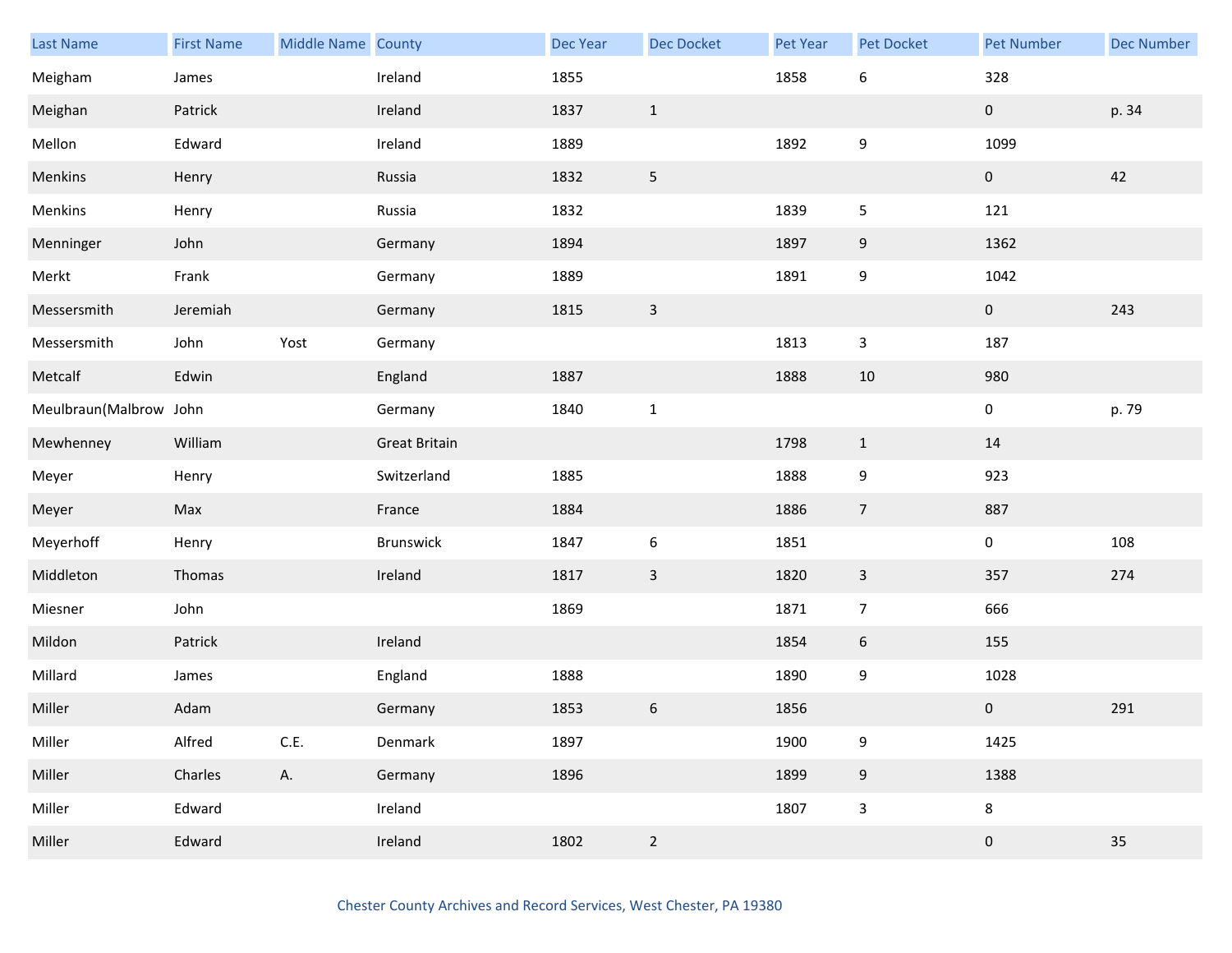| <b>Last Name</b> | <b>First Name</b> | Middle Name County |                      | Dec Year | <b>Dec Docket</b> | Pet Year | Pet Docket     | <b>Pet Number</b> | <b>Dec Number</b> |
|------------------|-------------------|--------------------|----------------------|----------|-------------------|----------|----------------|-------------------|-------------------|
| Miller           | Henry             |                    | Hanover              | 1844     | $\mathbf 2$       |          |                | 0                 | August 6          |
| Miller           | Jacob             |                    | Switzerland          | 1820     | $\overline{4}$    |          |                | 0                 | $6\phantom{.}$    |
| Miller           | James             |                    | Ireland              | 1819     | $\mathbf{3}$      |          |                | 0                 | 341               |
| Miller           | James             |                    | Ireland              | 1839     | $1\,$             |          |                | $\pmb{0}$         | p. 57             |
| Miller           | John              |                    | Germany              | 1812     | $\mathbf{3}$      | 1817     | 3              | 292               | 171               |
| Miller           | Samuel            |                    | United Kingdom       |          |                   | 1806     | $\overline{2}$ | 269               |                   |
| Miller           | Thomas            | В.                 | <b>Great Britain</b> |          |                   | 1888     | 10             | 962               |                   |
| Mills            | John              |                    | Ireland              | 1844     | $\overline{2}$    |          |                | $\mathbf 0$       | October 7         |
| Mills            | John Jr.          |                    | Ireland              |          |                   | 1805     | $\overline{2}$ | 209               |                   |
| Milnes           | Benjamin          |                    | <b>Great Britain</b> | 1839     | $\mathbf{1}$      | 1841     | 5              | 171               | p. 52             |
| Milree           | William           |                    | Ireland              |          |                   | 1802     | $\overline{2}$ | 52                |                   |
| Minary           | Joseph            |                    | Ireland              | 1852     | $\boldsymbol{6}$  | 1857     |                | $\mathbf 0$       | 301               |
| Mink             | Louis             |                    | Russia               |          |                   | 1899     | 10             | 1413              |                   |
| Minnich          | Samuel            |                    | Austria              | 1892     |                   | 1894     | 9              | 1203              |                   |
| Mintzer          | Antonio           |                    |                      |          |                   | 1868     | $\overline{7}$ | 629               |                   |
| Miskimmins       | Andrew            |                    | <b>Great Britain</b> |          |                   | 1890     | 10             | 998               |                   |
| Mitchell         | George            | Η.                 | <b>Great Britain</b> | 1837     | $\mathbf 1$       | 1839     | 5              | 128               | p. 30             |
| Mitchell         | James             |                    | United Kingdom       |          |                   | 1806     | $\overline{2}$ | 237               |                   |
| Mitchell         | Patrick           |                    | Ireland              | 1842     | $1\,$             | 1844     | 5              | 253               | p. 120            |
| Mitchell         | Robert            |                    | Ireland              |          |                   | 1820     | $\mathbf{3}$   | 351               |                   |
| Mitchell         | William           |                    | Scotland             | 1823     | 4                 | 1828     | 4              | 156               | $76\,$            |
| Moffet           | John              | А.                 | <b>Great Britain</b> |          |                   | 1888     | 10             | 954               |                   |
| Moffet           | Samuel            |                    | Ireland              | 1889     |                   | 1891     | 9              | 1039              |                   |
| Moffett          | Thomas            | $J_{\star}$        | <b>Great Britain</b> |          |                   | 1888     | 10             | 955               |                   |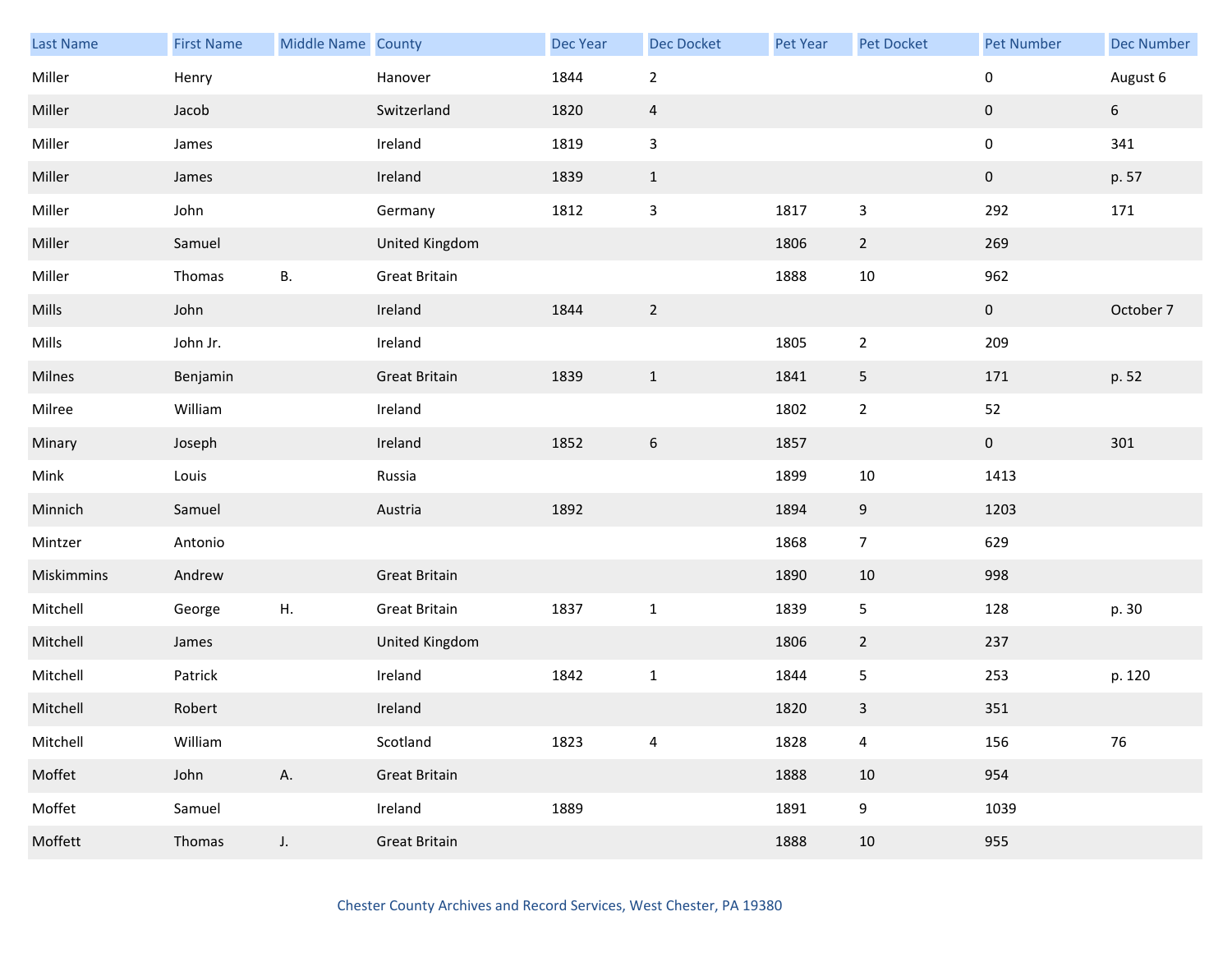| Last Name  | <b>First Name</b> | Middle Name County |                      | <b>Dec Year</b> | Dec Docket       | Pet Year | Pet Docket     | <b>Pet Number</b> | <b>Dec Number</b> |
|------------|-------------------|--------------------|----------------------|-----------------|------------------|----------|----------------|-------------------|-------------------|
| Moffitt    | John              |                    | Ireland              | 1856            | $\boldsymbol{6}$ | 1852     |                | 0                 | 204               |
| Moloney    | Morris(Mauric     |                    | Ireland              | 1839            | $\mathbf{1}$     |          |                | $\pmb{0}$         | p. 52             |
| Molzen     | Carl              | C.T.               | Germany              | 1883            |                  | 1885     | $\overline{7}$ | 878               |                   |
| Monaghan   | Andrew            |                    | Ireland              | 1867            |                  | 1871     | $\overline{7}$ | 659               |                   |
| Monaghan   | Daniel            |                    | Ireland              | 1893            |                  | 1896     | 9              | 1257              |                   |
| Monaghan   | Eugene            |                    | <b>Great Britain</b> |                 |                  | 1891     | 10             | 1059              |                   |
| Monaghan   | James             |                    | Ireland              | 1851            | $\boldsymbol{6}$ | 1853     |                | 0                 | 141               |
| Monaghan   | James             |                    | Ireland              | 1886            |                  | 1890     | 9              | 1014              |                   |
| Monaghan   | James             |                    | Ireland              | 1899            |                  | 1901     | 9              | 1475              |                   |
| Monaghan   | Jerry             |                    | Ireland              | 1890            |                  | 1892     | 9              | 1114              |                   |
| Monaghan   | John              |                    | Ireland              | 1891            |                  | 1893     | 9              | 1167              |                   |
| Monaghin   | James             |                    | Ireland              |                 |                  | 1802     | $\overline{2}$ | 49                |                   |
| Montgomery | James             |                    | Ireland              |                 |                  | 1803     | $\mathbf{2}$   | 115               |                   |
| Montgomery | James             |                    | Ireland              |                 |                  | 1804     | $\overline{2}$ | 146               |                   |
| Montgomery | Joseph            |                    | Ireland              |                 |                  | 1811     | $\overline{3}$ | 156               |                   |
| Montgomery | William           |                    | Ireland              | 1841            | $\,1\,$          | 1844     | 5              | 246               | p. 96             |
| Mooney     | Francis           | J.                 | <b>Great Britain</b> |                 |                  | 1897     | $10\,$         | 1343              |                   |
| Mooney     | James             |                    | Ireland              | 1849            | $6\,$            | 1852     |                | $\mathbf 0$       | 131               |
| Mooney     | James             |                    | Ireland              | 1852            | $\boldsymbol{6}$ | 1855     |                | 0                 | 173               |
| Mooney     | Lawrence          |                    | Ireland              | 1847            | $\boldsymbol{6}$ | 1851     |                | $\pmb{0}$         | 104               |
| Mooney     | Robert            |                    | Ireland              | 1836            | $\mathbf 1$      |          |                | $\mathbf 0$       | p. 18             |
| Moore      | Christopher       |                    | Ireland              | 1844            | $\,1\,$          |          |                | $\pmb{0}$         | p. 137            |
| Moore      | Hugh              |                    | Ireland              |                 |                  | 1814     | $\mathbf{3}$   | 216               |                   |
| Moore      | James             |                    | Ireland              | 1847            | $\boldsymbol{6}$ | 1849     |                | $\pmb{0}$         | 80                |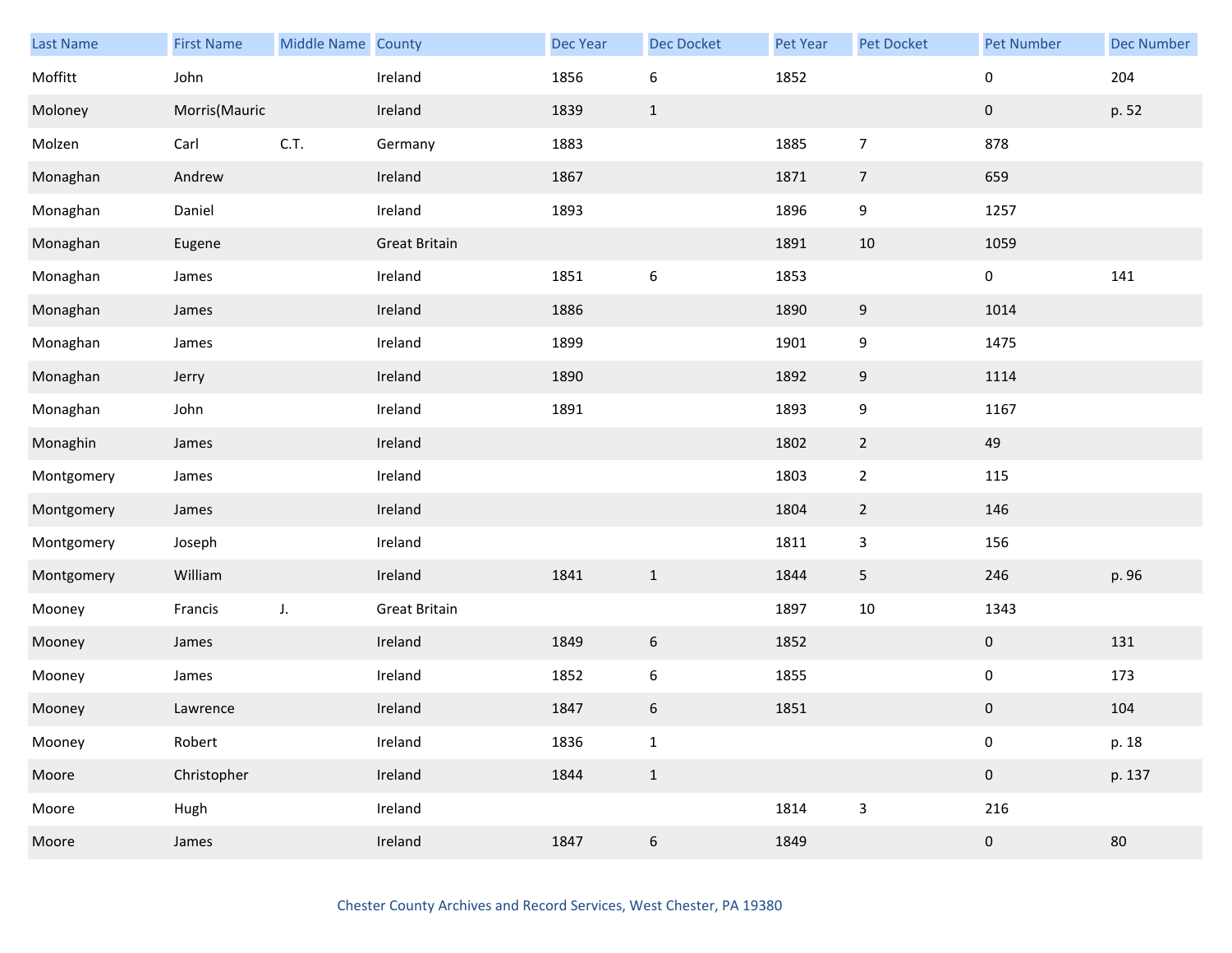| <b>Last Name</b> | <b>First Name</b> | Middle Name County |                      | Dec Year | <b>Dec Docket</b> | Pet Year | Pet Docket     | <b>Pet Number</b> | <b>Dec Number</b> |
|------------------|-------------------|--------------------|----------------------|----------|-------------------|----------|----------------|-------------------|-------------------|
| Moore            | John              |                    | United Kingdom       |          |                   | 1808     | 3              | 52                |                   |
| Moore            | Nathan            |                    | Ireland              |          |                   | 1802     | $\overline{2}$ | 58                |                   |
| Moore            | Robert            |                    | United Kingdom       |          |                   | 1806     | $\overline{2}$ | 265               |                   |
| Moore            | Stephen           |                    | Austria-Hungary      | 1892     |                   | 1894     | 9              | 1202              |                   |
| Moore            | Thomas            |                    | Ireland              | 1808     | $\mathbf{3}$      |          |                | 0                 | 91                |
| Moore            | Thomas            |                    | Ireland              | 1845     | $\sqrt{2}$        |          |                | $\mathbf 0$       | September 2       |
| Moore            | Thomas            |                    | England              | 1885     |                   | 1887     | 8              | 910               |                   |
| Moran            | Edmond            |                    | Ireland              | 1869     |                   | 1872     | $\overline{7}$ | 685               |                   |
| Moran            | George            |                    | <b>Great Britain</b> |          |                   | 1884     | $\overline{7}$ | 859               |                   |
| Moran            | James             |                    | <b>Great Britain</b> |          |                   | 1876     | $\overline{7}$ | 708               |                   |
| Moran            | James             |                    | Ireland              | 1850     | $\boldsymbol{6}$  | 1852     |                | 0                 | 130               |
| Moran            | John              |                    | Ireland              | 1896     |                   | 1904     | 12             | 1541              |                   |
| Moran            | Michael           | J.                 | Ireland              | 1888     |                   | 1890     | 10             | 1016              |                   |
| Moran            | Patrick           |                    | Ireland              | 1884     |                   | 1886     | $\overline{7}$ | 896               |                   |
| Moran            | Peter             | J.                 | <b>Great Britain</b> |          |                   | 1888     | $10\,$         | 969               |                   |
| Moran            | Timothy           |                    | <b>Great Britain</b> |          |                   | 1872     | $\overline{7}$ | 682               |                   |
| Moran            | William           |                    | Ireland              | 1845     | $\sqrt{2}$        | 1848     | 6              | 46                | September 2       |
| Morgan           | James             |                    | United Kingdom       |          |                   | 1806     | $\overline{2}$ | 256               |                   |
| Morgan           | John              |                    | South Wales          | 1845     | $\mathbf 2$       |          |                | 0                 | July 28           |
| Morgan           | Patrick           |                    | Ireland              | 1848     | $\,$ 6 $\,$       | 1851     |                | $\pmb{0}$         | 111               |
| Morgan           | William           |                    | England              | 1872     |                   | 1877     | $\overline{7}$ | 721               |                   |
| Moriarty         | Garrett           |                    | Ireland, U.K.        | 1854     | $\mathsf 3$       | 1856     | $\sqrt{6}$     | 267               | October 21,       |
| Morin            | James             |                    | Ireland              |          |                   | 1802     | $\mathbf{1}$   | 117               |                   |
| Morin            | Samuel            |                    | United Kingdom       |          |                   | 1806     | $\overline{2}$ | 284               |                   |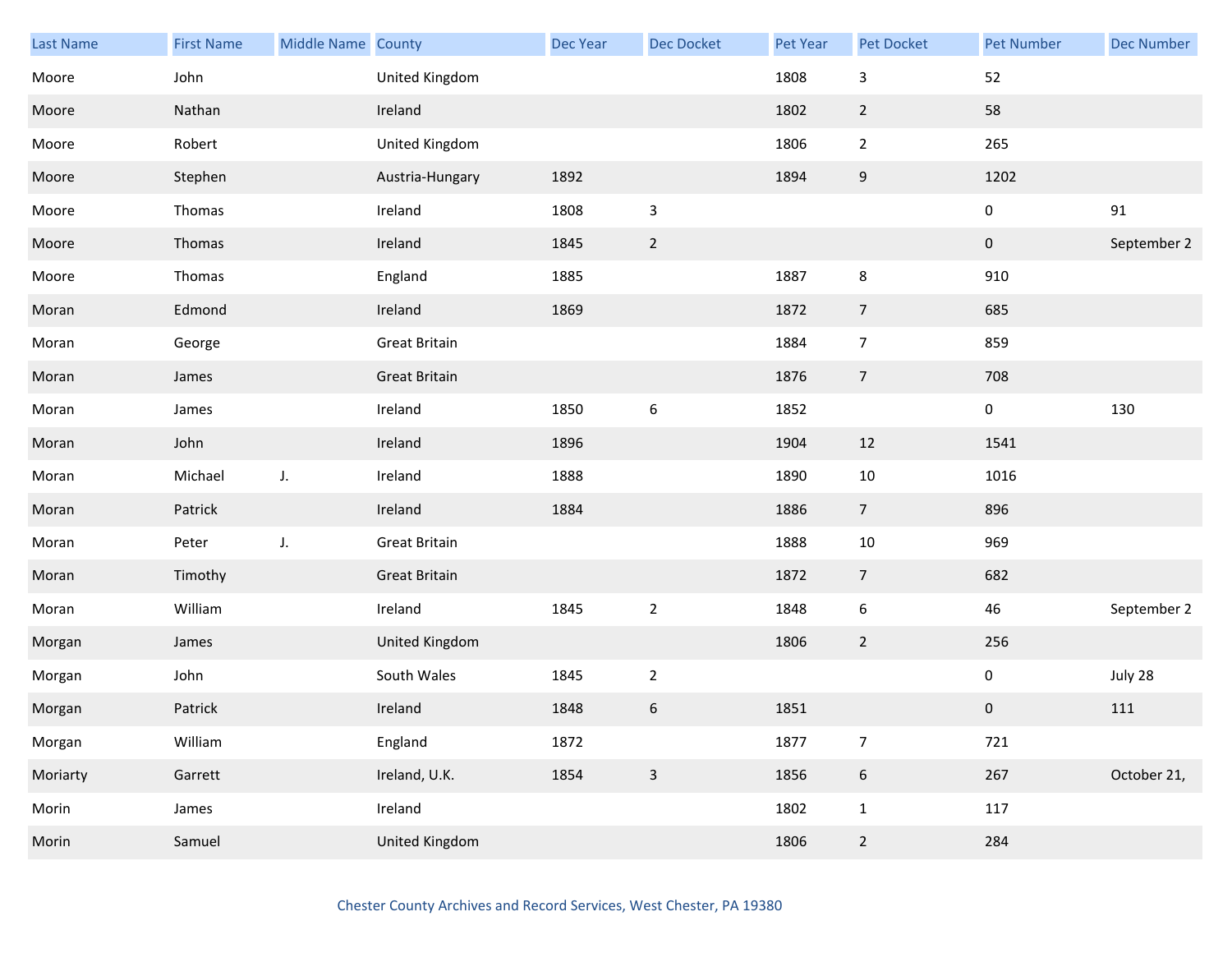| Last Name    | <b>First Name</b> | Middle Name County |                      | <b>Dec Year</b> | <b>Dec Docket</b> | Pet Year | Pet Docket       | <b>Pet Number</b> | <b>Dec Number</b> |
|--------------|-------------------|--------------------|----------------------|-----------------|-------------------|----------|------------------|-------------------|-------------------|
| Morren       | James             |                    | Ireland              | 1824            | $\overline{4}$    |          |                  | $\pmb{0}$         | 82                |
| Morrin       | Denis             |                    | Ireland              | 1854            |                   | 1858     | $\boldsymbol{6}$ | 319               |                   |
| Morris       | Jeffery           |                    | Ireland              | 1856            |                   | 1860     | 6                | 437               |                   |
| Morrison     | Charles           |                    | Ireland              | 1832            | $5\phantom{.0}$   | 1834     | 5                | 71                | 39                |
| Morrison     | Hugh              |                    | Ireland              |                 |                   | 1818     | $\mathsf{3}$     | 314               |                   |
| Morrison     | Michael           |                    | Ireland              | 1841            | $\mathbf{1}$      |          |                  | $\pmb{0}$         | p. 108            |
| Morrison     | Thomas            |                    | Ireland              |                 |                   | 1802     | $\mathbf 1$      | 74                |                   |
| Morrison     | William           |                    | Ireland              | 1821            | $\overline{4}$    | 1828     | $\overline{4}$   | 130               | 26                |
| Morrone      | Nicholas          |                    | Italy                |                 |                   | 1901     | $10\,$           | 1481              |                   |
| Morton       | Charles           | S.                 | Ireland              |                 |                   | 1901     | 9                | 1476              |                   |
| Morton       | James             |                    | Ireland              | 1810            | $\mathsf{3}$      | 1813     | $\mathbf{3}$     | 192               | 141               |
| Morton       | John              | $J_{\star}$        | Ireland              | 1883            |                   | 1888     | 9                | 937               |                   |
| Morton       | Thomas            |                    | United Kingdom       | 1810            | $\mathsf{3}$      |          |                  | $\pmb{0}$         | 142               |
| Morton       | William           |                    | <b>Great Britain</b> |                 |                   | 1798     | $\mathbf{1}$     | $\overline{4}$    |                   |
| Moss         | Charles           |                    | Ireland              |                 |                   | 1802     | $\mathbf{1}$     | 131               |                   |
| Moss         | John              |                    | <b>Great Britain</b> | 1837            | $\mathbf{1}$      |          |                  | $\mathbf{0}$      | p. 24             |
| Moynihan     | Cornelius         |                    | Ireland              | 1873            |                   | 1876     | $\overline{7}$   | 702               |                   |
| Moynihan     | Jeremiah          |                    | Ireland              | 1884            |                   | 1888     | 9                | 941               |                   |
| Moynihan     | John              |                    | Ireland              | 1870            |                   | 1876     | $\overline{7}$   | 701               |                   |
| Moynihan     | Patrick           |                    | Ireland              | 1885            |                   | 1888     | 9                | 931               |                   |
| Mueller      | Max               |                    | Germany              |                 |                   | 1868     | $\overline{7}$   | 610               |                   |
| Muhlschlegel | Ernest            | W.                 | Germany              |                 |                   | 1888     | $10\,$           | 977               |                   |
| Mulcahey     | Joseph            |                    | Ireland              |                 |                   | 1904     | 11               | 1524              |                   |
| Mulcahey     | Michael           |                    | Ireland              |                 |                   | 1904     | $11\,$           | 1520              |                   |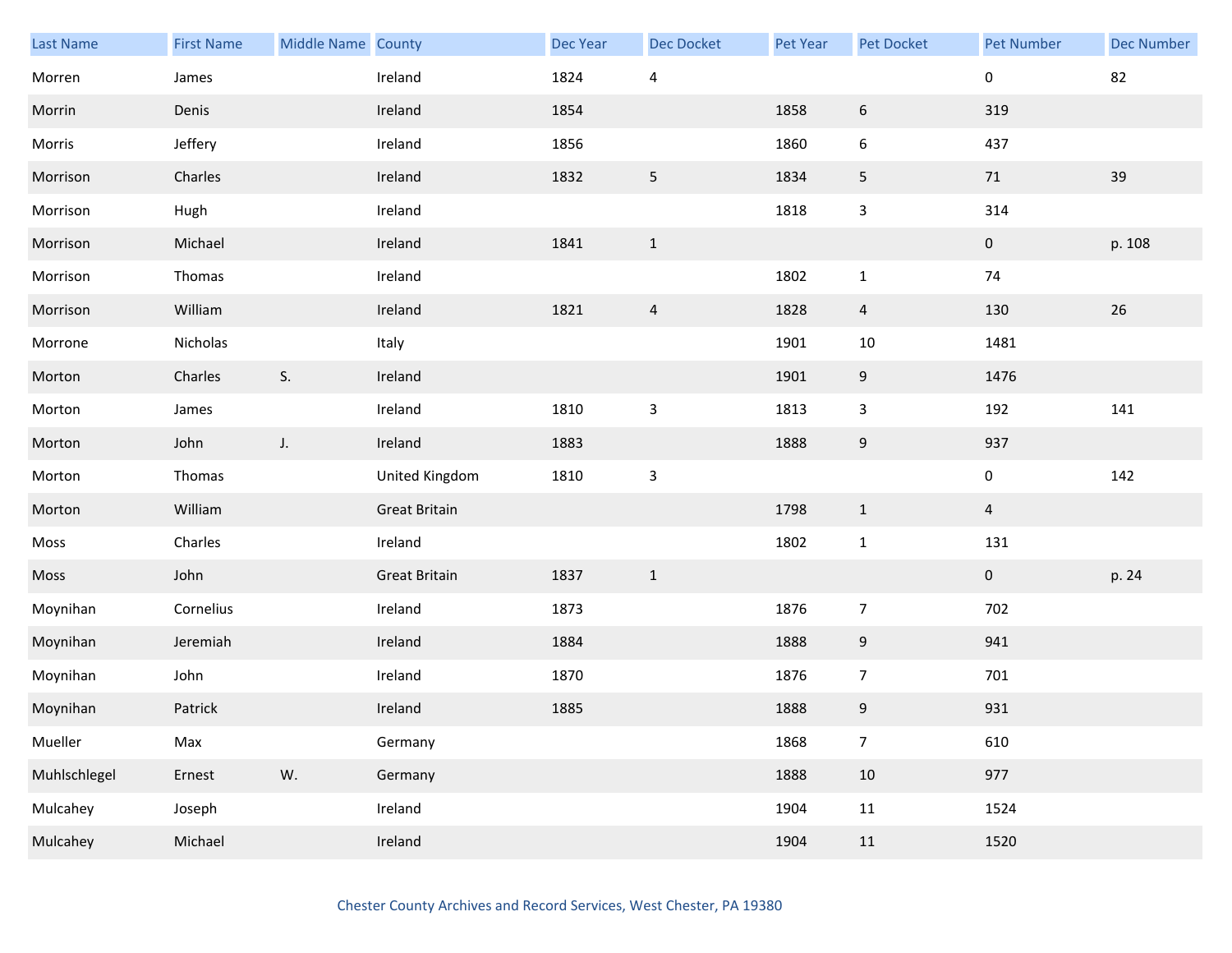| Last Name      | <b>First Name</b> | Middle Name County |                      | <b>Dec Year</b> | Dec Docket      | Pet Year | Pet Docket       | <b>Pet Number</b> | <b>Dec Number</b> |
|----------------|-------------------|--------------------|----------------------|-----------------|-----------------|----------|------------------|-------------------|-------------------|
| Mulcahy        | William           |                    | Great Britain        |                 |                 | 1880     | $\overline{7}$   | 758               |                   |
| Mulehern       | James             |                    | Ireland              | 1890            |                 | 1892     | $9\,$            | 1101              |                   |
| Mulheren       | Patrick           |                    | Great Britain        |                 |                 | 1888     | $10\,$           | 964               |                   |
| Mulholland     | Felix             |                    | Great Britain        |                 |                 | 1897     | 10               | 1354              |                   |
| Mulholland     | Philip            |                    | Ireland              | 1872            |                 | 1876     | $\overline{7}$   | 720               |                   |
| Mulhollen      | Henry             |                    | United Kingdom       |                 |                 | 1808     | $\mathbf{3}$     | 39                |                   |
| Mullen         | John              |                    | Ireland              |                 |                 | 1805     | $\mathbf 2$      | 200               |                   |
| Mullen         | John              |                    | Ireland              | 1843            | $\mathbf{1}$    |          |                  | $\mathbf 0$       | p. 126            |
| Mullen         | Patrick           |                    | Ireland              | 1823            | $\overline{a}$  | 1830     | $\overline{4}$   | 198               | 75                |
| Mullen         | Patrick           |                    | Ireland              | 1850            | $6\,$           | 1856     |                  | $\pmb{0}$         | 220               |
| Mullen         | Patrick           |                    | Ireland              | 1886            |                 | 1890     | 9                | 1012              |                   |
| Mullen         | William           |                    | United Kingdom       |                 |                 | 1809     | $\mathsf{3}$     | 99                |                   |
| Mulligan       | James             |                    | Ireland              | 1838            | $\mathbf{1}$    |          |                  | $\pmb{0}$         | p. 44             |
| Mullighill     | Thomas            |                    | Ireland              |                 |                 | 1856     | $\boldsymbol{6}$ | 200               |                   |
| Mullin         | George            |                    | Ireland              | 1839            | $\mathbf 1$     |          |                  | $\pmb{0}$         | p. 59             |
| Mullin         | John              |                    | Ireland              | 1890            |                 | 1892     | $\boldsymbol{9}$ | 1110              |                   |
| Mullin         | John              | $\mathsf F.$       | Great Britain        |                 |                 | 1901     | $10\,$           | 1467              |                   |
| Mullin(Mullen) | John              |                    | Ireland              |                 |                 | 1803     | $\overline{2}$   | 108               |                   |
| Mulvernay      | Patrick           |                    | United Kingdom       |                 |                 | 1807     | $\overline{2}$   | 305               |                   |
| Murdock        | Henry             |                    | <b>Great Britain</b> |                 |                 | 1895     | 10               | 1223              |                   |
| Murdock        | John              |                    | Ireland              | 1895            |                 | 1898     | $\boldsymbol{9}$ | 1370              |                   |
| Murhphy        | John              |                    | Ireland              | 1839            | $\mathbf{1}$    | 1841     | $\overline{5}$   | 172               | p. 55             |
| Murhpy         | John              |                    | Ireland              | 1888            |                 | 1890     | $\boldsymbol{9}$ | 1027              |                   |
| Murnin         | Henry             |                    | United Kingdom       | 1831            | $5\phantom{.0}$ |          |                  | $\pmb{0}$         | $20\,$            |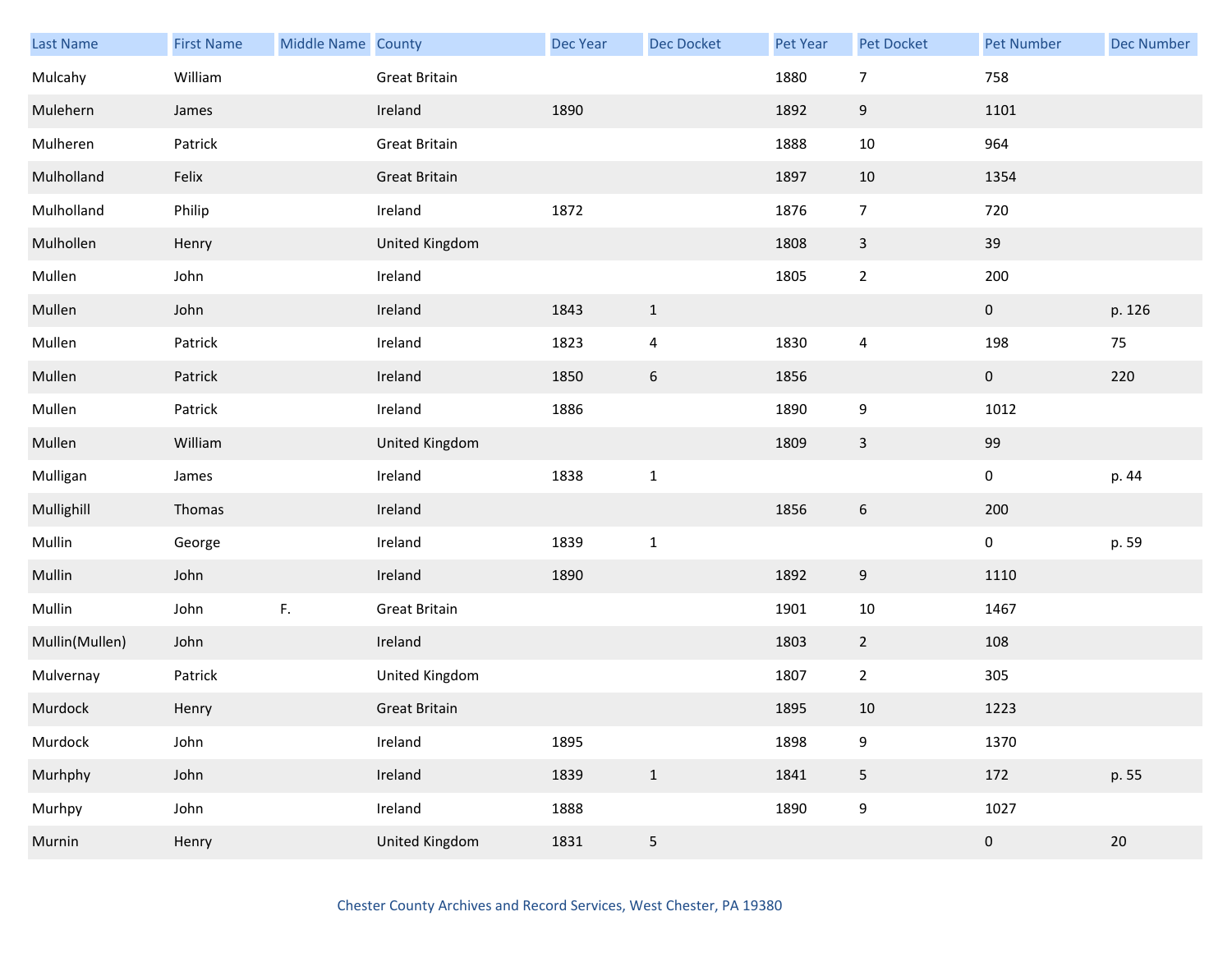| Last Name    | <b>First Name</b> | Middle Name County |                      | Dec Year | <b>Dec Docket</b>         | <b>Pet Year</b> | Pet Docket     | Pet Number     | <b>Dec Number</b> |
|--------------|-------------------|--------------------|----------------------|----------|---------------------------|-----------------|----------------|----------------|-------------------|
| Murphy       | Cornelius         |                    | Ireland              | 1817     | $\ensuremath{\mathsf{3}}$ |                 |                | 0              | 300               |
| Murphy       | Jeremiah          |                    | Ireland              |          |                           | 1868            | $\overline{7}$ | 663            |                   |
| Murphy       | Michael           |                    | <b>Great Britain</b> |          |                           | 1872            | $\overline{7}$ | 675            |                   |
| Murphy       | Patrick           |                    | Ireland              | 1845     | $\overline{2}$            |                 |                | $\overline{0}$ | November 1        |
| Murphy       | Patrick           |                    | Ireland              | 1866     |                           | 1868            | $\overline{7}$ | 652            |                   |
| Murphy       | William           |                    | Ireland              |          |                           | 1844            | $\sqrt{5}$     | 219            |                   |
| Murphy       | William           |                    | Ireland              | 1853     | $\boldsymbol{6}$          | 1856            |                | 0              | 194               |
| Murray       | Cary(Carey)       |                    | Ireland              | 1830     | 5                         |                 |                | $\overline{0}$ | 7 <sup>7</sup>    |
| Murray       | James             |                    | <b>Great Britain</b> |          |                           | 1882            | $\overline{7}$ | 830            |                   |
| Murray       | John              |                    | Ireland              | 1824     | $\overline{4}$            | 1828            | $\overline{4}$ | 157            | 92                |
| Murray       | Patrick           |                    | Ireland              | 1897     |                           | 1902            | 9              | 1487           |                   |
| Murtaugh     | Dennis(Denis)     |                    | Ireland              | 1840     | $\mathbf{1}$              | 1844            | 5              | 200            | p. 84             |
| Musante      | Biaggio           |                    | Italy                |          |                           | 1879            | $\overline{7}$ | 745            |                   |
| Musante      | George            |                    | Italy                | 1895     |                           | 1896            | 9              | 1241           |                   |
| Myers        | Cornelius         |                    | Ireland              | 1869     |                           | 1872            | $\overline{7}$ | 670            |                   |
| Myers        | Francis           |                    | Wuerttemberg         | 1862     |                           | 1862            | $\overline{7}$ | 516            |                   |
| Myers        | Lewis             |                    | Wuerttemberg         | 1828     | $\sqrt{4}$                |                 |                | 0              | 147               |
| Myers(Myars) | Christian         |                    | Germany              |          |                           | 1806            | $\overline{2}$ | 235            |                   |
| Mystrom      | John              | L.                 | Sweden               | 1889     |                           | 1892            | 9              | 1146           |                   |
| Naddy        | John              |                    | Ireland              | 1890     |                           | 1892            | 9              | 1102           |                   |
| Nagle        | Jacob             |                    | Wuerttemberg         | 1844     | $\overline{2}$            |                 |                | 0              | September 3       |
| Nagro        | Antonio           |                    | Italy                |          |                           | 1896            | 10             | 1278           |                   |
| Nawlin       | Robert            |                    | Ireland              |          |                           | 1802            | $\overline{2}$ | 73             |                   |
| Neal(Neel)   | John              | Russell            | United Kingdom       |          |                           | 1807            | $\overline{2}$ | 299            |                   |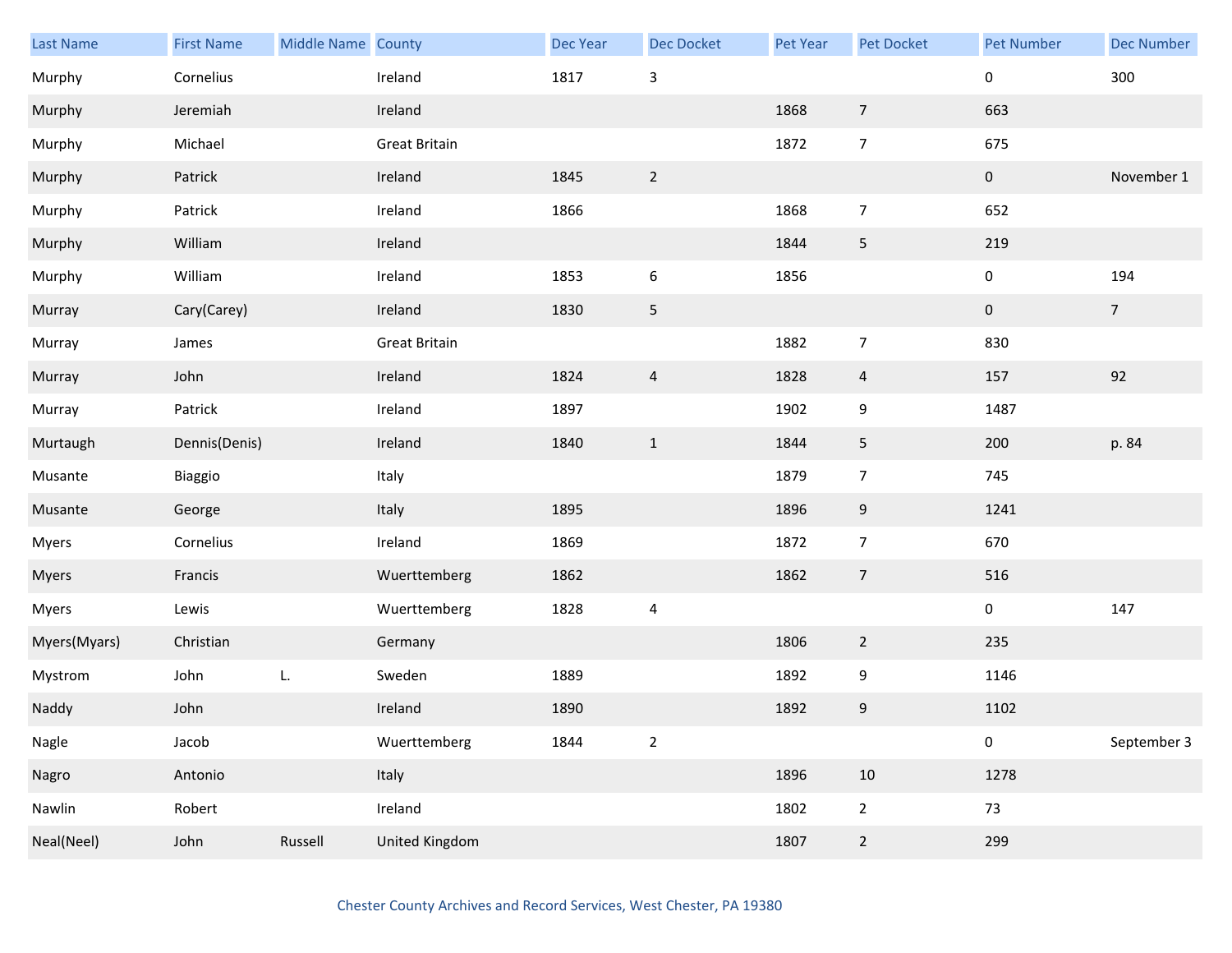| Last Name       | <b>First Name</b> | Middle Name County |                      | Dec Year | <b>Dec Docket</b> | Pet Year | Pet Docket     | <b>Pet Number</b> | <b>Dec Number</b> |
|-----------------|-------------------|--------------------|----------------------|----------|-------------------|----------|----------------|-------------------|-------------------|
| Nealson         | Jurgen            |                    | Denmark              |          |                   | 1890     | 8              | 1064              |                   |
| Neason          | John              |                    | Ireland              | 1830     | 5                 |          |                | $\mathbf 0$       | 12                |
| Needham         | Benjamin          | Ε.                 | <b>Great Britain</b> |          |                   | 1892     | 10             | 1074              |                   |
| Neil            | James             |                    | United Kingdom       |          |                   | 1809     | $\overline{3}$ | 105               |                   |
| Neil            | Samuel            |                    | Ireland              |          |                   | 1804     | $\overline{2}$ | 134               |                   |
| Neilson(Nelson) | William           |                    | Ireland              |          |                   | 1815     | $\mathbf{3}$   | 220               |                   |
| <b>Nelis</b>    | Edward            |                    | Ireland              |          |                   | 1836     | 5              | 83                |                   |
| Nelis           | James             |                    | Ireland              | 1830     | $\overline{4}$    |          |                | $\pmb{0}$         | 190               |
| Nelms           | Thomas            |                    | <b>Great Britain</b> | 1831     | $\sqrt{5}$        |          |                | 0                 | 17                |
| Nelson          | William           |                    | Ireland              | 1812     | $\mathsf 3$       |          |                | $\pmb{0}$         | 163               |
| Nephott         | John              |                    | Germany              | 1838     |                   | 1840     | 5              | 157               |                   |
| Nert            | Timely            |                    | Ireland              | 1844     | $\overline{2}$    |          |                | $\mathbf{0}$      | August 3          |
| Neunaber        | Augustus          | F.                 | Germany              | 1841     | $\mathbf 1$       | 1844     | 5              | 244               | p. 110            |
| Nevin           | James             |                    | Ireland              |          |                   | 1802     | $\overline{2}$ | 77                |                   |
| Newberry        | Henry             |                    | United Kingdom       |          |                   | 1817     | 3              | 271               |                   |
| Newhaus         | Gerhard           | Η.                 | Germany              | 1889     |                   | 1892     | 9              | 1156              |                   |
| Nicholas        | Oliver            |                    | England              | 1897     |                   | 1902     | 9              | 1501              |                   |
| Nicholson       | Samuel            |                    | England              | 1896     |                   | 1899     | 9              | 1394              |                   |
| Nicholson       | Thomas            |                    | Ireland              | 1817     | $\mathsf 3$       |          |                | $\pmb{0}$         | 273               |
| Nillock         | John              |                    | Ireland              |          |                   | 1898     | $10\,$         | 1372              |                   |
| Nixon           | George            |                    | Ireland              | 1842     | $\mathbf 1$       |          |                | 0                 | p. 116            |
| Noahe           | John              |                    | Germany              |          |                   | 1802     | $\mathbf{1}$   | 101               |                   |
| Nolan           | James             |                    | Ireland              | 1868     |                   | 1871     | $\overline{7}$ | 663               |                   |
| Nolan           | John              |                    | <b>Great Britain</b> |          |                   | 1872     | $\overline{7}$ | 684               |                   |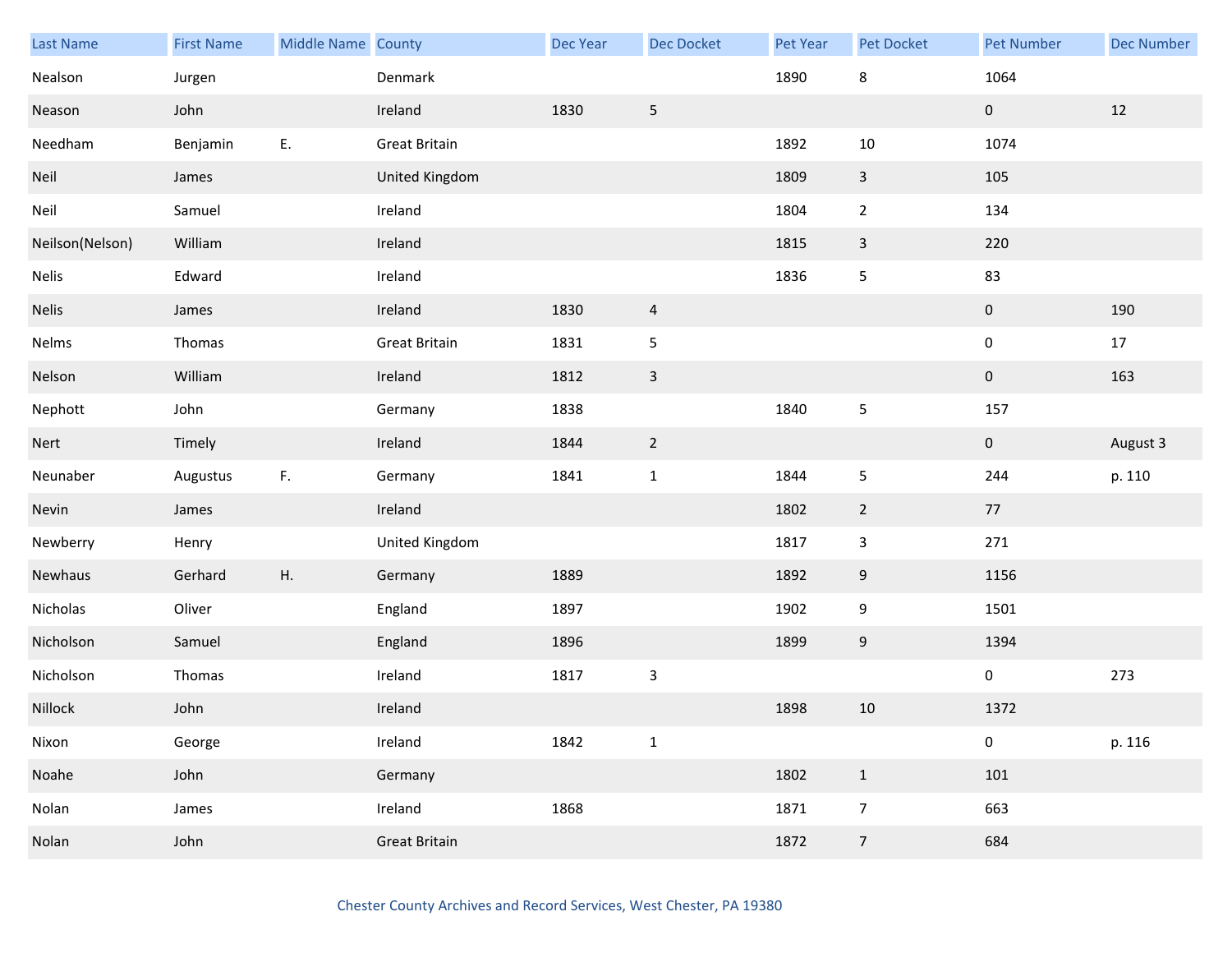| <b>Last Name</b> | <b>First Name</b> | Middle Name County |                | Dec Year | <b>Dec Docket</b> | Pet Year | Pet Docket       | <b>Pet Number</b> | <b>Dec Number</b> |
|------------------|-------------------|--------------------|----------------|----------|-------------------|----------|------------------|-------------------|-------------------|
| Nolan            | Michael           |                    | Ireland        | 1855     |                   | 1860     | $\boldsymbol{6}$ | 465               |                   |
| Nolan            | Michael           |                    | Ireland        | 1868     |                   | 1872     | $\overline{7}$   | 687               |                   |
| Nolan            | Patrick           |                    | Ireland        | 1840     | $\mathbf{1}$      |          |                  | $\mathbf 0$       | p. 67             |
| Nolan            | Patrick           |                    | Ireland        | 1868     |                   | 1871     | $\overline{7}$   | 664               |                   |
| Nolan            | Thomas            |                    | Ireland        |          |                   | 1866     | $\overline{7}$   | 579               |                   |
| Nolan            | Timothy           |                    | Ireland        | 1841     | $\mathbf{1}$      | 1844     | $\sqrt{5}$       | 234               | p. 109            |
| Nolen            | Lawrence          |                    | Ireland        | 1838     | $\mathbf 1$       |          |                  | $\pmb{0}$         | p. 45             |
| Nolen            | Timothy           |                    | Ireland        | 1839     | $\mathbf{1}$      |          |                  | $\pmb{0}$         | p. 58             |
| Noone            | John              |                    | Ireland        | 1844     | $\mathbf 1$       |          |                  | $\pmb{0}$         | p. 139            |
| Noone            | Patrick           |                    | Ireland        | 1844     | $\overline{2}$    |          |                  | $\mathbf 0$       | August 3          |
| Nowacki          | Thomas            |                    | Germany        | 1890     |                   | 1896     | 9                | 1283              |                   |
| Nowlan(Newlan)   | Michael           |                    | Ireland        | 1817     | $\mathsf{3}$      |          |                  | $\mathbf{0}$      | 281               |
| Nugent           | James             |                    | United Kingdom |          |                   | 1806     | $\mathbf 2$      | 273               |                   |
| Nukill           | John              |                    | United Kingdom |          |                   | 1806     | $\overline{2}$   | 257               |                   |
| Nusan            | James             |                    | United Kingdom |          |                   | 1806     | $\overline{2}$   | 258               |                   |
| Nyland           | Edward            |                    | Ireland        | 1875     |                   | 1878     | $\overline{7}$   | 724               |                   |
| O'Brian          | James             |                    | United Kingdom |          |                   | 1806     | $\overline{2}$   | 238               |                   |
| O'Brian          | James             |                    | Ireland        | 1844     | $\overline{2}$    |          |                  | $\mathbf 0$       | September 5       |
| O'Brian          | James             |                    | Ireland        | 1844     | 6                 | 1848     |                  | $\pmb{0}$         | 47                |
| O'Brian          | James             |                    | Ireland        | 1844     | $\boldsymbol{6}$  | 1848     |                  | 0                 | 47                |
| O'Brian          | Joseph            |                    | Ireland        | 1844     | $\mathbf 1$       |          |                  | $\pmb{0}$         | p. 134            |
| O'Brian          | Michael           |                    | Ireland        | 1889     |                   | 1892     | $\boldsymbol{9}$ | 1095              |                   |
| O'Brian          | Patrick           |                    | Ireland        | 1854     |                   | 1860     | $\boldsymbol{6}$ | 413               |                   |
| O'Brien          | Daniel            |                    | Ireland        | 1840     | $\mathbf{1}$      | 1848     | $\boldsymbol{6}$ | $72\,$            | p. 91             |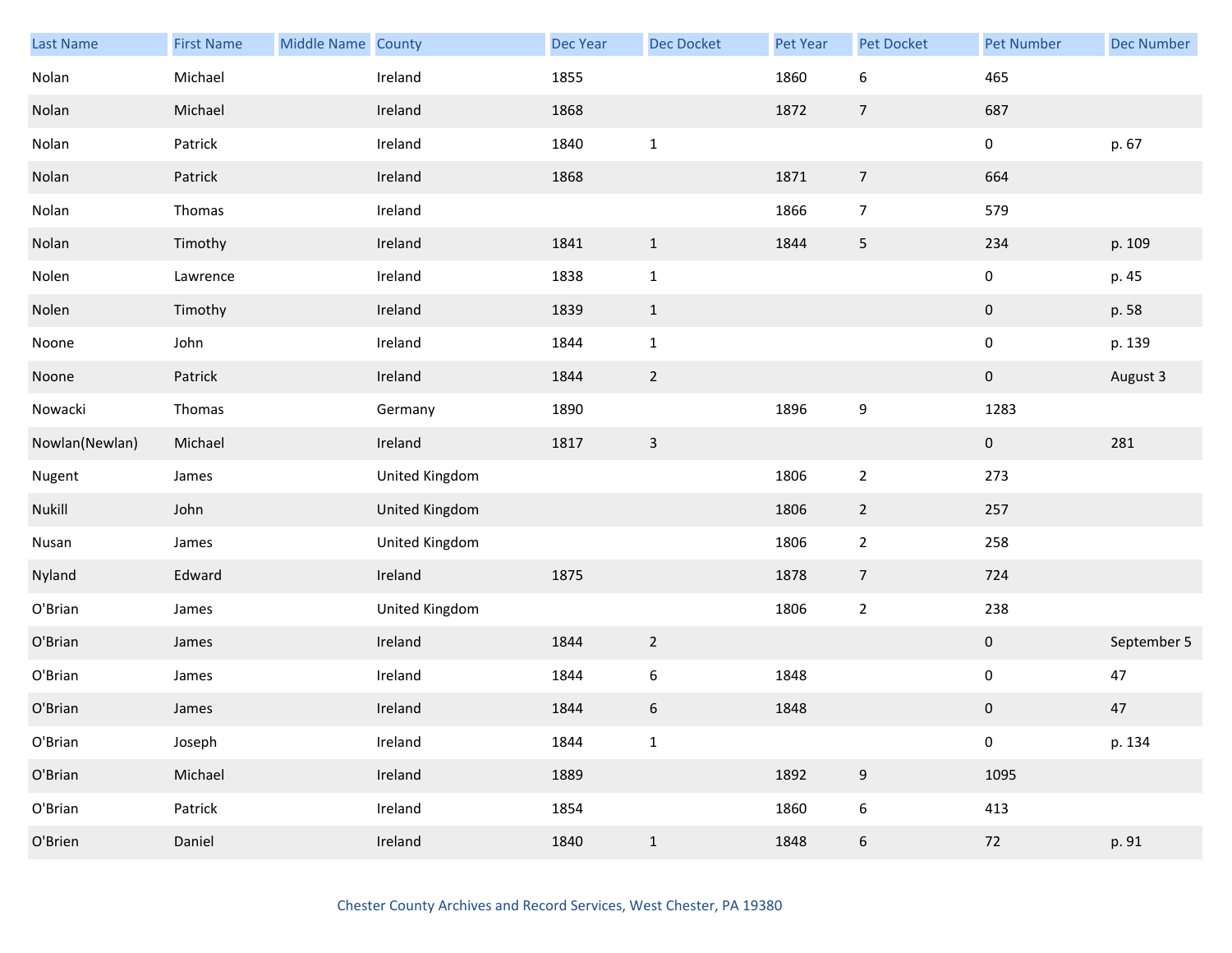| Last Name | <b>First Name</b> | Middle Name County |                      | Dec Year | <b>Dec Docket</b> | Pet Year | Pet Docket       | <b>Pet Number</b> | <b>Dec Number</b> |
|-----------|-------------------|--------------------|----------------------|----------|-------------------|----------|------------------|-------------------|-------------------|
| O'Brien   | David             |                    | Ireland              | 1854     | $\,6\,$           | 1856     |                  | 0                 | 282               |
| O'Brien   | Dennis            |                    | Ireland              | 1885     |                   | 1888     | $\boldsymbol{9}$ | 939               |                   |
| O'Brien   | James             |                    | Ireland              |          |                   | 1848     | $\boldsymbol{6}$ | 73                |                   |
| O'Brien   | John              |                    | Ireland              | 1838     | $\mathbf{1}$      |          |                  | $\mathbf 0$       | p. 49             |
| O'Brien   | Joseph            |                    | Ireland              | 1844     | $\boldsymbol{6}$  | 1853     |                  | $\mathbf 0$       | 134               |
| O'Brien   | Patrick           |                    | Ireland, U.K.        |          |                   | 1856     | $\boldsymbol{6}$ | 229               |                   |
| O'Brien   | William           |                    | Ireland              | 1852     | $\boldsymbol{6}$  | 1856     |                  | $\mathbf 0$       | 202               |
| O'Connell | Cornelius         |                    | Ireland              | 1855     |                   | 1859     | $\boldsymbol{6}$ | 388               |                   |
| O'Connell | John              |                    | Ireland              | 1844     | $\mathbf 1$       |          |                  | $\mathbf 0$       | p. 136            |
| O'Connell | John              |                    | Ireland              | 1856     |                   | 1860     | $\boldsymbol{6}$ | 390               |                   |
| O'Connell | Matthew           |                    | Ireland              | 1868     |                   | 1888     | $\boldsymbol{9}$ | 943               |                   |
| O'Conner  | William           |                    | Ireland              | 1858     |                   | 1860     | 6                | 431               |                   |
| O'Dair    | William           |                    | United Kingdom       |          |                   | 1806     | $\overline{2}$   | 252               |                   |
| O'Donnel  | Mansfield         |                    | Ireland              | 1857     |                   | 1860     | $\boldsymbol{6}$ | 394               |                   |
| O'Donnell | Cornelius         |                    | Ireland              | 1890     |                   | 1892     | $\boldsymbol{9}$ | 1142              |                   |
| O'Donnell | Hugh              |                    | Ireland              | 1845     | $\overline{2}$    | 1848     | 6                | 61                | October 9         |
| O'Donnell | Hugh              |                    | Ireland              | 1845     | $\boldsymbol{6}$  | 1848     |                  | $\mathbf 0$       | 61                |
| O'Donnell | Michael           |                    | Ireland              | 1844     | $\overline{2}$    |          |                  | $\overline{0}$    | September 5       |
| O'Donnell | Stephen           |                    | <b>Great Britain</b> |          |                   | 1893     | $10\,$           | 1157              |                   |
| O'Farell  | Hugh              |                    | Ireland              |          |                   | 1816     | 3                | 263               |                   |
| Offley    | Robert            | Reyner             | <b>Great Britain</b> | 1834     | $\mathbf 1$       | 1844     | 5                | 208               | p. 2              |
| Ogdin     | William           |                    | Ireland              | 1815     | $\mathbf{3}$      | 1820     | $\mathbf{3}$     | 355               | 228               |
| Ogdin     | William           |                    | Ireland              | 1819     | $\mathbf{3}$      |          |                  | $\mathbf 0$       | 327               |
| O'Hare    | Patrick           |                    | Ireland              |          |                   | 1805     | $\overline{2}$   | 182               |                   |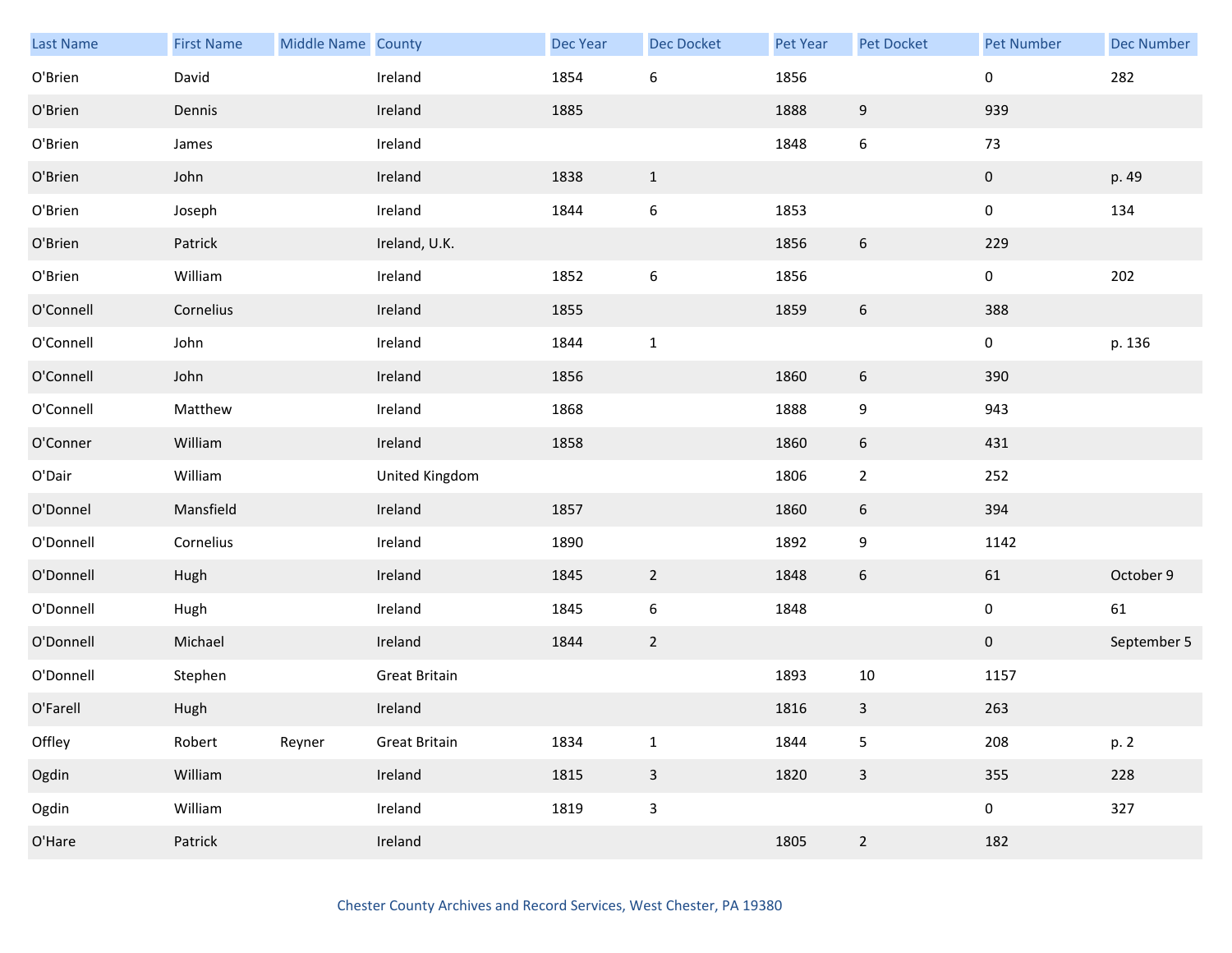| <b>Last Name</b> | <b>First Name</b> | Middle Name County |                | Dec Year | Dec Docket      | Pet Year | <b>Pet Docket</b> | <b>Pet Number</b> | <b>Dec Number</b> |
|------------------|-------------------|--------------------|----------------|----------|-----------------|----------|-------------------|-------------------|-------------------|
| O'Harra          | William           |                    | Ireland        | 1835     | $\mathbf{1}$    |          |                   | 0                 | p. 15             |
| Ohle             | Oscar             | R.                 | Germany        | 1890     |                 | 1892     | $\boldsymbol{9}$  | 1148              |                   |
| O'Kain           | John              |                    | Ireland        | 1842     | $\mathbf{1}$    |          |                   | 0                 | p. 125            |
| O'Keefe          | Cornelius         |                    | Ireland        | 1891     |                 | 1893     | 9                 | 1170              |                   |
| O'Kelley         | Dominick          |                    | United Kingdom |          |                 | 1806     | $\overline{2}$    | 253               |                   |
| O'Kelley         | John              |                    | United Kingdom |          |                 | 1806     | $\overline{2}$    | 276               |                   |
| Oliver           | John              |                    | Scotland       |          |                 | 1808     | 3                 | 57                |                   |
| O'Mara           | Daniel            |                    | Ireland        | 1857     |                 | 1859     | $\boldsymbol{6}$  | 372               |                   |
| O'Neil           | Andrew            |                    | Ireland        | 1856     |                 | 1867     | $\overline{7}$    | 606               |                   |
| O'Neil           | Edmund            |                    | Ireland        | 1854     |                 | 1859     | $\boldsymbol{6}$  | 382               |                   |
| O'Neil           | James             |                    | Ireland        | 1843     | $\mathbf 1$     |          |                   | 0                 | p. 133            |
| O'Neil           | John              |                    | Ireland        |          |                 | 1851     | $\boldsymbol{6}$  | 105               |                   |
| O'Neill          | Henry             |                    | United Kingdom |          |                 | 1808     | 3                 | $40\,$            |                   |
| O'Neill          | James             |                    | Ireland        | 1854     | $6\phantom{.}6$ | 1856     |                   | $\mathbf 0$       | 265               |
| O'Neill          | James             |                    | Ireland, U.K.  | 1854     | $\mathbf{3}$    | 1856     | $\boldsymbol{6}$  | 265               | October 3, 1      |
| O'Neill          | John              |                    | Ireland        | 1881     |                 | 1884     | $\overline{7}$    | 846               |                   |
| O'Neill          | Patrick           |                    | Ireland        |          |                 | 1855     | $\boldsymbol{6}$  | 174               |                   |
| O'Niel(O'Neil)   | Charles           |                    | Ireland        |          |                 | 1805     | $\overline{2}$    | 173               |                   |
| O'Rourke         | Francis           |                    | Ireland        |          |                 | 1906     | 11                | 1573              |                   |
| Orr              | Benjamin          |                    | United Kingdom |          |                 | 1806     | $\overline{2}$    | 222               |                   |
| Orr              | Isaac             |                    | Scotland       |          |                 | 1884     | $\overline{7}$    | 872               |                   |
| Orr              | Robert            |                    | Ireland        |          |                 | 1802     | $\overline{2}$    | 20                |                   |
| Orr              | William           |                    | Ireland        |          |                 | 1802     | $\overline{2}$    | 72                |                   |
| Orsatti          | Giancinto         |                    | Italy          |          |                 | 1897     | 9                 | 1335              |                   |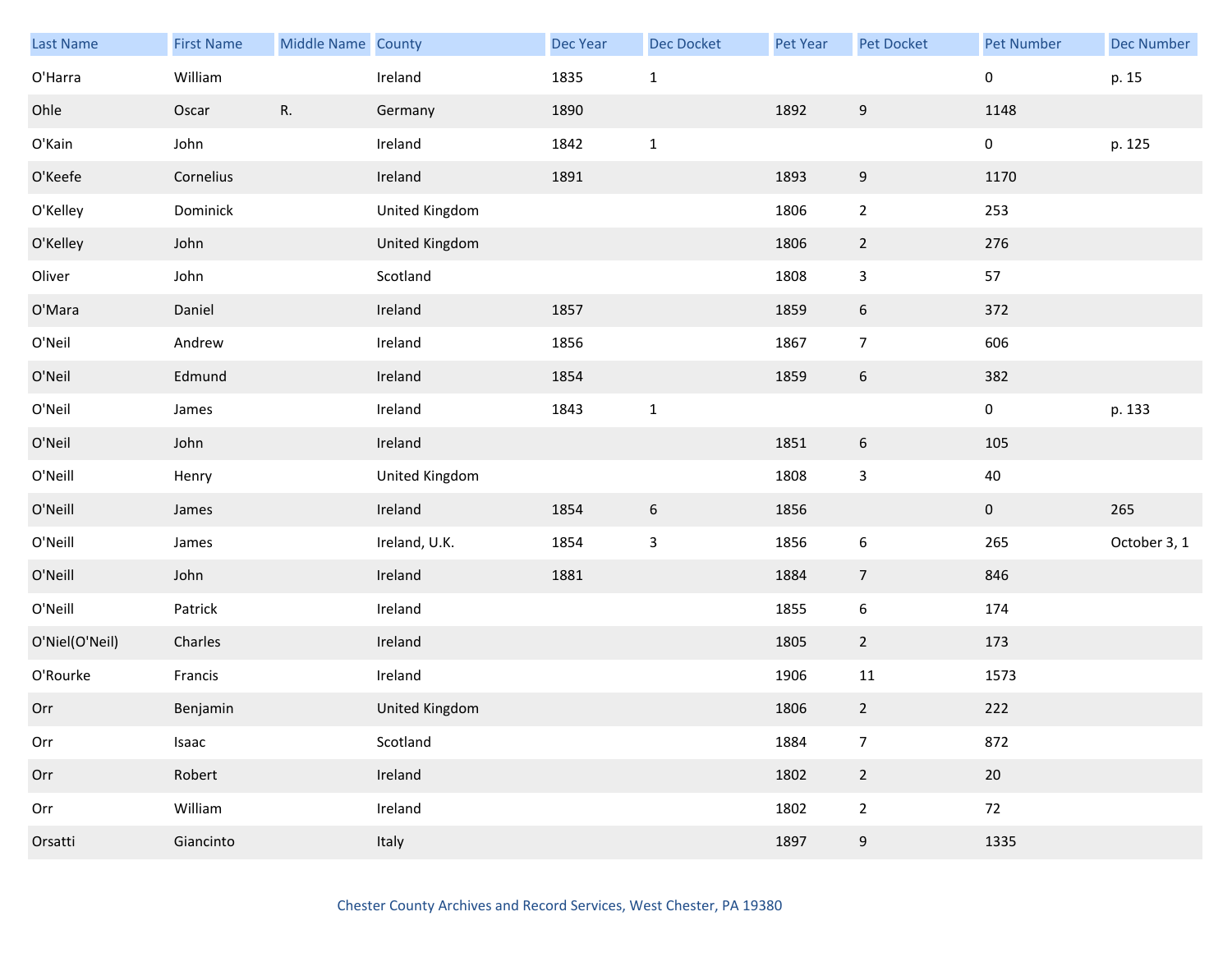| Last Name  | <b>First Name</b> | Middle Name County |                      | <b>Dec Year</b> | Dec Docket     | Pet Year | Pet Docket     | <b>Pet Number</b> | <b>Dec Number</b> |
|------------|-------------------|--------------------|----------------------|-----------------|----------------|----------|----------------|-------------------|-------------------|
| Osborne    | Francis           |                    | Ireland              |                 |                | 1806     | $\overline{2}$ | 211               |                   |
| O'Sullivan | Dennis            |                    | Ireland              | 1884            |                | 1888     | 9              | 924               |                   |
| Otter      | Herman            |                    | Germany              | 1898            |                | 1904     | 12             | 1537              |                   |
| Otto       | Robert            |                    | Wuerttemberg         | 1850            |                | 1860     | 6              | 454               |                   |
| Owens      | Edward            |                    | Wales                |                 |                | 1817     | 3              | 272               |                   |
| Owens      | James             |                    | Ireland              |                 |                | 1802     | $\mathbf{1}$   | 159               |                   |
| Papp(Step) | Stephen(Papp)     |                    | Hungary              | 1894            |                | 1896     | 9              | 1286              |                   |
| Parish     | Charles           | W.                 | <b>Great Britain</b> | 1825            | $\overline{4}$ | 1829     | $\overline{4}$ | 181               | 108               |
| Park       | James             |                    | Ireland              | 1842            | $\mathbf{1}$   |          |                | $\pmb{0}$         | p. 120            |
| Park       | Matthew           |                    | Ireland              | 1842            | $\mathbf{1}$   |          |                | $\pmb{0}$         | p. 121            |
| Park       | William           |                    | Ireland              | 1842            | $\mathbf{1}$   |          |                | $\pmb{0}$         | p. 121            |
| Parker     | Alexander         | Α.                 | Scotland             | 1877            |                | 1879     | $\overline{7}$ | 746               |                   |
| Parker     | James             |                    | Ireland              |                 |                | 1813     | $\mathbf{3}$   | 198               |                   |
| Parnill    | Thomas            |                    | United Kingdom       |                 |                | 1807     | $\overline{2}$ | 300.2             |                   |
| Parry      | John              |                    | Wales                | 1828            | $\overline{4}$ |          |                | $\pmb{0}$         | 169               |
| Parser     | Michael           |                    | Ireland              |                 |                | 1861     | $\overline{7}$ | 511               |                   |
| Patchel    | Edward            |                    | United Kingdom       |                 |                | 1824     | 4              | 85                |                   |
| Patchel    | Edward            |                    | Ireland              | 1855            |                | 1858     | 6              | 358               |                   |
| Patchel    | George and fa     |                    | Ireland              | 1820            | $\mathsf{3}$   | 1823     | 4              | 56                | 360               |
| Patchell   | James             |                    | Ireland              | 1868            |                | 1868     | $\overline{7}$ | 613               |                   |
| Patchell   | John              |                    | Ireland              | 1858            |                | 1860     | $\overline{7}$ | 479               |                   |
| Patchet    | John              |                    | <b>Great Britain</b> | 1820            | $\mathsf 3$    |          |                | $\pmb{0}$         | 364               |
| Patchett   | Henry(Henery)     |                    | <b>Great Britain</b> | 1835            | $\mathbf{1}$   | 1838     | 5              | 99                | p. 12             |
| Patrick    | John              |                    | Ireland              | 1836            | $\,1\,$        | 1839     | 5              | 116               | p. 15             |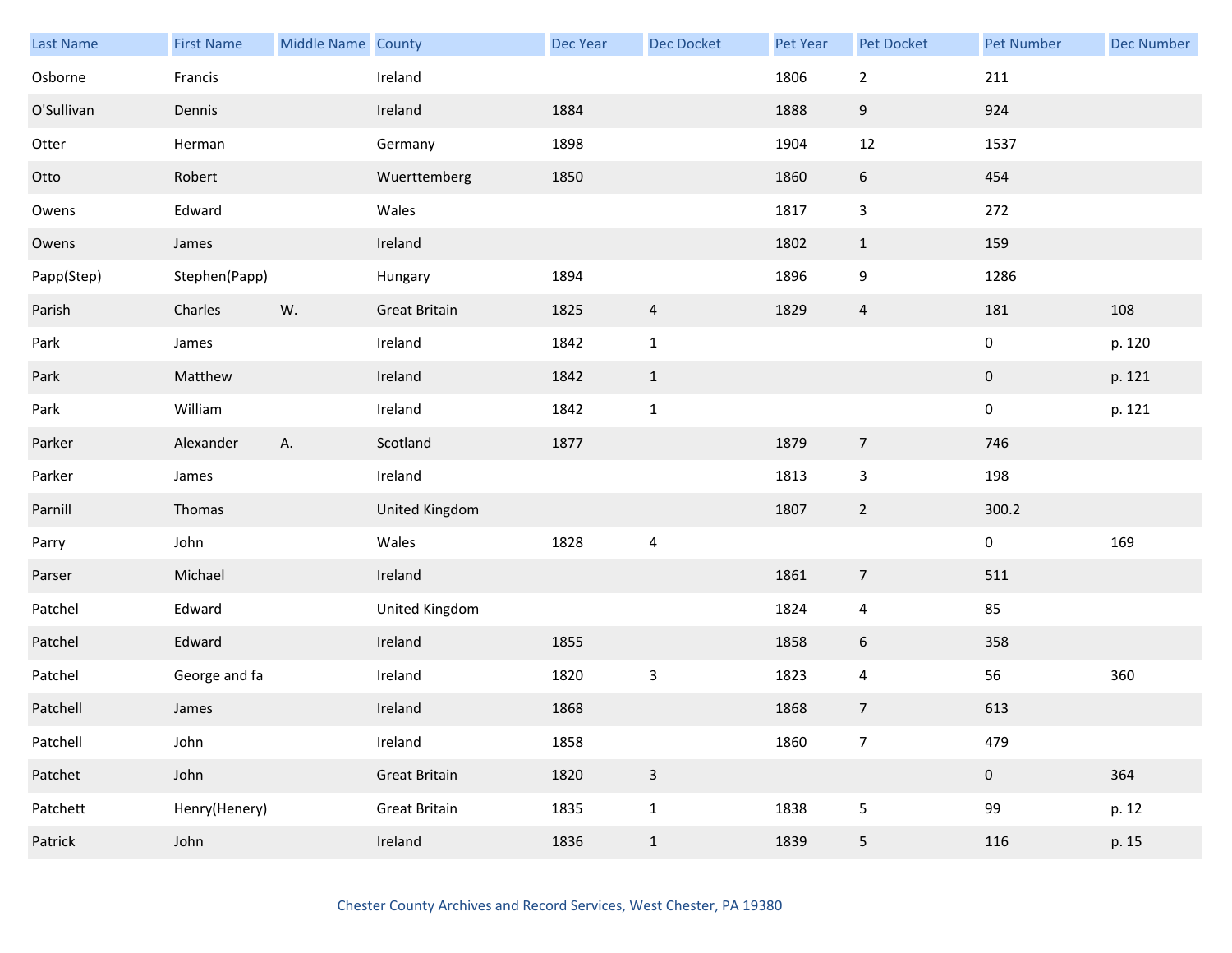| Last Name          | <b>First Name</b> | Middle Name County |                      | <b>Dec Year</b> | Dec Docket               | Pet Year | Pet Docket       | <b>Pet Number</b> | <b>Dec Number</b> |
|--------------------|-------------------|--------------------|----------------------|-----------------|--------------------------|----------|------------------|-------------------|-------------------|
| Patrick            | John              |                    | <b>Great Britain</b> | 1844            | $\mathbf 2$              |          |                  | $\pmb{0}$         | September 5       |
| Patrick            | William           | Α.                 | <b>Great Britain</b> |                 |                          | 1840     | 5                | 165               |                   |
| Patten             | William           |                    | Ireland              | 1831            |                          | 1834     | 5                | 60                |                   |
| Patterson          | David             |                    | Ireland              | 1812            | $\mathbf{3}$             |          |                  | $\mathbf 0$       | 164               |
| Patterson          | David             |                    | Ireland              | 1850            | $\boldsymbol{6}$         | 1854     |                  | $\boldsymbol{0}$  | 147               |
| Patterson          | Howard            | L.                 | Canada               | 1898            |                          | 1903     | 9                | 1504              |                   |
| Patterson          | William           |                    | Ireland              |                 |                          | 1805     | $\overline{2}$   | 199               |                   |
| Patterson          | William           |                    | Ireland              | 1855            | $\boldsymbol{6}$         | 1857     |                  | $\boldsymbol{0}$  | 305               |
| Patton             | James             |                    | Ireland              | 1820            | $\mathsf 3$              | 1827     | 4                | 120.2             | 345               |
| Patton             | James             |                    | Ireland              | 1851            | $\boldsymbol{6}$         | 1854     |                  | $\mathbf 0$       | 148               |
| Patton             | John              |                    | Ireland              | 1819            | $\mathsf 3$              | 1823     | 4                | 54                | 326               |
| Patton             | Neal              |                    | Ireland              |                 |                          | 1860     | $\overline{7}$   | 486               |                   |
| Patton             | Robert            |                    | Ireland              | 1823            | $\overline{\mathcal{A}}$ |          |                  | $\boldsymbol{0}$  | 74                |
| Paulin             | Eugene            |                    | France               | 1867            |                          | 1871     | $\overline{7}$   | 662               |                   |
| Peace              | George            |                    | England              | 1858            |                          | 1856     | $\boldsymbol{6}$ | 331               |                   |
| Peachford          | David             |                    | United Kingdom       |                 |                          | 1810     | $\mathbf{3}$     | 145               |                   |
| Peak               | Joseph            |                    | Ireland              | 1844            | $\sqrt{2}$               |          |                  | $\pmb{0}$         | September 5       |
| Pearson            | William           |                    | <b>Great Britain</b> | 1831            | 5                        | 1833     | 5                | 48                | 18                |
| Peepels(Peoples)   | James             |                    | United Kingdom       |                 |                          | 1810     | $\mathbf{3}$     | 121               |                   |
| Peeples(Peoples)   | Robert            |                    | Ireland              |                 |                          | 1802     | $\mathbf{1}$     | 165               |                   |
| Pehlert            | Emil              |                    | Germany              |                 |                          | 1893     | $10\,$           | 1162              |                   |
| Pendergast(Prender | John              | F.                 | Ireland, U.K.        | 1852            | $\mathbf{3}$             | 1856     | $6\,$            | 231               | p. 53             |
| Pennock            | Thomas            |                    | <b>Great Britain</b> |                 |                          | 1896     | $10\,$           | 1295              |                   |
| Penrose            | James             |                    | Ireland              | 1869            |                          | 1872     | $\overline{7}$   | 683               |                   |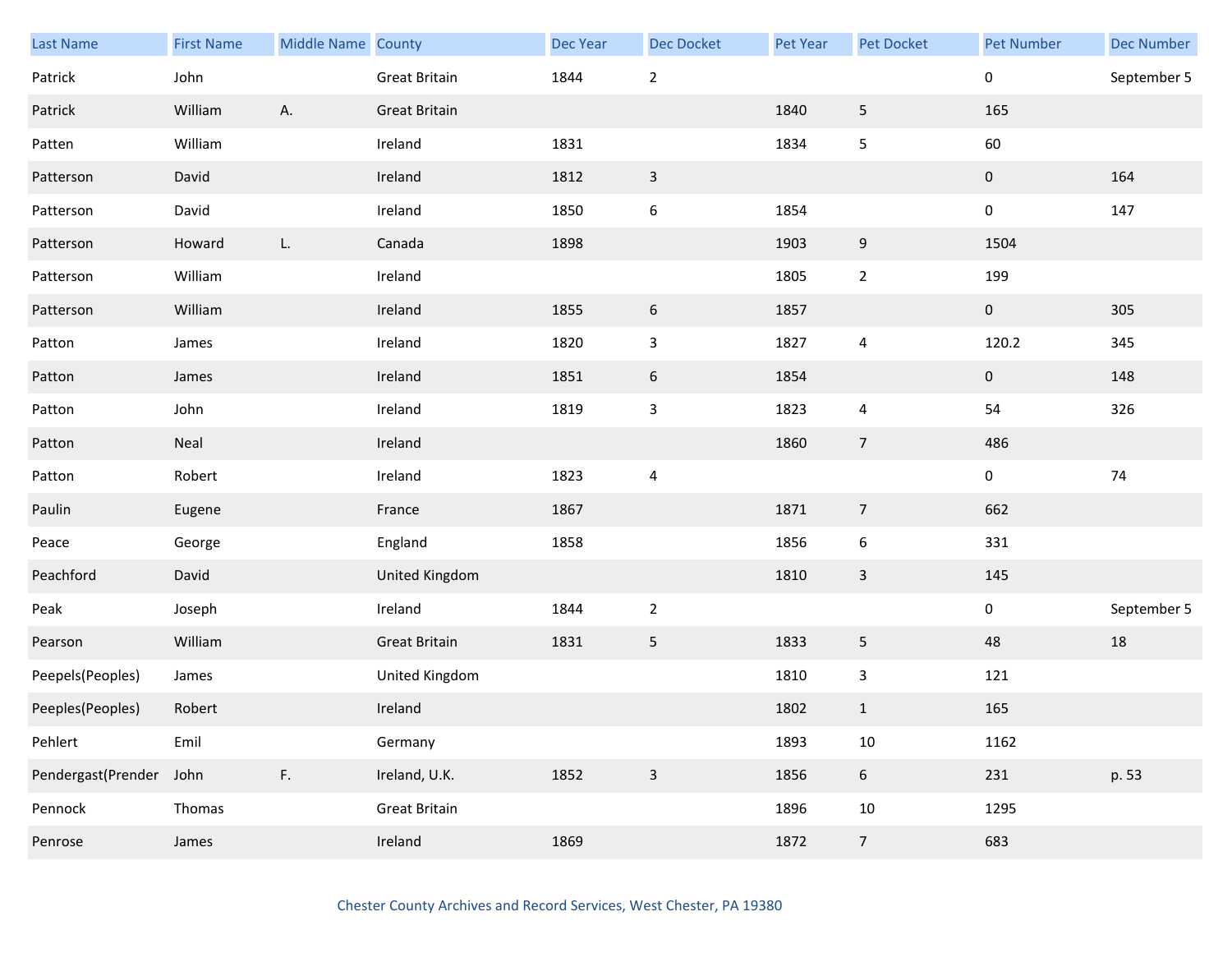| Last Name      | <b>First Name</b> | Middle Name County |                      | <b>Dec Year</b> | <b>Dec Docket</b> | Pet Year | Pet Docket     | <b>Pet Number</b> | <b>Dec Number</b> |
|----------------|-------------------|--------------------|----------------------|-----------------|-------------------|----------|----------------|-------------------|-------------------|
| Penrose        | Michael           |                    | Ireland              | 1882            |                   | 1886     | $\overline{7}$ | 880               |                   |
| Perry          | Samuel            |                    | Ireland              |                 |                   | 1802     | $\mathbf{1}$   | 102               |                   |
| Peter          | Fritz             |                    | Germany              |                 |                   | 1892     | 10             | 1075              |                   |
| Peterman       | Casper            |                    | Wuerttemberg         | 1818            | $\mathbf{3}$      | 1821     | $\overline{4}$ | 19                | p. 284, filed     |
| Peterman       | George            |                    | Wuerttemberg         | 1818            | $\mathbf{3}$      |          |                | $\mathbf 0$       | 315               |
| Peters         | Francis           |                    | France               |                 |                   | 1869     | $\overline{7}$ | 656               |                   |
| Petrosky       | Mike              |                    | Hungary              | 1893            |                   | 1896     | 9              | 1251              |                   |
| Petterson      | Carl              | O.F.               | Sweden               | 1888            |                   | 1891     | $10\,$         | 1034              |                   |
| Pfailer(Faley) | John              |                    | Germany              | 1838            | $\mathbf{1}$      | 1840     | 5              | 143               | p. 38             |
| Pfihler        | Christian         | G.                 | Germany              | 1814            | $\mathbf{3}$      |          |                | $\mathbf 0$       | 202               |
| Phelen         | John              |                    | Ireland              | 1838            | $\mathbf{1}$      |          |                | $\pmb{0}$         | p. 46             |
| Philip         | Simon             |                    | Prussia              | 1844            | $\sqrt{6}$        | 1848     |                | $\bf{0}$          | 51                |
| Philipps       | John              |                    | Wales                |                 |                   | 1802     | $\mathbf 1$    | 108               |                   |
| Phillips       | Harry             |                    | Austria              | 1890            |                   | 1892     | 9              | 1155              |                   |
| Phillips       | John              |                    | South Wales          | 1842            | $\mathbf 1$       |          |                | $\pmb{0}$         | p. 115            |
| Piatrantonio   | Nicola            |                    | Italy                |                 |                   | 1902     | 10             | 1492              |                   |
| Picariello     | Francesco         |                    | Italy                |                 |                   | 1898     | $10\,$         | 1375              |                   |
| Pickford       | John              |                    | <b>Great Britain</b> | 1819            | $\mathsf{3}$      |          |                | $\mathbf{0}$      | 329               |
| Pickup         | George            |                    | England              |                 |                   | 1866     | 6              | 587               |                   |
| Pinkoski       | John              |                    | Prussia              | 1893            |                   | 1896     | 9              | 1282              |                   |
| Piper          | James             |                    | Ireland              | 1817            | $\mathbf{3}$      |          |                | $\pmb{0}$         | 298               |
| Pitt           | Robert            | $J_{\star}$        | England              | 1892            |                   | 1895     | 9              | 1210              |                   |
| Pittam         | Joseph            |                    | England              | 1854            |                   | 1864     | $\overline{7}$ | 550               |                   |
| Pivont         | Leon              |                    | Belgium              |                 |                   | 1904     | 11             | 1539              |                   |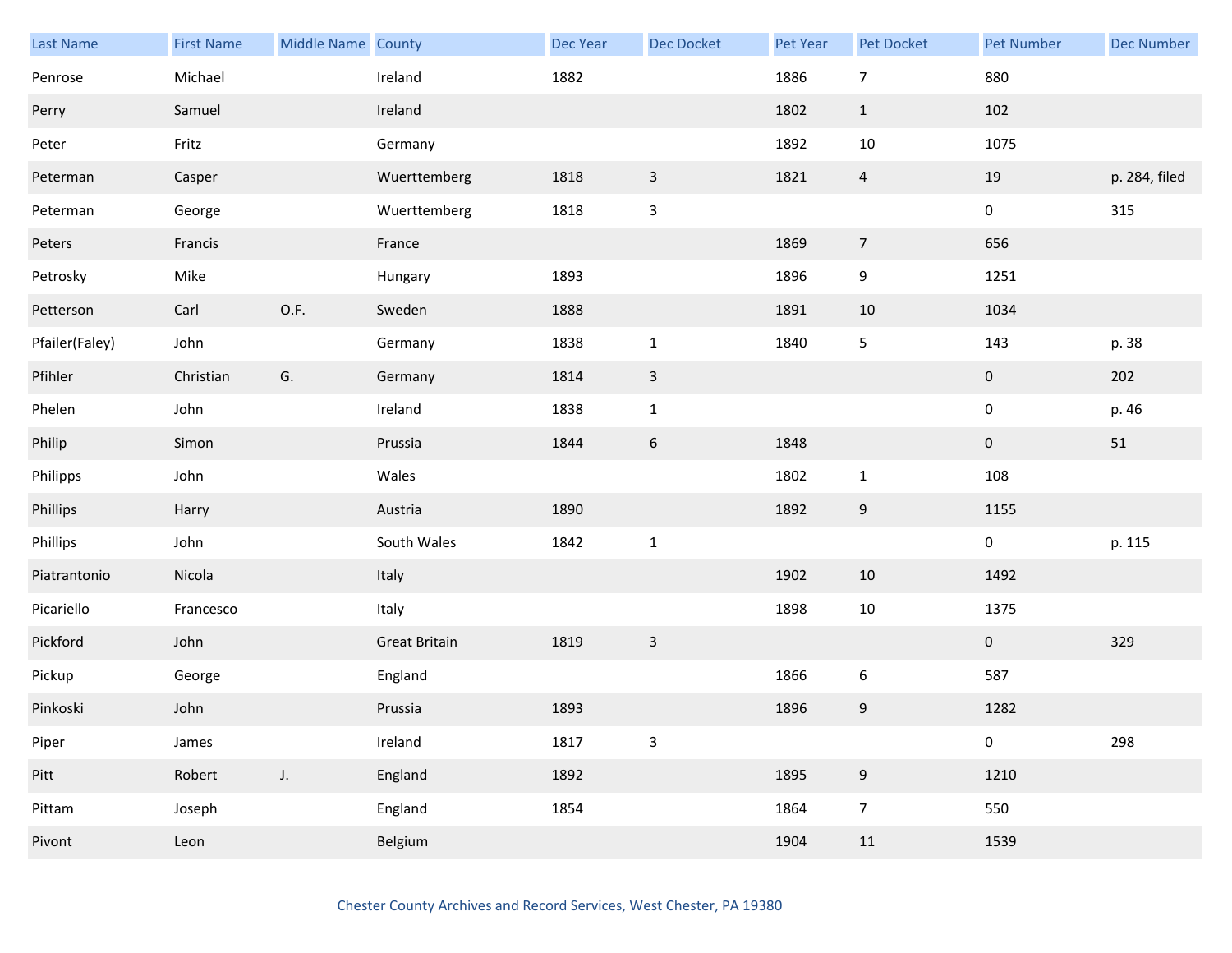| Last Name      | <b>First Name</b> | Middle Name County |                      | Dec Year | Dec Docket     | Pet Year | Pet Docket       | <b>Pet Number</b> | <b>Dec Number</b> |
|----------------|-------------------|--------------------|----------------------|----------|----------------|----------|------------------|-------------------|-------------------|
| Polian         | William           |                    | Ireland              |          |                | 1873     | $\overline{7}$   | 691225            |                   |
| Pollack        | David             |                    | Ireland              |          |                | 1802     | $\overline{2}$   | 76                |                   |
| Pollock        | Edward            |                    | Ireland              |          |                | 1804     | $\overline{2}$   | 138               |                   |
| Pollock        | Jacob             |                    | Hungary              | 1888     |                | 1890     | 9                | 1021              |                   |
| Pollock        | John              |                    | Ireland              |          |                | 1805     | $\overline{2}$   | 176               |                   |
| Pollock        | John              |                    | United Kingdom       |          |                | 1810     | $\mathbf{3}$     | 124               |                   |
| Pollock        | John              |                    | United Kingdom       |          |                | 1810     | 3                | 124               |                   |
| Pollock        | Robert            |                    | Ireland              |          |                | 1834     | 5                | 65                |                   |
| Pollock        | William           |                    | Ireland              | 1830     | 4              |          |                  | $\pmb{0}$         | 195               |
| Pongratz       | Stephen           |                    | Austria              | 1892     |                | 1896     | $\boldsymbol{9}$ | 1239              |                   |
| Porter         | James             |                    | Ireland              |          |                | 1811     | 3                | 151               |                   |
| Porter         | Joseph            |                    | Ireland              |          |                | 1804     | $\overline{2}$   | 124               |                   |
| Porter         | Patrick           |                    | United Kingdom       | 1810     | $\mathsf 3$    |          |                  | $\pmb{0}$         | 118               |
| Posten(Poston) | William           |                    | <b>Great Britain</b> |          |                | 1798     | $\mathbf{1}$     | 10                |                   |
| Potter         | Henry             |                    | Ireland              |          |                | 1838     | 5                | 115               |                   |
| Povalik        | Joseph            |                    | Austria              |          |                | 1897     | 10               | 1322              |                   |
| Powell         | James             |                    | South Wales          |          |                | 1815     | $\mathbf{3}$     | 218               |                   |
| Powell         | Thomas            |                    | South Wales          |          |                | 1820     | $\overline{4}$   | 11                |                   |
| Powell(Powel)  | Edward            |                    | United Kingdom       |          |                | 1807     | $\mathbf{3}$     | $27\,$            |                   |
| Power          | John              |                    | Ireland              | 1836     | $\mathbf{1}$   | 1839     | 5                | 124               | p. 23             |
| Power          | John              |                    | Ireland              | 1856     |                | 1858     | $\boldsymbol{6}$ | 316               |                   |
| Power          | William           |                    | Ireland              | 1844     | $\overline{2}$ | 1847     | $\sqrt{6}$       | $24\,$            | December 23       |
| Powers         | James             |                    | Ireland              | 1874     |                | 1883     | $\overline{7}$   | 832               |                   |
| Powers         | Thomas            |                    | Ireland              | 1858     |                | 1860     | $6\,$            | 444               |                   |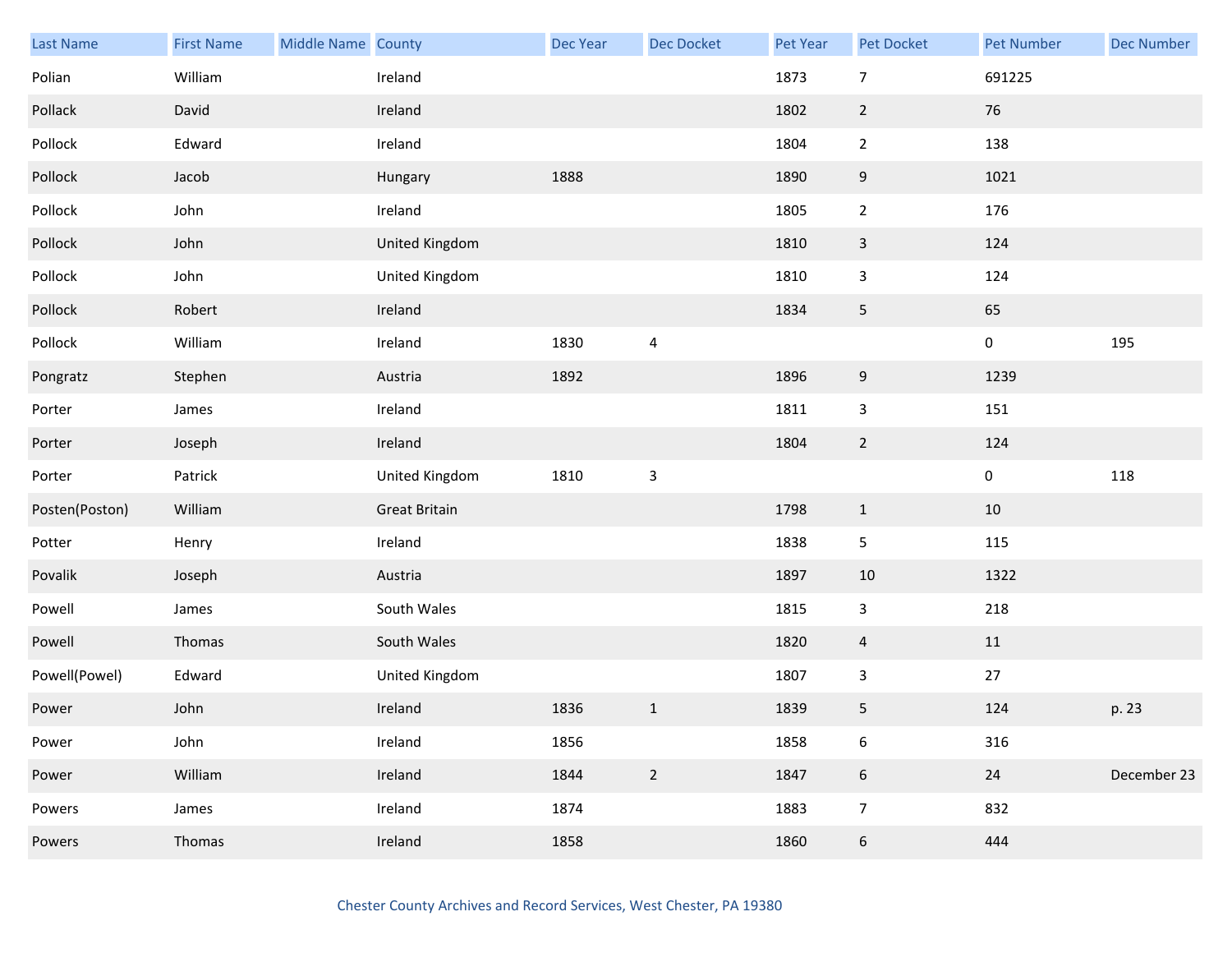| Last Name   | <b>First Name</b> | Middle Name County |                      | <b>Dec Year</b> | <b>Dec Docket</b> | Pet Year | <b>Pet Docket</b> | <b>Pet Number</b> | <b>Dec Number</b> |
|-------------|-------------------|--------------------|----------------------|-----------------|-------------------|----------|-------------------|-------------------|-------------------|
| Pratt       | John              | Η.                 | England              | 1870            |                   | 1872     | $\overline{7}$    | 688               |                   |
| Preston     | David             |                    | Ireland              | 1890            |                   | 1896     | $9\,$             | 1268              |                   |
| Preston     | George            |                    | United Kingdom       |                 |                   | 1806     | $\overline{2}$    | 217               |                   |
| Preston     | George            |                    | Ireland              | 1828            | $\overline{a}$    | 1838     | 5 <sub>1</sub>    | 113               | 146 (n. 2)        |
| Pribula     | Joseph            |                    | Austria              |                 |                   | 1902     | 10                | 1490              |                   |
| Prichard    | Gilbert           |                    | <b>Great Britain</b> |                 |                   | 1802     | $\overline{2}$    | 11                |                   |
| Prior       | James             |                    | Ireland              | 1883            |                   | 1888     | 9                 | 926               |                   |
| Probst      | Oscar             |                    | Germany              |                 |                   | 1899     | $10\,$            | 1416              |                   |
| Purcell     | Daniel            |                    | <b>Great Britain</b> |                 |                   | 1888     | $10\,$            | 976               |                   |
| Purcell     | John              |                    | Ireland              | 1844            | $\sqrt{2}$        | 1847     | $\sqrt{6}$        | $20\,$            | September 1       |
| Queen       | James             |                    | United Kingdom       |                 |                   | 1807     | $\overline{2}$    | 314               |                   |
| Quegly      | John              |                    | Ireland              |                 |                   | 1802     | $\overline{2}$    | 57                |                   |
| Quigley     | Thomas            |                    | Ireland              |                 |                   | 1871     | $\overline{7}$    | 661               |                   |
| Quigley     | William           |                    | Ireland              | 1878            |                   | 1880     | $\overline{7}$    | 768               |                   |
| Quinn       | James             | Ρ.                 | Ireland              | 1874            |                   | 1884     | $\overline{7}$    | 873               |                   |
| Quinn       | William           |                    | Ireland              | 1886            |                   | 1890     | 9                 | 1009              |                   |
| Quinn(Finn) | Patrick           |                    | Ireland              | 1885            |                   | 1888     | 9                 | 935               |                   |
| Rabiger     | Emil              |                    | Germany              | 1886            |                   | 1888     | 9                 | 928               |                   |
| Rabl        | Franz             |                    | Austria              |                 |                   | 1899     | $10\,$            | 1398              |                   |
| Rackay      | Joseph            |                    | Austria-Hungary      | 1892            |                   | 1896     | 9                 | 1287              |                   |
| Rafferty    | John              |                    | Ireland              | 1885            |                   | 1890     | 9                 | 1006              |                   |
| Rafield     | John              |                    | <b>Great Britain</b> |                 |                   | 1798     | $\mathbf{1}$      | $6\,$             |                   |
| Rairdon     | John              |                    | Ireland              | 1852            | $\boldsymbol{6}$  | 1855     |                   | $\mathbf 0$       | 169               |
| Rall        | Matthew           |                    | Ireland              | 1880            |                   | 1882     | $\overline{7}$    | 828               |                   |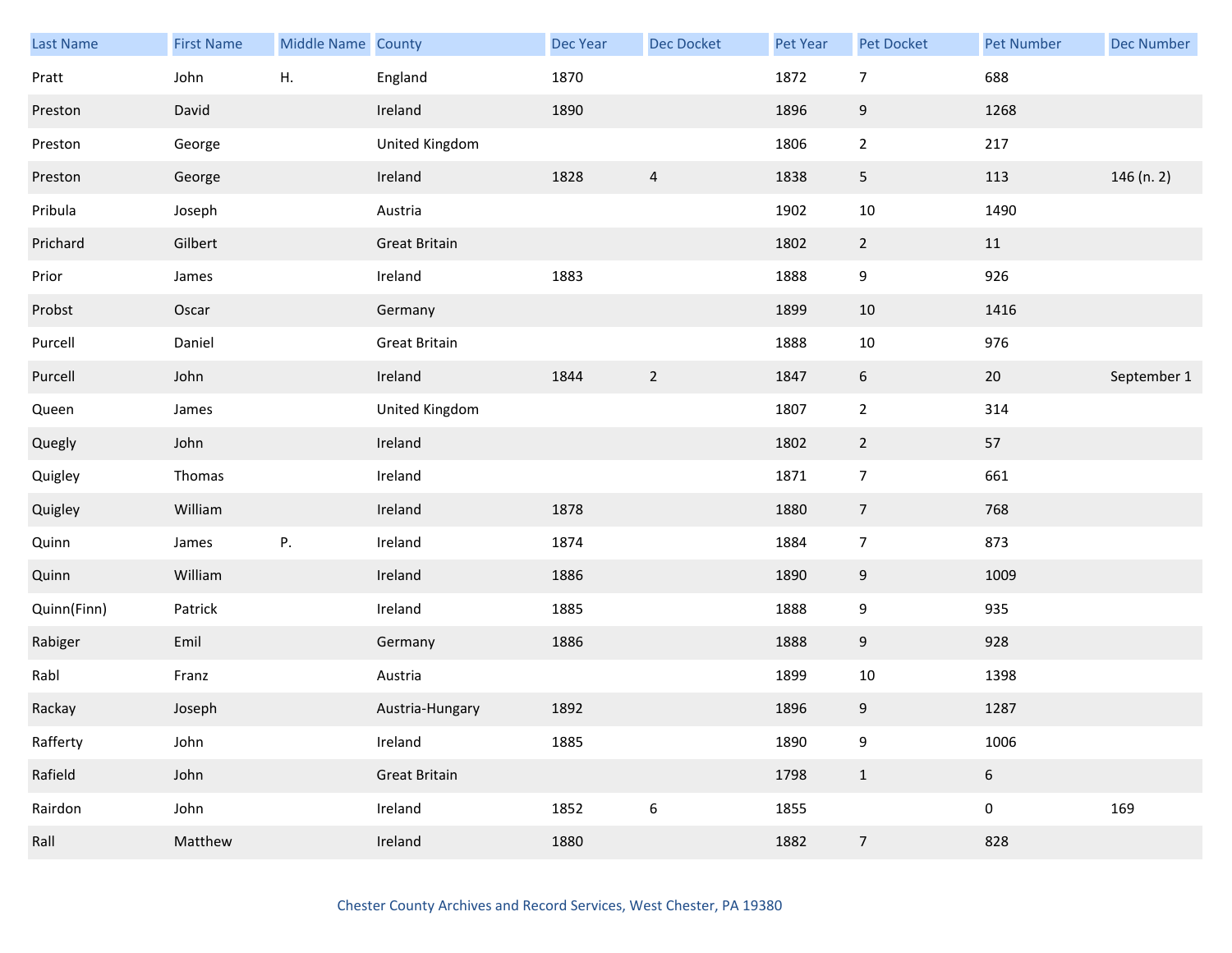| <b>Last Name</b> | <b>First Name</b> | Middle Name County |                      | Dec Year | <b>Dec Docket</b> | Pet Year | Pet Docket       | <b>Pet Number</b> | <b>Dec Number</b> |
|------------------|-------------------|--------------------|----------------------|----------|-------------------|----------|------------------|-------------------|-------------------|
| Ralph            | Thomas            |                    | Wales                |          |                   | 1813     | 3                | 196               |                   |
| Ralston(Ralstin) | Joseph            |                    | Ireland              |          |                   | 1802     | $\mathbf{1}$     | 26                |                   |
| Ramsey           | James             |                    | Ireland              |          |                   | 1815     | 3                | 239               |                   |
| Ramsey           | Samuel            |                    | Ireland              | 1825     | $\overline{4}$    | 1838     | 5                | 110               | 95                |
| Ramsey           | William           |                    | Ireland              | 1835     | $\mathbf{1}$      | 1835     | 5                | 76                | p. 14             |
| Rarden           | Patrick           |                    | Ireland              | 1858     |                   | 1860     | $\overline{7}$   | 501               |                   |
| Ready            | John              |                    | Ireland              | 1842     | $\mathbf 1$       | 1846     | 6                | 8                 | p. 110            |
| Reamond          | Jacob             |                    | Germany              | 1888     |                   | 1892     | $\boldsymbol{9}$ | 1071              |                   |
| Reardan          | Denis             |                    | Ireland              | 1860     |                   | 1863     | $\overline{7}$   | 521               |                   |
| Reardan          | Thomas            |                    | Ireland              | 1844     | $\sqrt{2}$        |          |                  | $\pmb{0}$         | November 2        |
| Reardon(Redden)  | Jeremiah          |                    | Ireland              | 1889     |                   | 1891     | 9                | 1047              |                   |
| Redden(Reardon)  | Jeremiah          |                    | Ireland              | 1889     |                   | 1891     | 9                | 1047              |                   |
| Redfern          | William           |                    | Ireland              |          |                   | 1852     | 6                | 114               |                   |
| Reed             | James             |                    | Ireland              |          |                   | 1802     | $\mathbf{1}$     | 85                |                   |
| Reed             | John              |                    | Ireland              |          |                   | 1802     | $\overline{2}$   | $14\,$            |                   |
| Reed             | Nathaniel         |                    | United Kingdom       |          |                   | 1816     | 3                | 262               |                   |
| Reed             | Richard           |                    | England              | 1876     |                   | 1882     | $\overline{7}$   | 827               |                   |
| Reed             | Robert            |                    | Ireland              | 1802     | $\overline{2}$    |          |                  | $\overline{0}$    | 32                |
| Reed             | Thomas            |                    | <b>Great Britain</b> |          |                   | 1882     | $\overline{7}$   | 818               |                   |
| Reed             | William           |                    | Ireland              | 1802     | $\mathbf 1$       |          |                  | $\pmb{0}$         | 34                |
| Reed(Read)       | Nathaniel         |                    | Ireland              |          |                   | 1802     | $\overline{2}$   | $17\,$            |                   |
| Rees(Reese)      | George and so     |                    | France               | 1831     | $\overline{5}$    | 1833     | 5                | 52                | 26                |
| Regan            | Michael           |                    | Ireland              | 1882     |                   | 1887     | $\overline{7}$   | 899               |                   |
| Regensburg       | Moses             |                    | Holland              | 1836     | $\,1$             |          |                  | $\pmb{0}$         | p. 22             |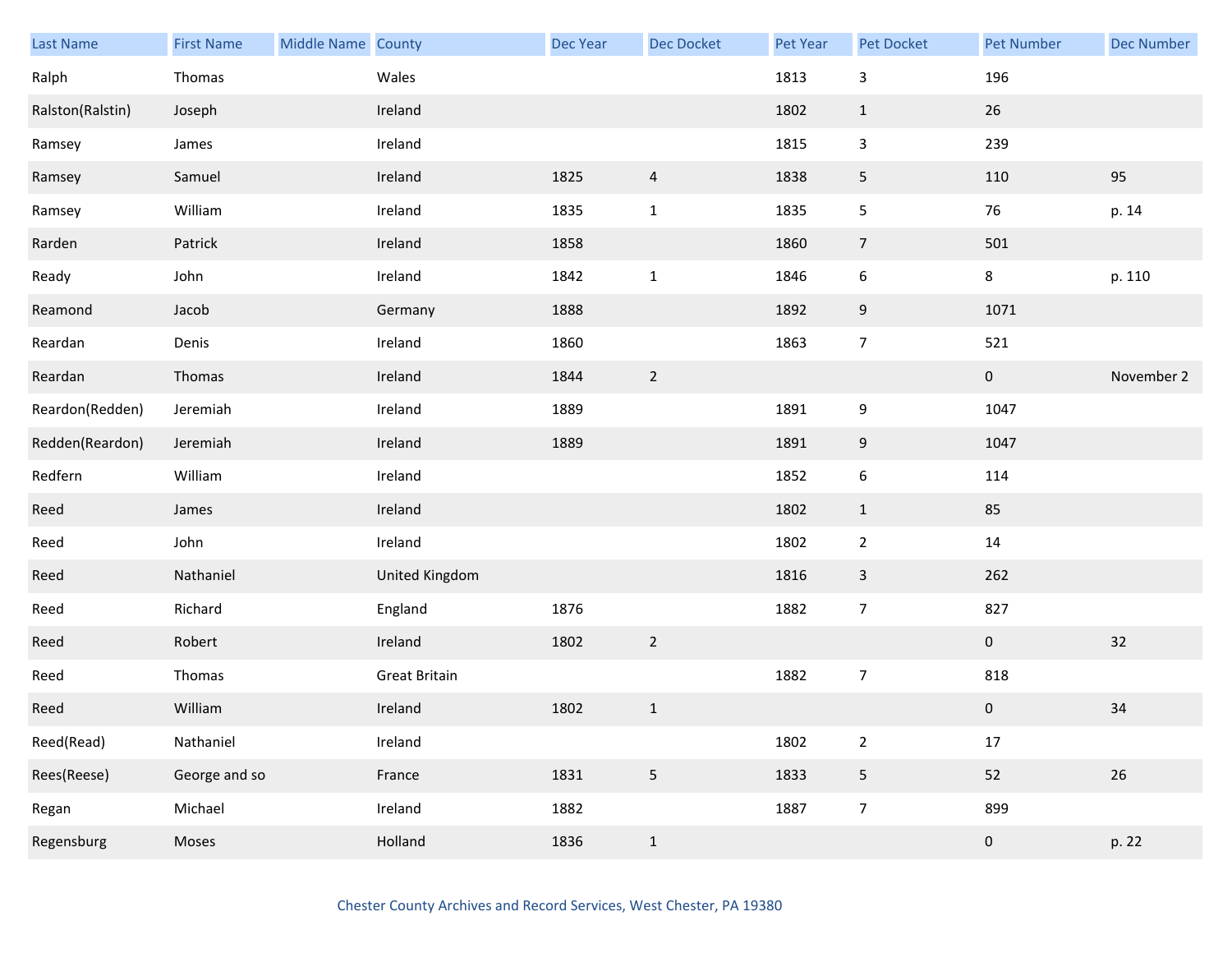| Last Name  | <b>First Name</b> | Middle Name County |                      | Dec Year | <b>Dec Docket</b> | Pet Year | Pet Docket       | <b>Pet Number</b> | <b>Dec Number</b> |
|------------|-------------------|--------------------|----------------------|----------|-------------------|----------|------------------|-------------------|-------------------|
| Reibeling  | John              |                    | Germany              | 1853     | $\boldsymbol{6}$  | 1855     |                  | 0                 | 177               |
| Reichwein  | Fred              |                    | Germany              |          |                   | 1904     | 11               | 1521              |                   |
| Reid       | Barney            |                    | Ireland              |          |                   | 1905     | $11\,$           | 1566              |                   |
| Reid       | Joseph            |                    | <b>Great Britain</b> | 1831     | 5                 | 1834     | 5 <sub>5</sub>   | 63                | 27                |
| Reid       | Paul              |                    | Ireland              |          |                   | 1802     | $\mathbf{1}$     | 43                |                   |
| Reid       | Upton             |                    | Ireland              |          |                   | 1802     | $\mathbf{1}$     | 44                |                   |
| Reid       | William           |                    | <b>Great Britain</b> | 1829     | $\overline{4}$    | 1834     | 5                | 61                | 182               |
| Reiley     | James             |                    | Ireland              |          |                   | 1866     | $\overline{7}$   | 586               |                   |
| Reilly     | Benjamin          | F.                 | <b>Great Britain</b> |          |                   | 1882     | $\overline{7}$   | 817               |                   |
| Reilly     | James             | D.                 | Ireland              | 1889     |                   | 1900     | 9                | 1454              |                   |
| Renard     | Joseph            |                    | France               | 1892     |                   | 1894     | 9                | 1190              |                   |
| Renault    | Laurence          |                    | France               | 1815     | $\mathbf{3}$      |          |                  | $\mathbf 0$       | 230               |
| Renfrew    | James             |                    | United Kingdom       |          |                   | 1807     | $\overline{2}$   | 321               |                   |
| Rentgen    | William           |                    | Germany              |          |                   | 1805     | $\overline{2}$   | 196               |                   |
| Renz       | Joseph            |                    | Germany              | 1857     |                   | 1860     | $\overline{7}$   | 473               |                   |
| Revilak    | Michael           |                    | Austria              |          |                   | 1894     | 10               | 1201              |                   |
| Reymond    | James             |                    | Italy                |          |                   | 1897     | $10\,$           | 1355              |                   |
| Reynolds   | Patrick           |                    | Ireland              | 1856     |                   | 1860     | 6                | 392               |                   |
| Rhatagan   | Thomas            |                    | Ireland              | 1856     |                   | 1858     | $\boldsymbol{6}$ | 350               |                   |
| Rhodes     | Robert            |                    | <b>Great Britain</b> | 1842     | $\mathbf 1$       |          |                  | $\pmb{0}$         | p. 111            |
| Ricard     | John              |                    | Ireland              |          |                   | 1804     | $\overline{2}$   | 123               |                   |
| Richards   | Eustace           | E.                 | <b>Great Britain</b> |          |                   | 1898     | 10               | 1386              |                   |
| Richardson | Thomas            |                    | Ireland              |          |                   | 1802     | $\mathbf{1}$     | 82                |                   |
| Ricord     | Michael           |                    | Ireland              | 1856     |                   | 1860     | 6                | 441               |                   |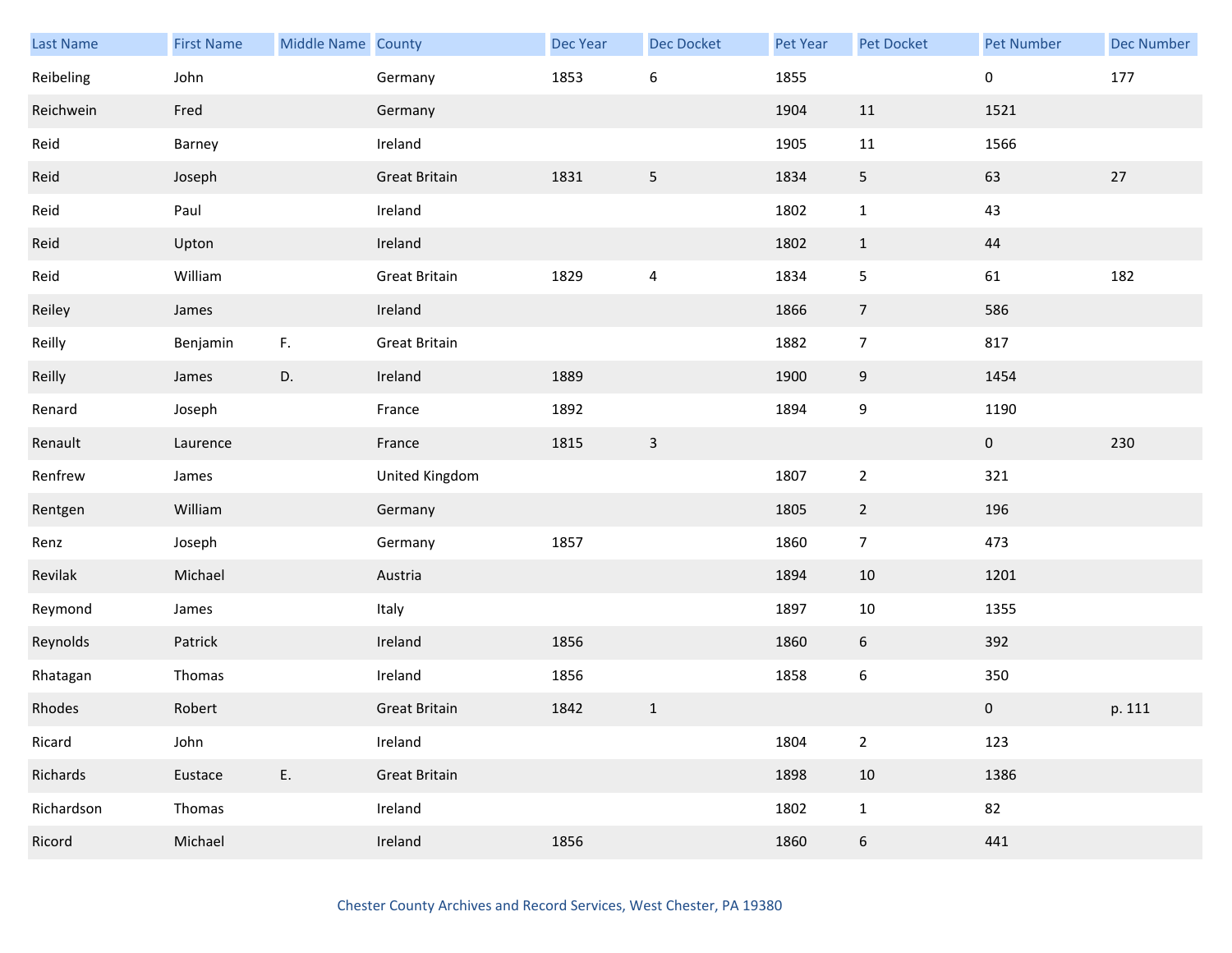| Last Name                | <b>First Name</b> | Middle Name County |                      | Dec Year | <b>Dec Docket</b> | Pet Year | Pet Docket       | <b>Pet Number</b> | <b>Dec Number</b> |
|--------------------------|-------------------|--------------------|----------------------|----------|-------------------|----------|------------------|-------------------|-------------------|
| Riese                    | Karl              |                    |                      | 1896     |                   | 1898     | 9                | 1369              |                   |
| Riley                    | Bernard           |                    | Ireland              | 1840     | $\mathbf{1}$      | 1843     | 5                | 190               | p. 69             |
| Riley                    | Bernard           |                    | Ireland              | 1856     |                   | 1860     | 6                | 427               |                   |
| Riley                    | Edward            |                    | <b>Great Britain</b> |          |                   | 1888     | 10               | 966               |                   |
| Riley                    | Edward            |                    | Ireland              | 1886     |                   | 1890     | 9                | 1026              |                   |
| Riley                    | James             |                    | England              | 1854     | $\boldsymbol{6}$  | 1856     |                  | $\pmb{0}$         | 287               |
| Riley                    | John              |                    | Ireland              | 1839     | $1\,$             | 1843     | 5                | 191               | p. 51             |
| Riley                    | Miles             |                    | Ireland              | 1853     | $\boldsymbol{6}$  | 1857     |                  | $\mathbf 0$       | 303               |
| Riley                    | Patrick           | J.                 | <b>Great Britain</b> |          |                   | 1900     | $10\,$           | 1436              |                   |
| Riley                    | William           | C.                 | Canada               | 1897     |                   | 1899     | 9                | 1410              |                   |
| Ritchey                  | Joseph            |                    | Ireland              | 1866     |                   | 1866     | $\overline{7}$   | 577               |                   |
| Rivers                   | Thomas            |                    | England              | 1884     |                   | 1894     | 9                | 1179              |                   |
| Roach                    | Patrick           |                    | Ireland              | 1856     |                   | 1858     | 6                | 347               |                   |
| Robarts                  | Thomas            | 0.K.               | England              | 1894     |                   | 1897     | 9                | 1337              |                   |
| Robazkieriey             | Peter             |                    | Germany              | 1890     |                   | 1892     | 9                | 1147              |                   |
| Robb                     | Arthur            |                    | Ireland              | 1840     | $1\,$             |          |                  | $\mathbf 0$       | p. 77             |
| Robb                     | James             |                    | Ireland              | 1840     | $\mathbf 1$       |          |                  | $\pmb{0}$         | p. 68             |
| Roberts                  | Evan              |                    | Wales                |          |                   | 1810     | 3                | 125               |                   |
| Roberts                  | John              |                    | England              | 1888     |                   | 1891     | 9                | 1031              |                   |
| Roberts                  | William           |                    | Ireland              | 1840     | $\mathbf 1$       | 1843     | 5                | 182               | p. 80             |
| Robertson                | James             |                    | Scotland             | 1896     |                   | 1898     | 9                | 1380              |                   |
| Robertson                | Matthew           |                    | Scotland             | 1888     |                   | 1896     | $\boldsymbol{9}$ | 1302              |                   |
| Robertson(Robinson Peter |                   |                    | Scotland             |          |                   | 1802     | $\mathbf{1}$     | $36\,$            |                   |
| Robinson                 | Charles           |                    | Ireland              | 1816     | $\mathsf 3$       | 1822     | $\overline{a}$   | 31                | 267               |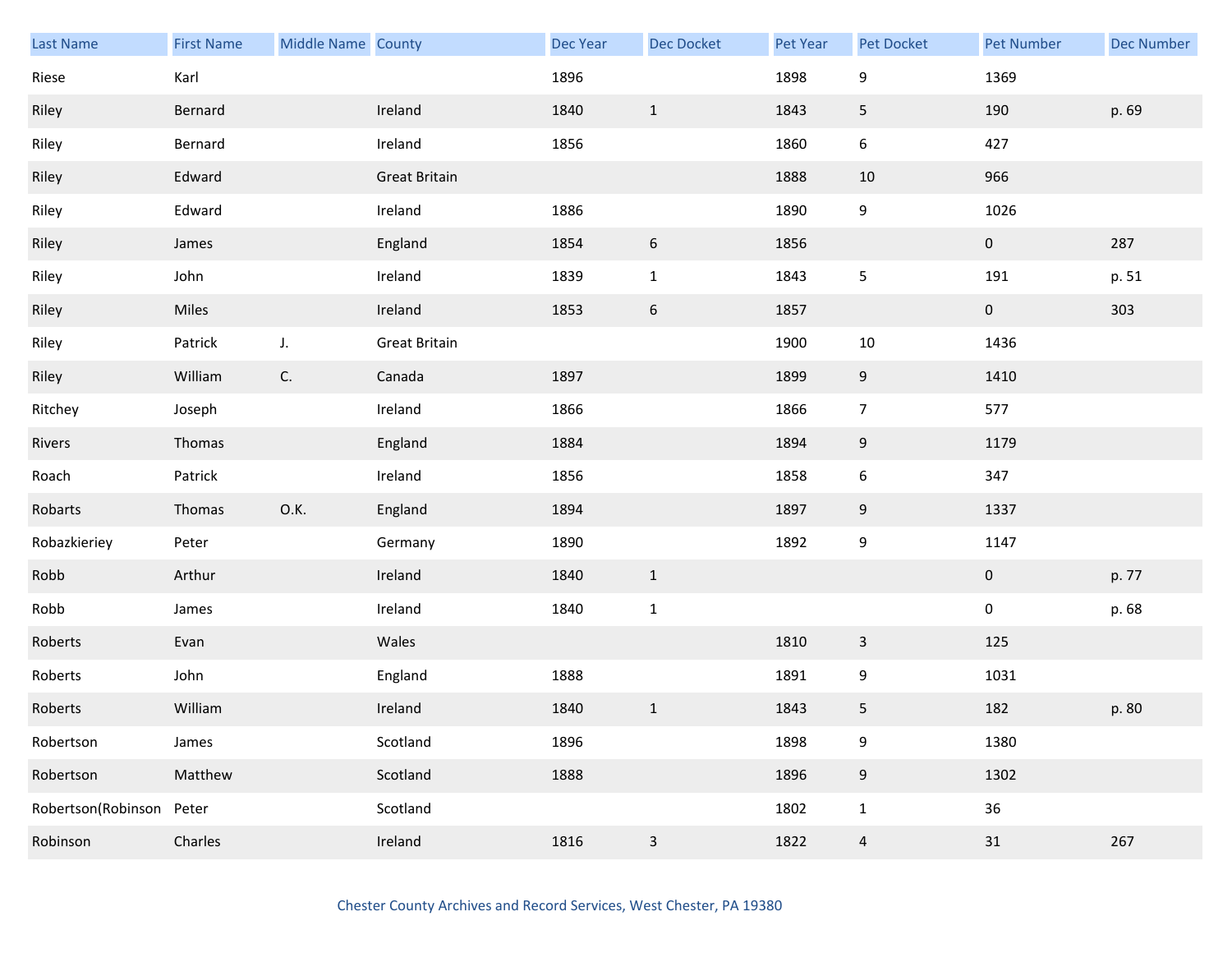| Last Name | <b>First Name</b> | Middle Name County |                      | Dec Year | Dec Docket       | Pet Year | Pet Docket       | <b>Pet Number</b> | <b>Dec Number</b> |
|-----------|-------------------|--------------------|----------------------|----------|------------------|----------|------------------|-------------------|-------------------|
| Robinson  | David Jr.         |                    | Ireland              |          |                  | 1836     | 5                | 87                |                   |
| Robinson  | James             |                    | <b>Great Britain</b> |          |                  | 1798     | $\mathbf{1}$     | $2^{\circ}$       |                   |
| Robinson  | James             |                    | Ireland              |          |                  | 1816     | 3                | 246               |                   |
| Robinson  | James             |                    | Ireland              |          |                  | 1844     | 5                | 225               |                   |
| Robinson  | John              |                    | Ireland              |          |                  | 1840     | 5                | 149               |                   |
| Robinson  | John              |                    | <b>Great Britain</b> | 1834     | $\mathbf{1}$     |          |                  | $\pmb{0}$         | p. 4              |
| Robinson  | Obadiah           |                    | Ireland              |          |                  | 1813     | 3                | 194               |                   |
| Robinson  | Thomas            |                    | Ireland              |          |                  | 1802     | $\mathbf{1}$     | 164               |                   |
| Robinson  | William           |                    | England              | 1894     |                  | 1896     | 9                | 1273              |                   |
| Robison   | Isaac             |                    | Prussia              | 1887     |                  | 1890     | 9                | 1007              |                   |
| Rock      | Thomas            |                    | Ireland              | 1894     |                  | 1896     | 9                | 1271              |                   |
| Rock      | William           |                    | Ireland              | 1887     | $\overline{7}$   | 1885     |                  | $\mathbf{0}$      | 900               |
| Rocks     | John              |                    | Ireland              | 1882     |                  | 1884     | $\overline{7}$   | 854               |                   |
| Rodda     | John              |                    | England              | 1880     |                  | 1884     | $\overline{7}$   | 847               |                   |
| Rodgers   | Patrick           |                    | Ireland              | 1843     | $\mathbf 1$      | 1846     | $\boldsymbol{6}$ | 6                 | p. 127            |
| Rody      | Francis           |                    | Ireland              | 1832     | $5\phantom{.0}$  |          |                  | $\mathbf 0$       | 38                |
| Roecker   | Christian         |                    | Wuerttemberg         |          |                  | 1864     | $\overline{7}$   | 554               |                   |
| Rofs      | Thomas            |                    | <b>Great Britain</b> | 1840     | $\mathbf{1}$     |          |                  | $\mathbf{0}$      | p. 85             |
| Rogan     | Patrick           |                    | Ireland, U.K.        | 1853     | $\mathsf 3$      | 1856     | $\boldsymbol{6}$ | 227               | p. 166            |
| Rogers    | Dominick          |                    | Ireland              | 1841     | $1\,$            | 1846     | 6                | $\overline{7}$    | p. 103            |
| Rogers    | Hugh              |                    | Ireland              | 1847     | $\boldsymbol{6}$ | 1849     |                  | $\pmb{0}$         | 84                |
| Rogers    | John              |                    | Ireland              |          |                  | 1803     | $\overline{2}$   | 111               |                   |
| Rogers    | John              |                    | Ireland              | 1850     | $\boldsymbol{6}$ | 1852     |                  | $\mathbf 0$       | 126               |
| Rogers    | Patrick           |                    | Ireland              | 1844     | $\sqrt{2}$       | 1848     | $\boldsymbol{6}$ | 52                | September 9       |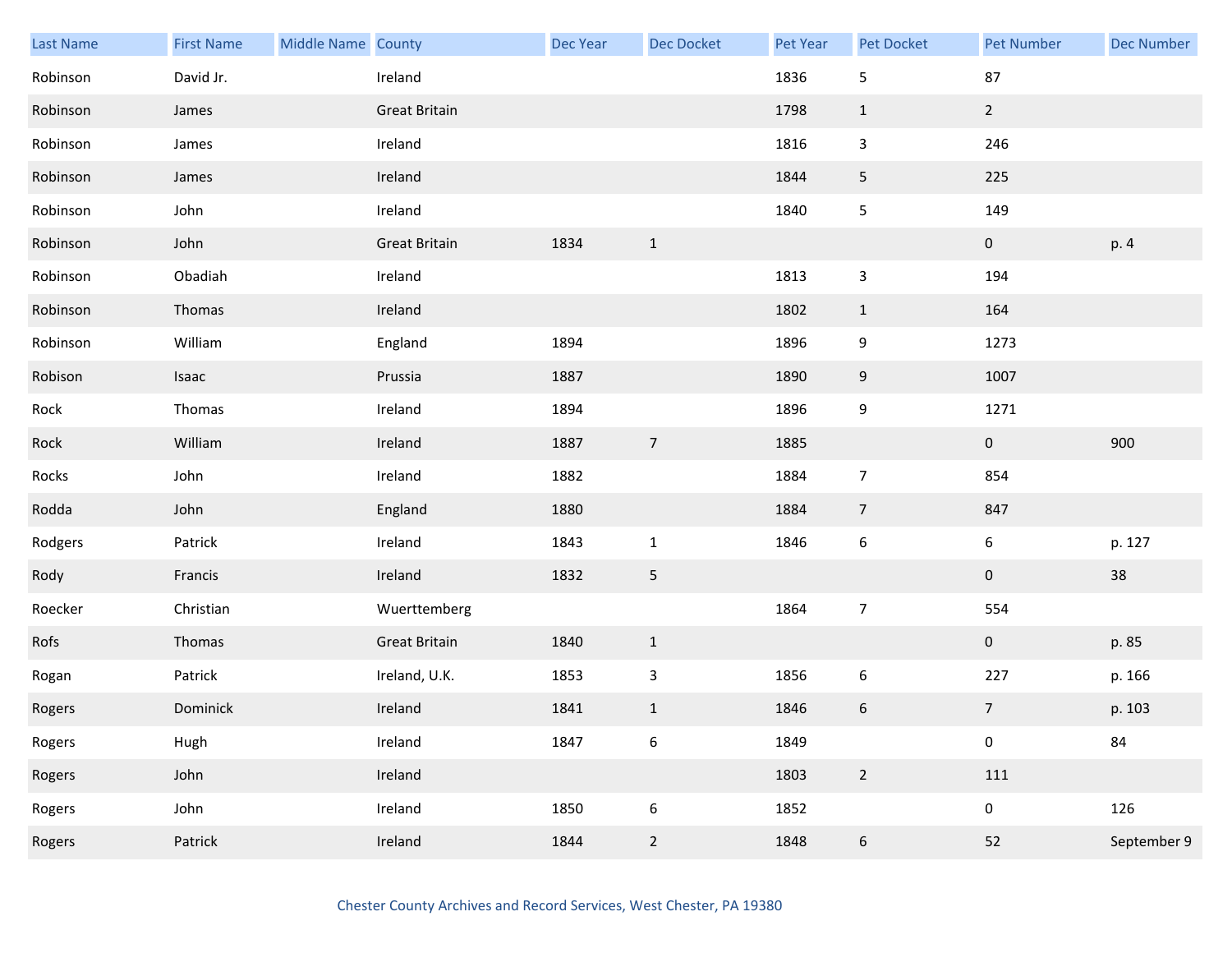| <b>Last Name</b> | <b>First Name</b> | Middle Name County |                      | Dec Year | Dec Docket       | Pet Year | Pet Docket       | <b>Pet Number</b> | <b>Dec Number</b> |
|------------------|-------------------|--------------------|----------------------|----------|------------------|----------|------------------|-------------------|-------------------|
| Rogers           | Patrick           |                    | Ireland              | 1844     | 6                | 1848     |                  | 0                 | 52                |
| Rogers           | William           |                    | Ireland              | 1809     | $\mathbf{3}$     | 1817     | $\mathbf{3}$     | 294               | 94                |
| Rogers           | William           |                    | Ireland              | 1897     |                  | 1899     | 9                | 1403              |                   |
| Ronan            | Michael           |                    | Ireland, U.K.        | 1854     | $\overline{3}$   | 1856     | $6\phantom{.}6$  | 266               | October 10,       |
| Roney            | John              |                    | Canada               | 1889     |                  | 1892     | 9                | 1134              |                   |
| Rooney           | Thomas            |                    | Ireland              | 1868     |                  | 1872     | $\overline{7}$   | 686               |                   |
| Roorke           | Bernard           |                    | Ireland              | 1854     | $\boldsymbol{6}$ | 1856     |                  | 0                 | 209               |
| Roots            | Henry             |                    | Germany              | 1837     |                  | 1838     | 5                | 109               |                   |
| Rose             | Henry             |                    | Hanover              |          |                  | 1868     | $\overline{7}$   | 630               |                   |
| Rosenman         | Bernard           |                    | Russia               | 1891     |                  | 1896     | 9                | 1232              |                   |
| Rosenthal        | Joseph            |                    | Russia               | 1892     |                  | 1897     | 9                | 1349              |                   |
| Ross             | Findlay           |                    | Scotland             | 1868     |                  | 1880     | $\overline{7}$   | 783               |                   |
| Ross             | John              |                    | Ireland              |          |                  | 1802     | $\overline{2}$   | 80                |                   |
| Ross             | Joseph            |                    | Ireland              |          |                  | 1802     | $\overline{2}$   | 70                |                   |
| Rost             | Elias             |                    | Wuerttemberg         | 1837     | $\mathbf 1$      |          |                  | $\pmb{0}$         | p. 35             |
| Rouillet         | Victor            |                    | France               | 1851     |                  | 1864     | $\overline{7}$   | 557               |                   |
| Rowan            | James             |                    | Ireland              | 1856     |                  | 1858     | 6                | 342               |                   |
| Rudolph          | Derick            |                    | Ireland              |          |                  | 1803     | $\overline{2}$   | 114               |                   |
| Rudy             | Henry             |                    | Switzerland          | 1815     | 3                |          |                  | 0                 | 224               |
| Rundle           | Edward            | Η.                 | England              | 1890     |                  | 1893     | $\boldsymbol{9}$ | 1169              |                   |
| Ruse             | John              |                    | South Wales          | 1842     | $\mathbf 1$      |          |                  | 0                 | p. 115            |
| Rush             | Edward            |                    | Ireland              |          |                  | 1854     | $\,$ 6 $\,$      | 154               |                   |
| Rush             | Michael           |                    | Ireland              | 1844     | $\overline{2}$   | 1848     | 6                | 45                | September 5       |
| Russell          | Christopher       |                    | <b>Great Britain</b> | 1824     |                  | 1828     | $\overline{4}$   | 154               |                   |